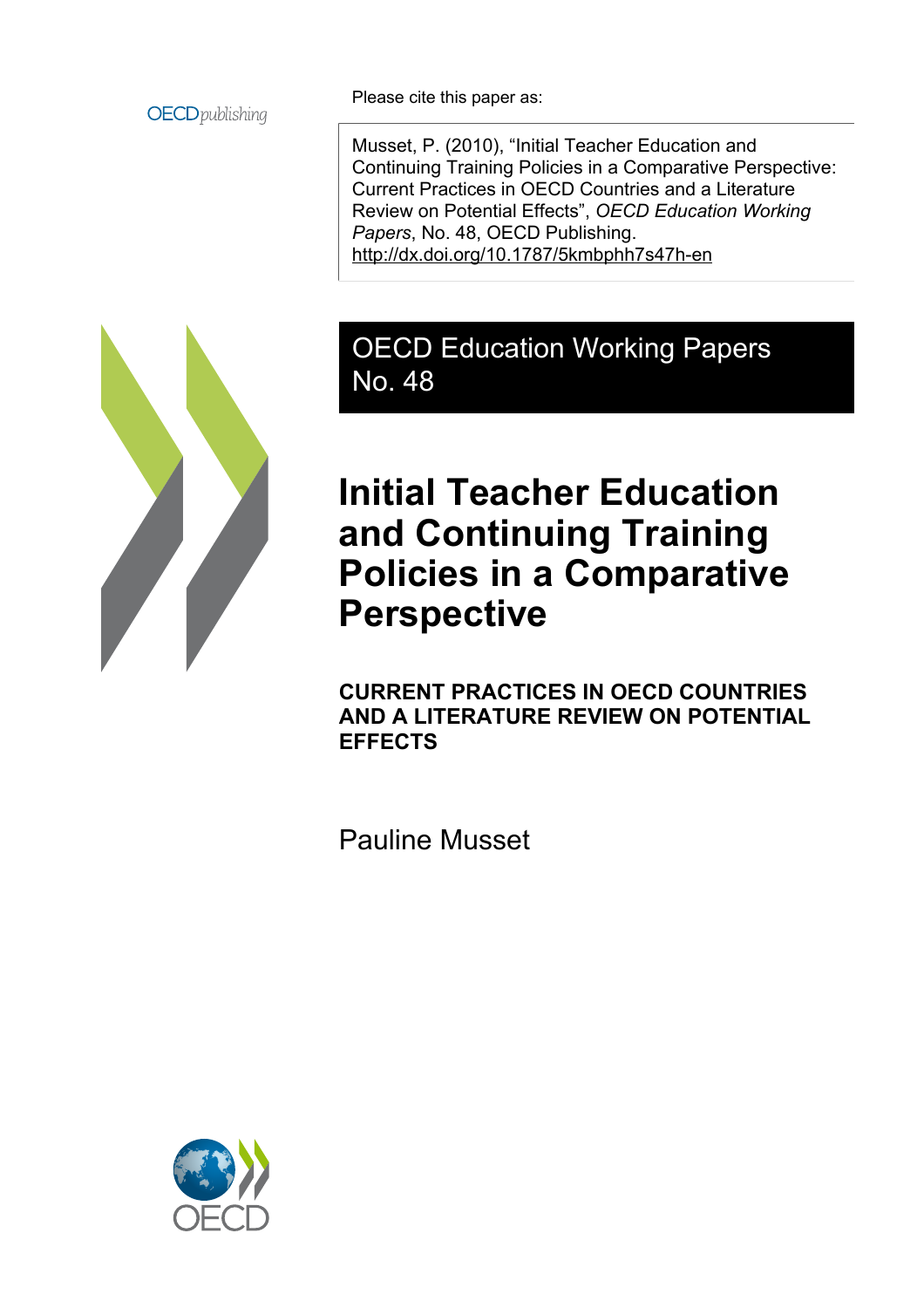

Organisation de Coopération et de Développement Économiques Organisation for Economic Co-operation and Development

**DIRECTORATE FOR EDUCATION**

\_\_\_\_\_\_\_\_\_\_\_\_\_ **English - Or. English**



\_\_\_\_\_\_\_\_\_\_\_\_\_\_\_\_\_\_\_\_\_\_\_\_\_\_\_\_\_\_\_\_\_\_\_\_\_\_\_\_\_\_\_\_\_\_\_\_\_\_\_\_\_\_\_\_\_\_\_\_\_\_\_\_\_\_\_\_\_\_\_\_\_\_\_\_\_\_\_\_\_\_\_\_\_\_\_\_\_\_\_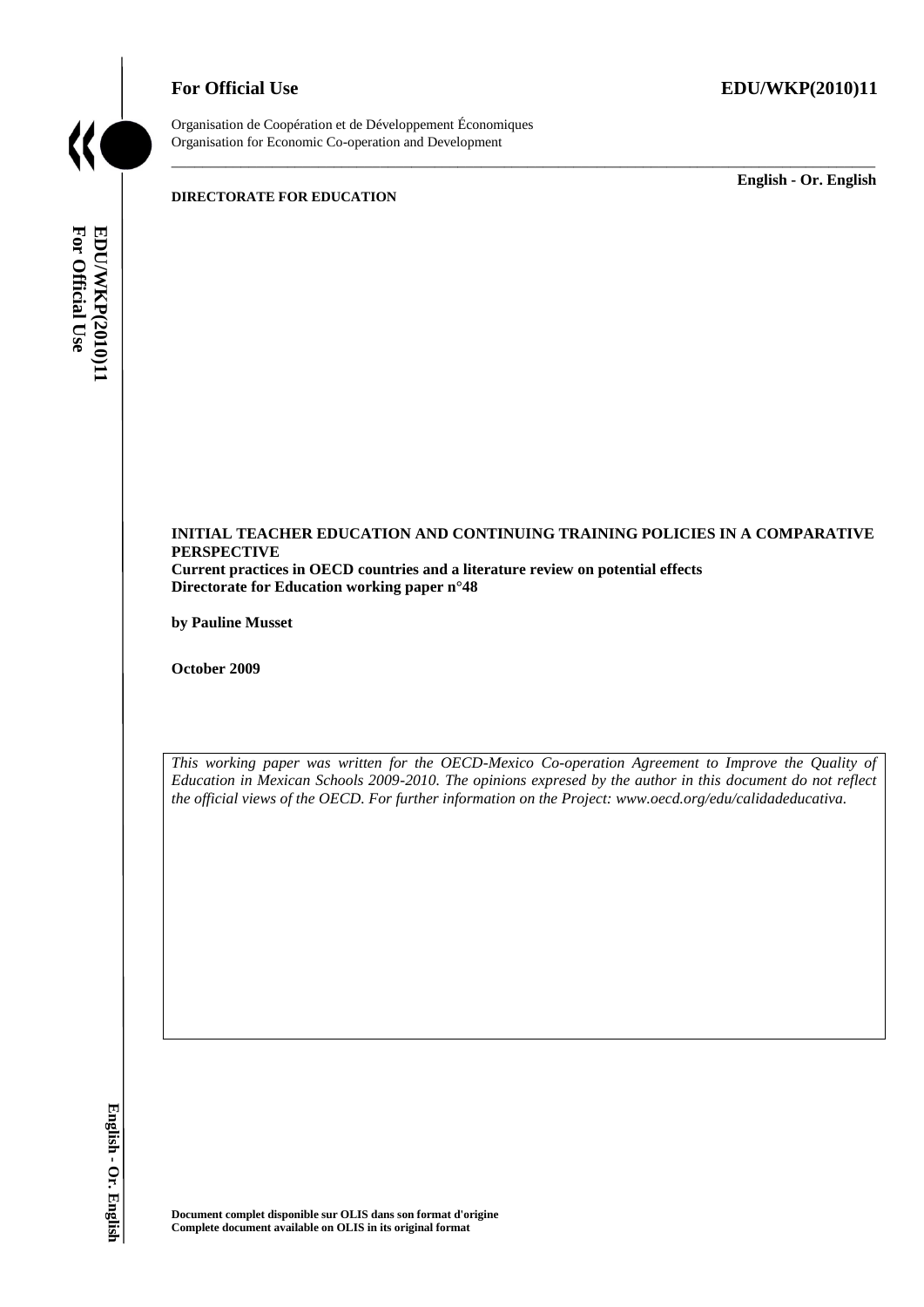### **TABLE OF CONTENTS**

| 1.3. Empirical evidence of the effects of teacher education on teacher and student outcomes 13                                                                                       |  |
|--------------------------------------------------------------------------------------------------------------------------------------------------------------------------------------|--|
| 2. CHARACTERISTICS OF EXISTING NATIONAL SYSTEMS OF INITIAL EDUCATION AND                                                                                                             |  |
|                                                                                                                                                                                      |  |
|                                                                                                                                                                                      |  |
| 3.2. In which teaching environment should teacher education and training take place?38<br>3.3. Under what circumstances are teacher education and training systems more effective?40 |  |
|                                                                                                                                                                                      |  |
|                                                                                                                                                                                      |  |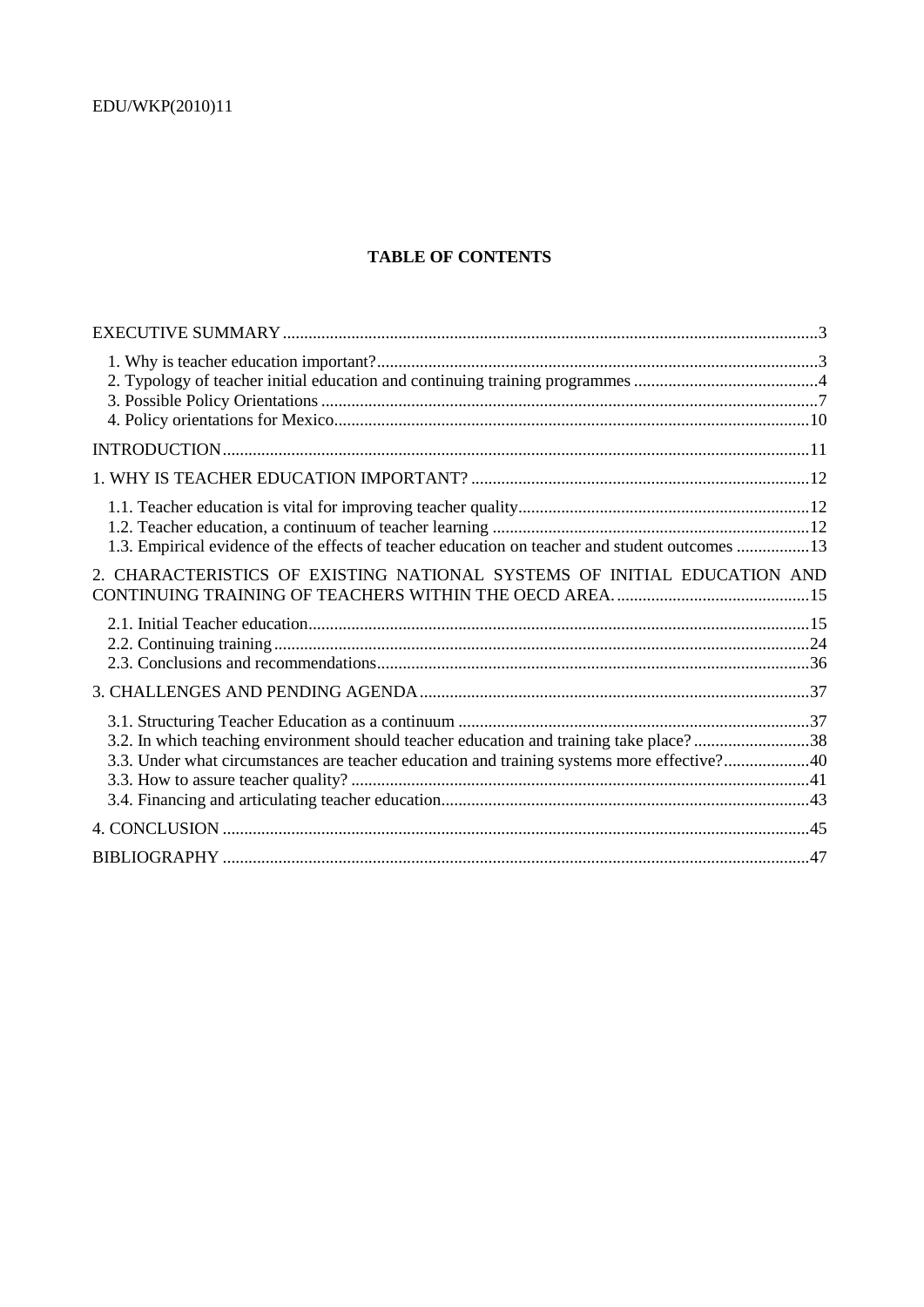### **EXECUTIVE SUMMARY**

To design policies that allow to educate and train teachers, capable of helping students to acquire the competencies needed to evolve in today's societies and labour markets is an amazing challenge. In today's context, with the undergoing economic and social changes, high-quality schooling is more important than ever.

### **1. Why is teacher education important?**

The debate on teacher education has gained special importance, as teacher quality is more and more being identified as decisive to student outcomes. It is now acknowledged that teachers are the school variable that influences the most student achievement (OECD, 2005). Education reforms that do not take into account teacher education are condemmmed to ineffiency (OECD, 1998).

### *1.1. Why is teacher education policy important?*

Teacher education is important because of its impact upon teacher quality. To teach is a complex and demanding intellectual work, one that cannot be accomplished without the adequate preparation. Teacher education not only ensures that teachers are – and remain competent, but it also allows to assure that they stay motivated through time (Eurydice, 2004). Research shows that most effective way to raise educational quality is to modify initial teacher education and recruitment, and to develop the means to train teachers that are already in-service; indeed, teacher education has a significant impact on teachers' behaviours and teaching skills, and on the student outcomes.

### *1.2. Countries face very different challenges in teacher education*

There are many different challenges that have to be deal with in different countries, and the design of the teacher education has to respond to the specific needs of each system. The situation can be very different from country to country: some countries experience teacher surplus and others have to cope with teacher shortage. The shortage of teacher may be general (all type of schools, all types of teachers), or focused on certain subjects (mathematics, languages, etc.); locations (rural areas, impoverished neighbourhoods) or special kind of schools (special needs). Teacher attrition is also a problem. Finally, teachers face a third challenge: the necessity to improve teacher quality, in a socio-economic context of broader expectations toward teachers.

There is no magical "policy mix" that can be applied in each and every situation. This is why is it important for policy makers to have at their disposal a repertoire of good practices, as offered in this report. The apprehension of these good practices in their specific context, and the understanding of their interaction with the other inputs of the educational system, can lead to a reflection on how to combine these practices between themselves, the goal being the design of a policy that fits the specific needs of a particular educational system.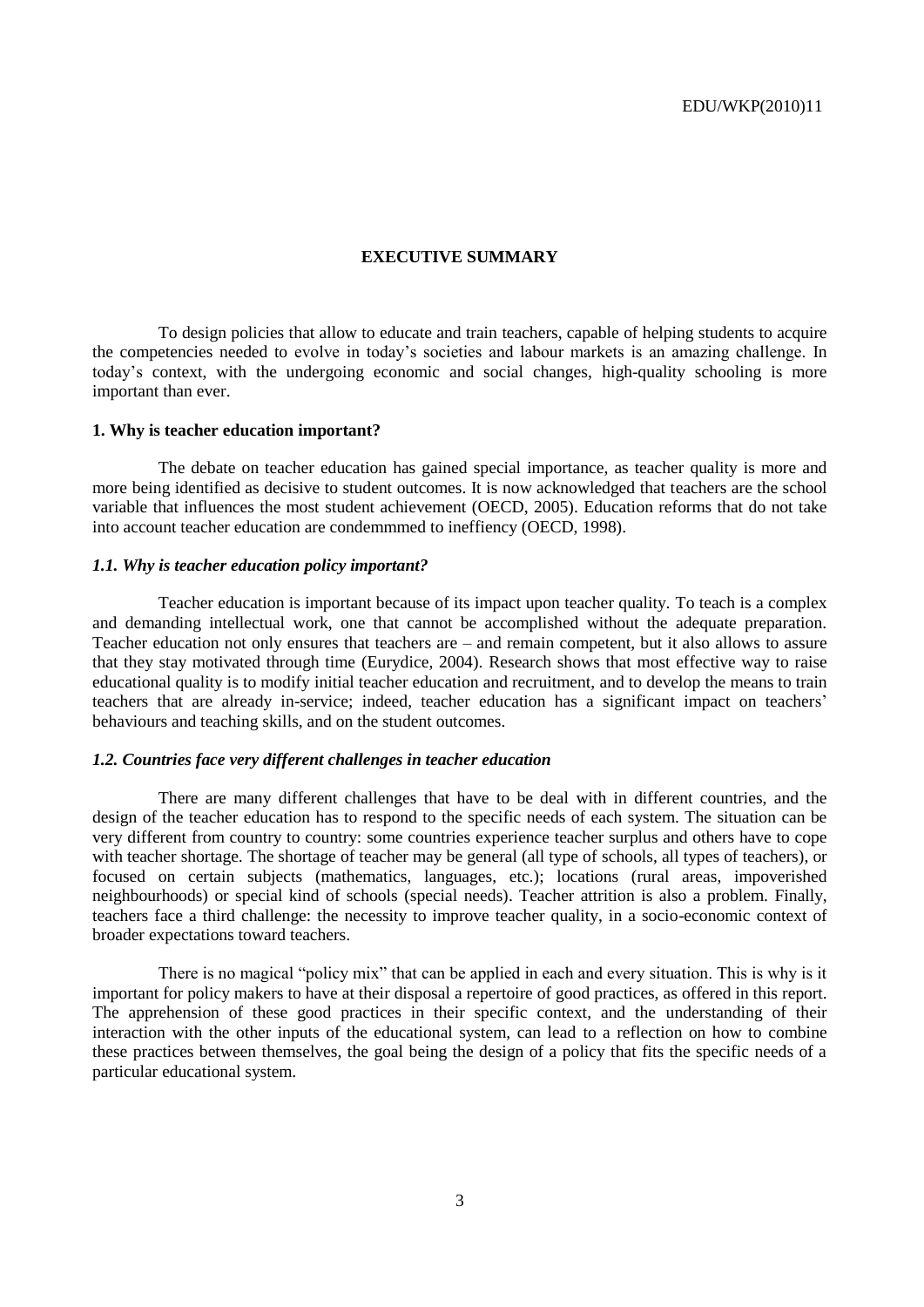### **2. Typology of teacher initial education and continuing training programmes**

### *2.1. Initial Teacher education*

### *2.1.1 Purpose of initial education*

Initial teacher education represents the entry point into the profession, and the way it is organised plays a key role in determining both the quality and the quantity of teachers. In case of teacher shortage for example, alternative and quicker pathways into the teaching profession can be created. Another way to regulate the quantity of teacher is to modify the level of requirement of entering the programmes: in case of shortage, a country can for example lower the qualifications asked to future teachers.

#### *2.1.2. Scope and content of initial education*

The most common "mix" among the OECD countries includes courses in subject-matter (content knowledge), in teaching techniques (pedagogical knowledge), and practical school experience. Some countries also include: the development of research skills, content in cognitive, behavioural and social sciences and knowledge in child development.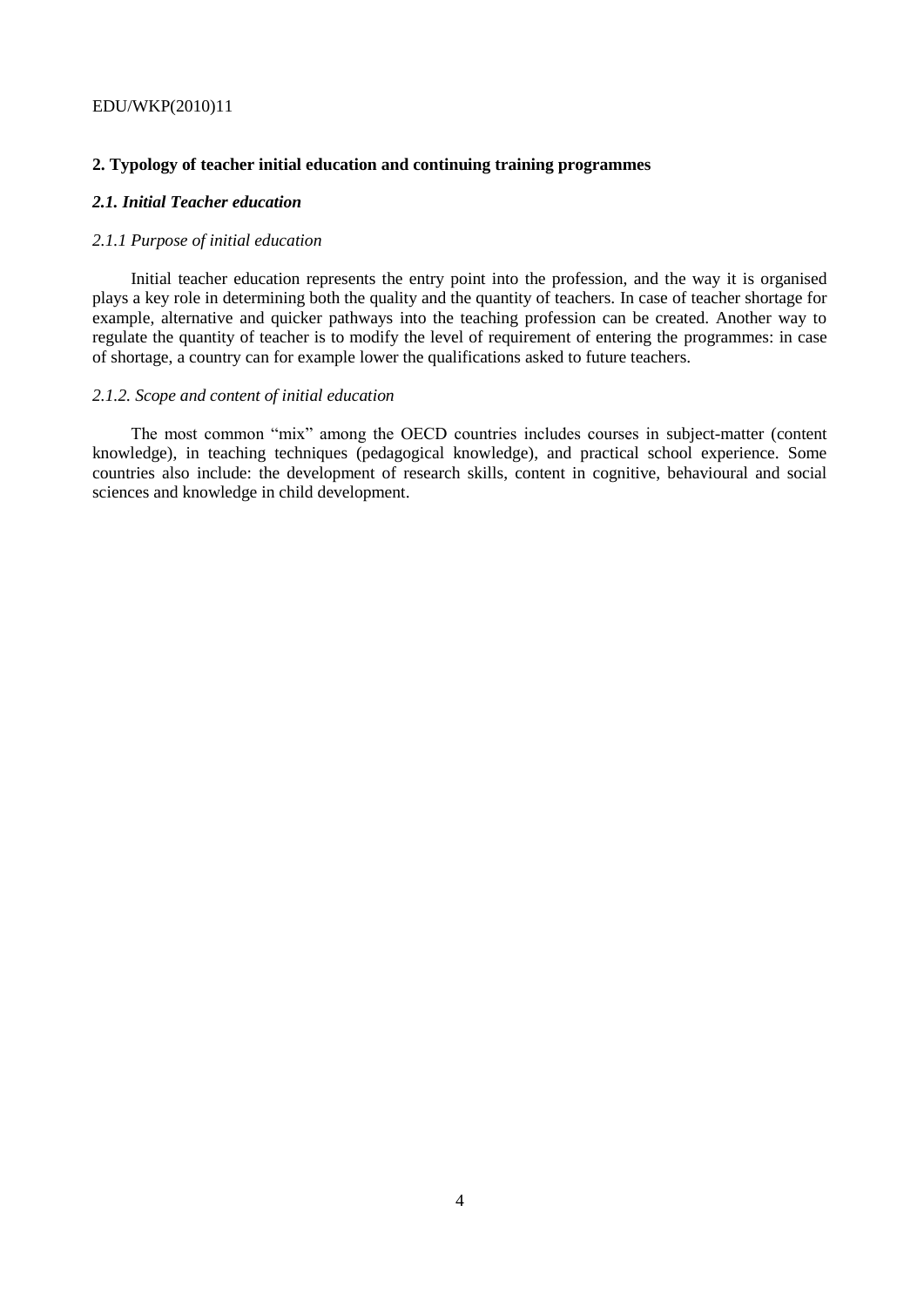## *2.1.3. Emphasis*

|                                  |                                                             | <b>Scope</b>                                                                                                                                                                                                                    | Curriculum                                                                                                                                                                                                                                    | <b>Advantages</b>                                                                                                                                                                                                                                                                  | <b>Disadvantages</b>                                                                                                                                                                                                                                                    |
|----------------------------------|-------------------------------------------------------------|---------------------------------------------------------------------------------------------------------------------------------------------------------------------------------------------------------------------------------|-----------------------------------------------------------------------------------------------------------------------------------------------------------------------------------------------------------------------------------------------|------------------------------------------------------------------------------------------------------------------------------------------------------------------------------------------------------------------------------------------------------------------------------------|-------------------------------------------------------------------------------------------------------------------------------------------------------------------------------------------------------------------------------------------------------------------------|
| Traditio<br>nal<br><b>Models</b> | "Normal<br>school<br>tradition"                             | Traditional<br>of<br>conception<br>primary<br>school<br>teachers'<br>education.                                                                                                                                                 | Acquisition of basic<br>skills,<br>through<br>practical<br>training<br>(field experiences,<br>methodology<br>courses,<br>subject-<br>matter pedagogy).                                                                                        | Provide teachers with<br>a number of routines,<br>which allows them to<br>specific<br>master<br>aspects<br>of<br>the<br>teaching<br>practices.<br>Allow<br>the<br>development<br>of<br>a<br>strong<br>professional<br>identity.                                                    | Little<br>emphasis<br>on<br>educational<br>theory,<br>academic and scientific<br>knowledge and research<br>skills.                                                                                                                                                      |
|                                  | "Academic<br>tradition"                                     | Traditional<br>of<br>conception<br>lower and higher<br>secondary school<br>teachers<br>education.                                                                                                                               | Acquisition<br>of<br>scientific<br>content<br>knowledge<br>in<br>particular academic<br>disciplines and of<br>general<br>problem-<br>solving<br>capacity.<br>Probation period in<br>schools.                                                  | Stimulate<br>teachers'<br>problem-solving<br>capacities,<br>which<br>allow them to be<br>reactive<br>in<br>every<br>classroom situation.                                                                                                                                           | Teachers are subject-<br>specialists in a small<br>number of academic<br>disciplines and not in<br>pedagogy.<br>Little<br>teaching practice.                                                                                                                            |
| <b>New</b><br><b>Models</b>      | 'Profession<br>alization' of<br>teaching                    | Dynamic<br>conception<br>of<br>teaching<br>that<br>focuses<br>on<br>professional<br>autonomy<br>and<br>standards.                                                                                                               | of<br>Acquisition<br>comprehensive<br>research-based<br>knowledge<br>on<br>teaching. Emphasis<br>studies<br>in<br>of<br>pedagogical<br>sciences.<br>Development of a<br>professional<br>ethic<br>code.                                        | Teachers are educated<br>as experts in their<br>precise field, with a<br>strong critical sense,<br>autonomy<br>and<br>professional problem-<br>solving<br>abilities.<br>Makes<br>them<br>responsible for the<br>improvement of their<br>skills. Emphasis on<br>collaborative work. | No empirical proof of<br>substantial<br>structural<br>modifications in teacher<br>education quality.                                                                                                                                                                    |
|                                  | <b>Alternative</b><br>pathways<br>the<br>into<br>profession | Training<br>and<br>certification based<br>on the possession<br>of skills that do<br>not come from a<br>teacher education<br>programme,<br>but<br>from the personal<br>experience<br>and<br>characteristics of<br>each aspirant. | Acquisition<br>of<br>teaching<br>skills<br>through<br>practical,<br>'on-the-job' training.<br>Strong<br>induction<br>and<br>mentoring<br>programmes.<br>Low<br>priority given to<br>educational theory<br>and to low scientific<br>knowledge. | Allow<br>to<br>quickly<br>increase the supply of<br>teachers in teachers.<br>They can be designed<br>$\quad$ attract<br>to<br>very<br>different<br>of<br>types<br>candidates.<br>$Cost-$<br>efficient, since they<br>are short, and mostly<br>school-based.                        | Few studies about the<br>content of the training<br>they offer, and the sort<br>teaching<br>of<br>they<br>promote. At a time<br>when the<br>work<br>of<br>teaching is becoming<br>more complex, it allows<br>people with very little<br>formal preparation to<br>teach. |

## **Table 1: A typology of the different models of initial teacher education**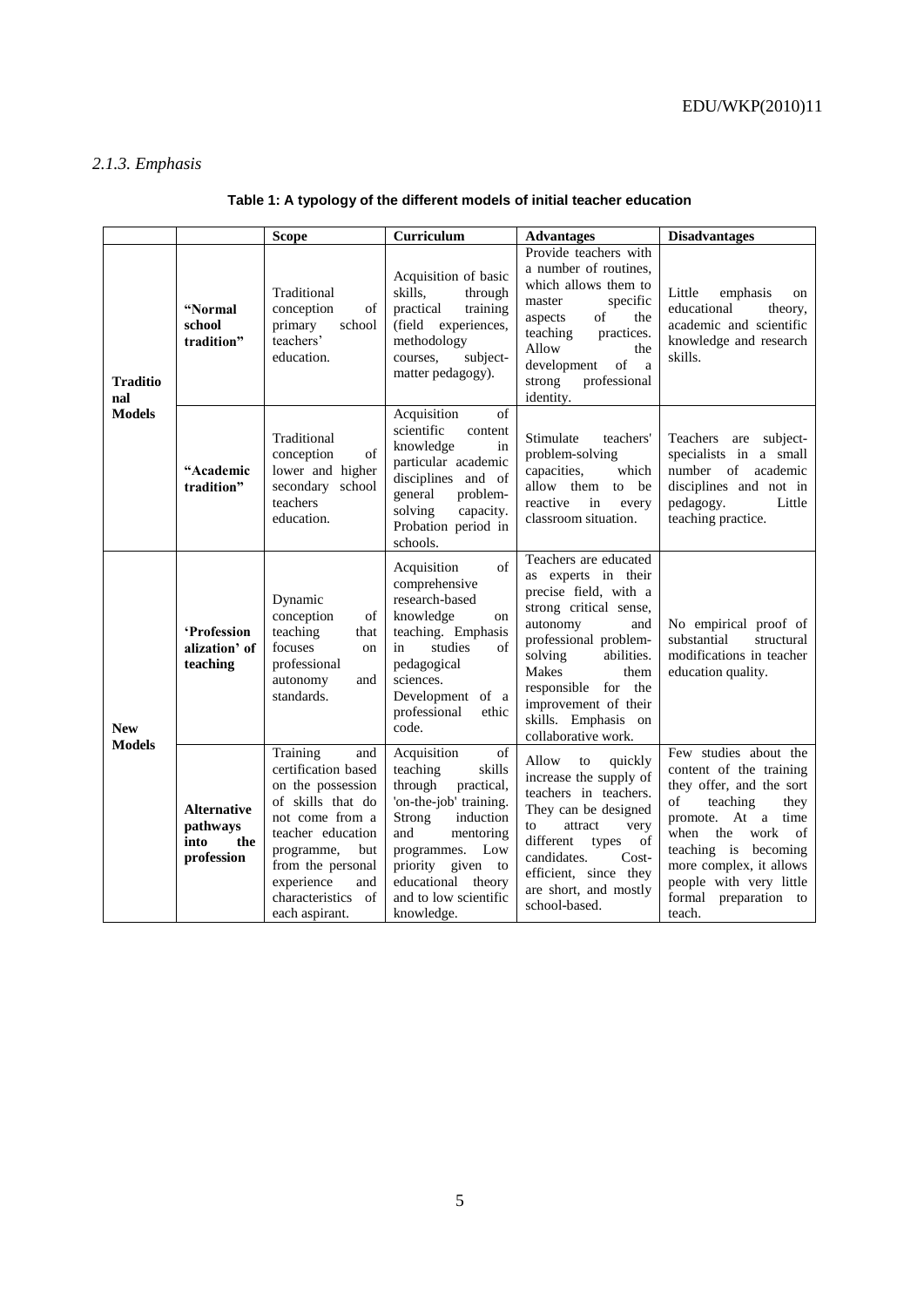### *2.1.4. Organizational characteristics*

|                                                                    | Characteristics                                                                                                                                                                                                                          | <b>Scope</b>                                                                                                                                                                                                                                                                                                                              | <b>Advantages</b>                                                                                                                                                                                           | <b>Disadvantages</b>                                                                                                                                                                                                                                                  |
|--------------------------------------------------------------------|------------------------------------------------------------------------------------------------------------------------------------------------------------------------------------------------------------------------------------------|-------------------------------------------------------------------------------------------------------------------------------------------------------------------------------------------------------------------------------------------------------------------------------------------------------------------------------------------|-------------------------------------------------------------------------------------------------------------------------------------------------------------------------------------------------------------|-----------------------------------------------------------------------------------------------------------------------------------------------------------------------------------------------------------------------------------------------------------------------|
| <b>Concurrent</b><br>models<br>for<br>initial teacher<br>education | subjects<br>Academic<br>studied<br>are<br>alongside<br>educational<br>and<br>professional studies<br>throughout<br>the<br>duration<br>of<br>the<br>course. Shorter.                                                                      | for<br>Common<br>primary<br>school teachers (expect<br>France<br>and Germany).<br>and<br>Lower<br>upper<br>education<br>secondary<br>teachers<br>Belgium,<br>in<br>Canada, Greece, Hungary,<br>Ireland.<br>Italy,<br>Japan,<br>Korea; Turkey, the United<br>States.                                                                       | <b>Allows</b><br>more<br>a<br>integrated learning<br>experience,<br>since<br>pedagogical<br>and<br>subject-matter<br>(content knowledge)<br>training take place<br>at the same time.                        | Little flexibility in entering<br>teaching profession,<br>the<br>especially for the persons<br>who<br>have<br>studied<br>something<br>than<br>else<br>education, as well as for<br>those who would want to<br>be able to re-enter other<br>labour markets eventually. |
| <b>Consecutive</b>                                                 | The<br>specialized<br>courses in pedagogy<br>in<br>and<br>teacher<br>teaching<br>are<br>accessible<br>after<br>having<br>completed<br>another degree in a<br>discipline taught in<br>school.<br>Longer.<br>Entry<br>more<br>restrictive. | for<br>More<br>common<br>secondary school teachers<br>than for primary school<br>teachers.<br>Denmark,<br>France.<br>Norway,<br>and<br>Spain, Austria, Australia,<br>Czech<br>the<br>Republic,<br>England, Finland, Ireland,<br>Israel, the Netherlands,<br>Northern<br>Ireland.<br>Scotland.<br>Slovak<br>the<br>Republic, Sweden, Wales | <b>Allows</b><br>a<br>more<br>flexible<br>entry into<br>teaching<br>the<br>profession.<br>Allow<br>teachers to<br>have a<br>subject<br>strong<br>expertise<br>in<br>a<br>precise<br>academic<br>discipline. | Weaker<br>knowledge<br>in<br>learning techniques and in<br>pedagogy<br>in<br>general.<br>Fragmented<br>learning<br>process between subject-<br>knowledge<br>matter<br>and<br>pedagogical<br>knowledge.<br>Weaker<br>professional<br>identity.                         |
| <b>Concurrent</b><br>and<br><b>Consecutive</b>                     | educational<br>In.<br>an<br>both<br>system,<br>consecutive<br>and<br>models<br>concurrent<br>can coexist.                                                                                                                                | Changing<br>teacher<br>education models can be a<br>way to help resolve the<br>teacher<br>problem<br>of<br>shortage or to boost the<br>quality of the teachers.                                                                                                                                                                           | To have different<br>programmes allows<br>to attract into the<br>profession different<br>profile of potential<br>teachers.                                                                                  | Extra financial cost for the<br>country, less efficiency                                                                                                                                                                                                              |

### **Table 2: Characteristics of Concurrent and Consecutive Programmes**

### *2.1.5. Institutional characteristics*

### **Table 3: Characteristics and Trends among the OECD countries**

| <b>Institutional setting</b> | Universities or higher education institutions.                                                                                                                                                                                                                                                                          | Trend: Since the 1980', teacher education is<br>increasingly<br>being<br>incorporated<br>into<br>university      |  |  |  |  |  |  |
|------------------------------|-------------------------------------------------------------------------------------------------------------------------------------------------------------------------------------------------------------------------------------------------------------------------------------------------------------------------|------------------------------------------------------------------------------------------------------------------|--|--|--|--|--|--|
| Length                       | In most of the OECD countries, 3 years for<br>primary school teachers, 4 years for<br>secundary school teachers.                                                                                                                                                                                                        | Trend : Since the 1980', lenghtening of<br>teacher education programmes (6 years in<br>some countries, eg Korea) |  |  |  |  |  |  |
| <b>Provider</b>              | In some countries, State Agencies (France, Germany, Korea, Spain) that depends of the central<br>education authorities. In others <i>(the United Kingdom, the United States, Australia)</i> , public and<br>private providers (non-government agencies, private consultants, training firms). Market-based<br>approach. |                                                                                                                  |  |  |  |  |  |  |
| <b>Financing</b>             | other countries, it is the aspirant teachers that pay (the United States, Canada).                                                                                                                                                                                                                                      | In some countries, these programmes are free of charge for the candidates ( <i>France</i> ), whereas in          |  |  |  |  |  |  |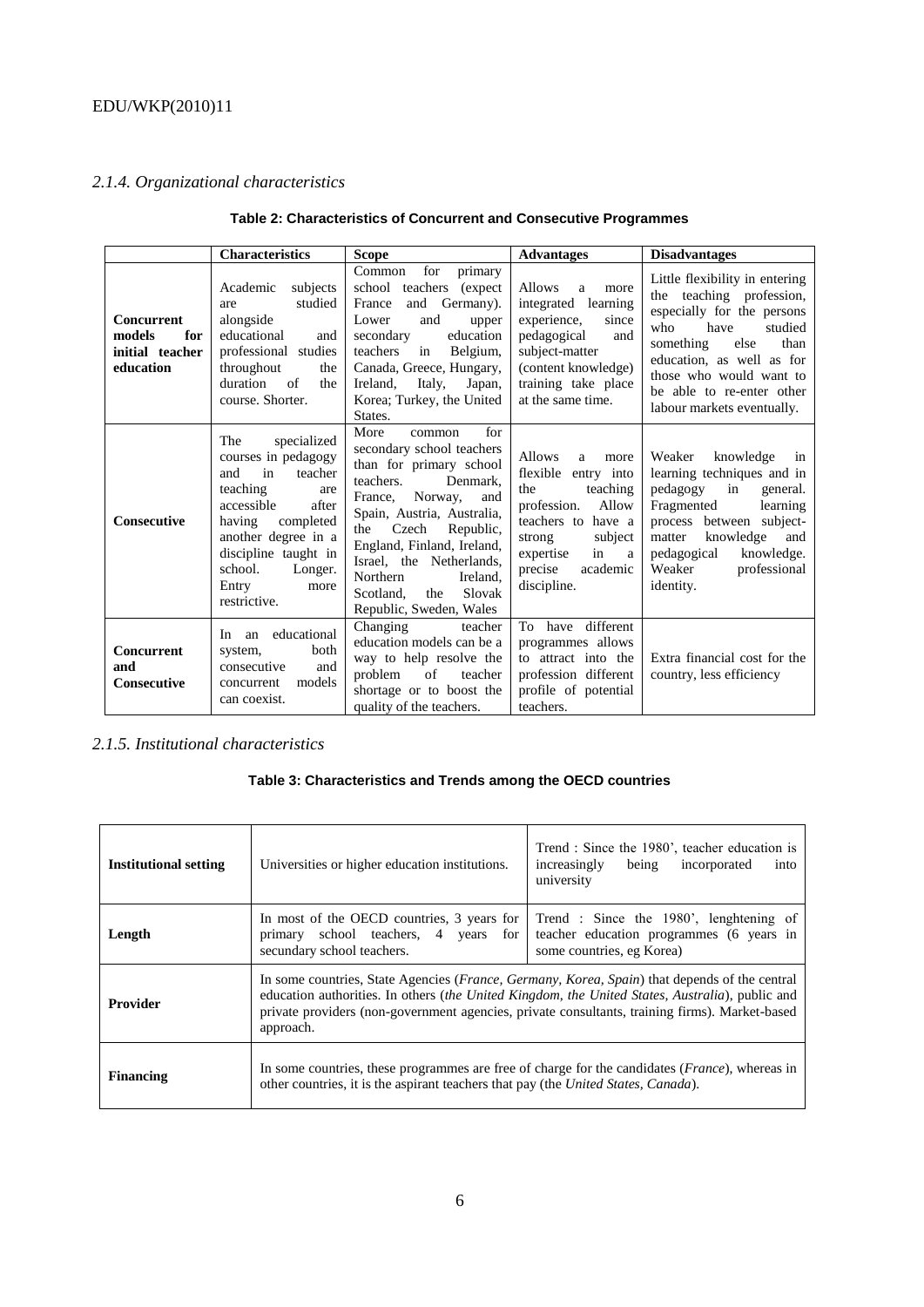### *2.2. Continuing training*

### *2.2.1. Purpose of continuing training*

―Update, develop and broaden the knowledge teachers acquired during the initial teacher education and/or provide them with new skills and professional understanding" (OECD 2005). Even if they receive a quality initial teacher education, teachers need to be trained their whole life. Continuing training is even more important in countries where teachers do not have all the academic preparation they should have. Continuing training is a great tool to develop the skills needed to reach higher student outcomes. The promotion of continuing training is also very much linked to the idea that schools are valuable places for teacher learning.

#### *2.2.2. Scope*

These activities can be very heterogeneous: dissemination conferences, workshops (preparation to new subject-matter content), school-based activities (study groups, courses), personal teacher development (individual activities outside of schools). The most commonly-used approach is the one-time workshop, but research shows that this form of continuing training is ineffective and inefficient.

In despite of the great potential of continuing training, there seems to be a general discontent among teachers: it is said to be too fragmented, lacking in intensity, and unrelated to teaching practices. In more than half of the OECD countries, teachers have no obligation to engage in continuing training. The most common minimum requirement for the rest of the countries is of about 5 days per year. TALIS reports that teachers associate continuing training with higher levels of self-efficacy in only half of the countries. The main issue is not continuing training in itself, since evidence says that it is effective, but the forms that it adopts: the most widespread ones (short workshops) are also the most ineffective. This is why it is necessary to evaluate carefully the different policy options.

### **3. Possible Policy Orientations**

#### **Table 4: Common Policy Directions**

| <b>General objectives</b>         | <b>Policy objectives</b>                    | Areas that need to be targeted and articulated |  |  |  |  |
|-----------------------------------|---------------------------------------------|------------------------------------------------|--|--|--|--|
| <b>Improve teacher</b><br>quality | Attract the right kind of teachers into the | Traditional models of teacher education        |  |  |  |  |
|                                   | profession                                  | Alternative models of teacher education        |  |  |  |  |
|                                   | Give them the right tools                   | Content-knowledge, pedagogical skills          |  |  |  |  |
|                                   |                                             | Practical field experience                     |  |  |  |  |
|                                   | Assure that they stay competent             | Initial teacher education                      |  |  |  |  |
|                                   | throughout their entire teaching career     | Continuing training                            |  |  |  |  |

### *3.1. Redefine teaching as a high level profession*

### *3.1.1. Rethink the content of teacher education to attain teacher quality*

The way in which practising teachers learn depends on many factors – countries' past traditions, existing institutions, systemic characteristics, etc. Specific designs of teacher education must be contextspecific, and modelled in function of specific needs **(**education aims, processes that are already into place, etc.). A "complete" teacher education combines strong subject-matter and pedagogical knowledge, the ability to colaborate with diverse actors (students/collegues/administrators), and the capacity to continue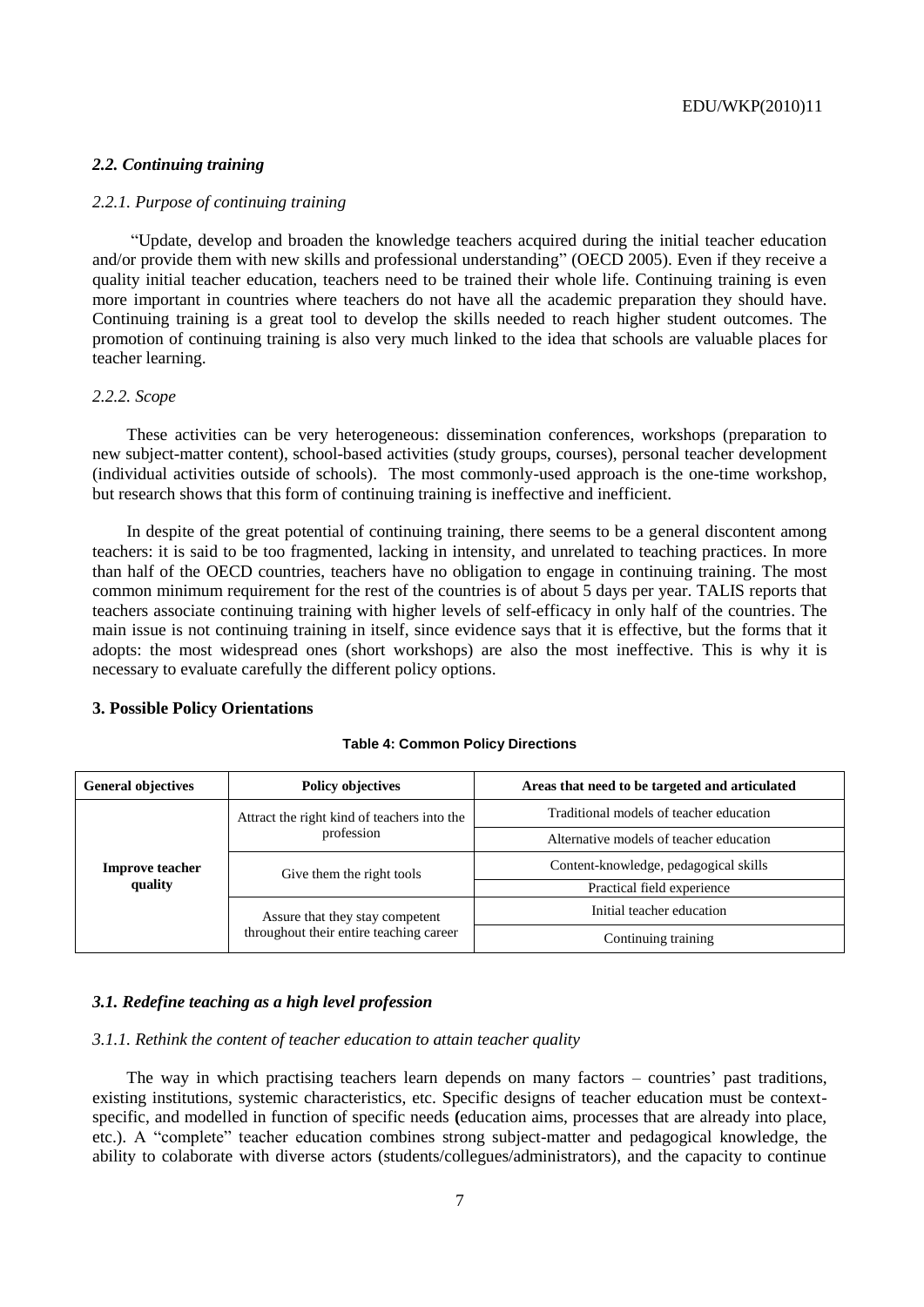developing these skills and to understand the indepth context of the schools in which they teach. Teacher education programmes should be designed as an incentive to bring the right people into teaching and to make it adequate to the country's specific needs, depending on the quality and the quantity of feature teachers that it is considered suitable.

### *3.1.2. Increase the coherence between the education received by teachers and what actually happens in the classrooms*

The role of practical field-experience in teacher education has to be revaluated: to include practicum during initial teacher education allows to familiarize aspirant teachers to classrooms, to prevent ―reality-shocks‖ at the beginning of their teaching career, to link pedagogical theory with practical problems and to construct a sound professional identity. The modalities (sole observation, tutoring and assistance, full responsibility of a class, small support tasks) can be adapted to the particular context of each country. Research shows that soon-to-be-teachers that have had an extensive training in schools perform better as teachers.

### *3.1.3. Systematically put into place teacher quality mechanism*

Systematic certification for teachers and accreditation for teacher education providers have to be put into place. Thanks to these quality mechanisms, educational authorities can establish professional standards, independently to what is taught in the teacher education programmes. This is also a way to influence on these programmes, and make their outcome closer to what the educational system needs, in terms of skills and competences. To raise the requirements to certify teachers allows to improve teacher quality. The establishment of standards to certify teachers, and/or to accreditation teacher education providers can allow to "even out" teacher education, to bring clearness and predictability into the system. This is an issue especially for the countries where teacher eduaction is descentralized (it is organized by local authorities) and/or market-based (private institues can provide it and they are heterogeneous).

### *3.2. Design a more coherent educational system*

#### *3.2.1. See teacher education as a continuum*

The coherence of initial teacher education and professional development has to be improved. In order to be as effective as possible, teacher education has be to thought of, and teacher education policy structured as, a continuum of teacher learning (that includes formal and informal preparation activities)**.**  Teacher education is a life-long experience that goes from their initial education to their retirement. The several stages that compose teacher education have to be intrinsically connected. The initial education that teachers receive constitutes a solid base of the knowledge and the skills that they will need for their task, and continuing training allows them to update this "patrimony" and to adapt it to the changes of the teaching environment. The articulation of these different elements is fundamental, since undoubtedly there are synergies between them, that influence what and how to teach.

#### *3.2.2. Acknowledge the importance of continuing education*

Continuing training has to be perceived as an integral element of teachers' professional responsibilities. This is not generally the case, since traditionally, teacher education has focused mostly on initial teacher education. Continuing training should be closely articulated with initial teacher education: many times, continuing training programmes are carried off with little coherence with the initial education received by teachers. These continuing training programmes are effective when they have a certain length, are based on school's needs and allow interaction among teachers (peer-to-peer, mentoring).

Since continuing training should form a part of teacher responsibilities, incentives mechanisms have to be put into place, and it has to be taken into account in teachers' work load. Continuing training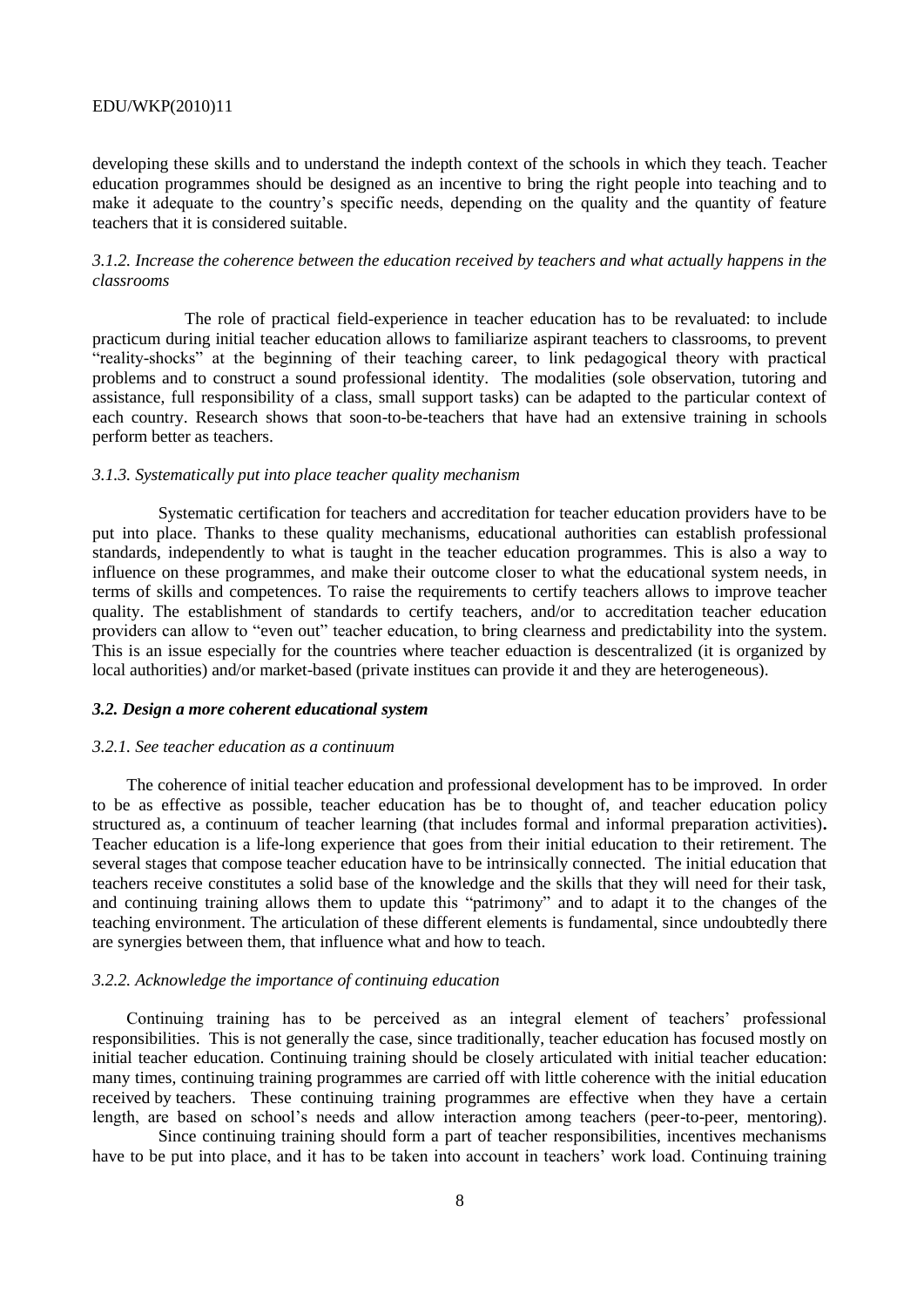represents a tool that is fundamental in the case of low quality initial teacher education: research shows that continuing training has a positive impact on teacher knowledge and skills, and on student performance.

### *3.2.3. Weave closer cooperation bonds between the different providers of education*

Countries need to weave closer cooperation bonds between the different providers of teacher education**,** in order to articulate teacher education as a continuum. Initial and continuing training for example should be provided by the same institutions in order to assure a better coordination and to allow contacts between teachers already in service, and soon-to-be teachers. The first group could offer their practical experience, and teachers that are still in education could share the latest novelty in research and theory.

### *3.3. Explore alternatives for teacher education provision*

### *3.3.1. Support new school-based effective teacher education programmes*

Emphasis should not be put not on the teachers' specific needs, but on the creation of a suitable learning environment for students. School have to be at the centre of teacher education programmes, and it is their needs that have to be taken into account for the design of these programmes. Research indicates that programmes that are linked to specific school needs are more effective, especially activities based on demonstration and peer-review. They allow synergies among the teachers and the staff of the school. There should be tight linkages between teachers' own professional development, the responsibilities that they are given to them and the school's goals. This is also a way to assure that motivation for continuing training will not be lead by only individual teacher advancement, but towards more collective goals, oriented toward the implementation of innovation.

### *3.3.2. Making teacher education more flexible*

Alternative teacher education programmes should be created. Their main purpose is to increase the supply of teachers in areas of need, geographical, or relative to a particular subject (IT, languages, mathematics, etc.). Countries can "customize" these programmes according to their specific needs and the type of "profile" they want to attract into the teaching profession, modifying the requirements to enter, the modalities to certify teachers, the way they are financed. A comprehensive design allows to articulate these routes to the existing ones: traditional and alternative teacher education programmes should not be seen as competing, but as complementary. Sponsored generally at the local scale (school districts, municipalities), alternative certification programmes are oriented toward helping new teachers learn their jobs in particular contexts, this is why they are general school-based and school-oriented.

### *3.3.3. Innovate in the designs of teacher education*

It is important to identity the main possible design of teacher education, and the trade-offs in terms of cost-efficiency that exists between their different phases.

*Alternative pathways vs. traditional pathways*: Research shows that alternative pathways are less costly than traditional programmes and as effective. Complementary teacher certification and accreditation mechanisms can be designed to manage the risk of seeing the quality of teachers lower as a consequence of this new development. For a country, an option could be the development of alternative pathways, as long as it is carefully assessed and designed comprehensively and coherently.

*Initial teacher education vs. continuing training:* there is a certain complementary between both phases of the education continuum. Initial teacher education could be shortened, and the resources economized could be used to strengthen continuing training, based in schools. For many countries, this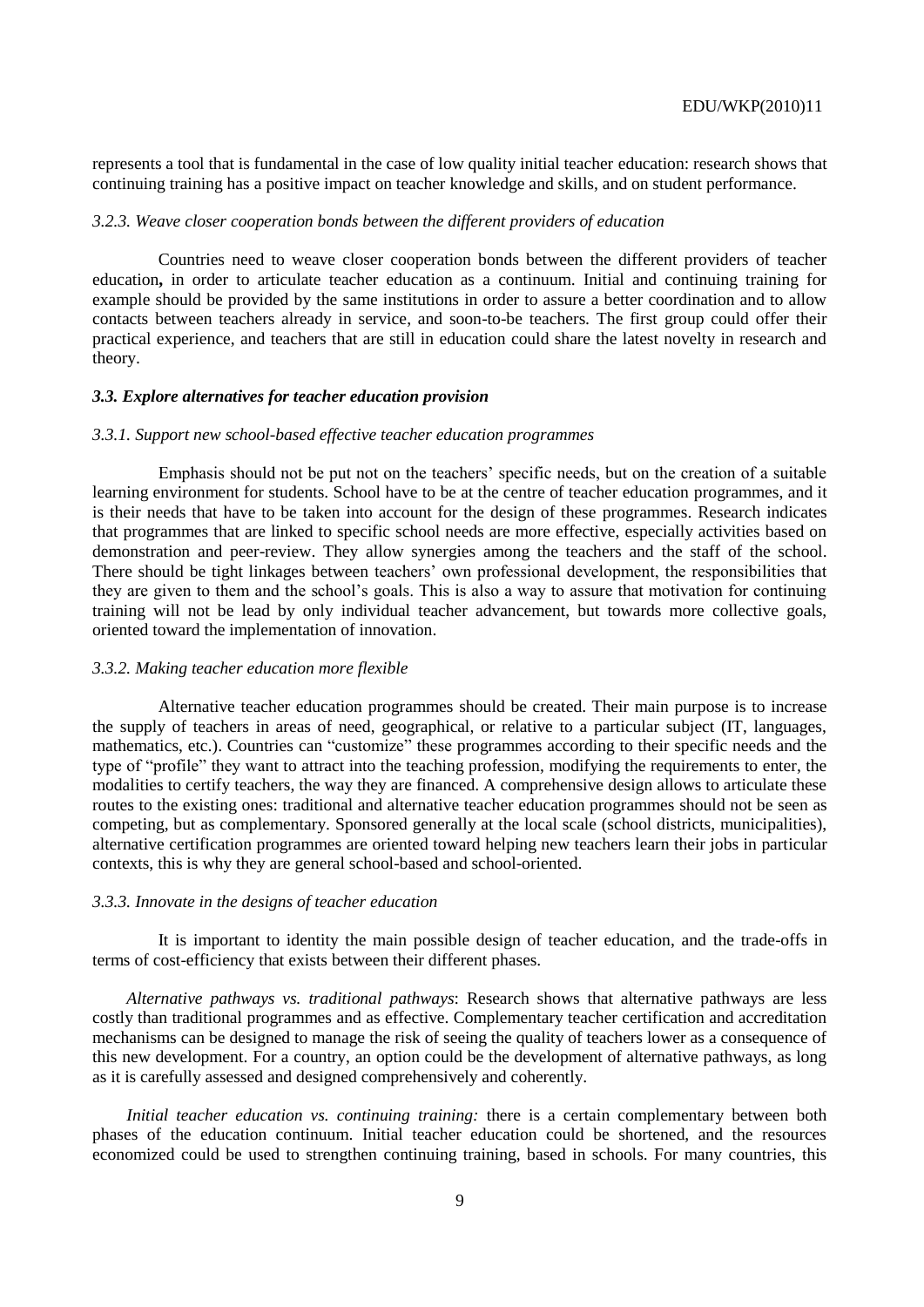change is worth consideration, but would need careful assessment. In the same way, it is more effective to raise teacher quality to improve continuing training than to increase the length of initial education. Even if continuing training should not have to compensate for a bad quality initial teacher education, in the case teachers do not have a sufficient level to teach, such measures could "correct", and compensate this "deficit" in teaching skills and knowledge. Research indicate that to increase continuing training is a costefficient strategy to improve student outcomes, even if compared to other more common strategies, such as reducing class sizes or incrasing the number of hours passed in schools.

### **4. Policy orientations for Mexico**

It is fundamental to take into account the particularities of the Mexican educational system to design comprehensive reforms. The design of a coherent and comprehensive teacher education policy could allow Mexico to raise teacher quality and to "professionalize" teachers. Mexico needs better articulation between initial education and continuing training, in order to provide teachers with strong teaching skills.

Changes in initial teacher education - although necessary and important – cannot, by itself, raise teacher quality in Mexico. Continuing training represents a tool that is fundamental in the case of low quality initial teacher education: research shows that continuing training has a positive impact on teachers' knowledge and skills, and on student performance.

Continuing training also have to be reformed in depth, in a coherent and comprehensive way. For Mexico, to increase continuing training for teachers could be a cost-efficient strategy to improve sutdent performance. Mexico for example could make continuing training compulsory for teachers – through for example a recertification system, but with not necessarily advantages in terms of salaries. The school environment has to be more supportive towards professional development activities. The promotion of continuing training and the intensification of these activities can lead to an improvement in teacher quality more effective in terms of costs than the lenghtening of initial teacher education.

Adequate continuing teaching programmes are the ones that allow more interaction among teachers, and that provide them with the opportunity to evaluate their own work, through for example peer-review, mentoring, lesson studies, extended workshops. The Mexican National Catalogue of available continuing training courses should be reformed taking these characteristics into account.

Emphasis has to be put on students and on schools, rather than on teachers. School needs have to be put at the centre of the Mexican system of continuing training. Such a reform would allow teachers to be motivated not but by their individual advancement but by collective goals of school improvement. It would also allow to define in Mexico a stronger common spririt of enthusiasm and devotion toward the teaching profession.

New routes should be opened up into the teaching profession, alternative teacher education programmes that take into account the diversity of the ones who may wish to enter the profession and the diversity of the situation of the school. Mexican states that face different challenges (rural environment, indigenous schools, and special student learning needs) have to model these pathways according to their specific needs. These routes are also cheaper that traditional initial education routes.

Initial teacher education should include in a bigger extend practical field experience. In Mexico, school-based practice is already part of the initial teacher education, but it is short and disconnected from the coursework. Practical field experience must be relevant in relation to the teacher's future activity.

Systematic teacher quality mechanisms should be established, at several stages. The establishment of clear and transparent standards to certify teachers (especially for the entry into the profession) can allow to "homogenize" teacher education, to bring predictability into the selection process.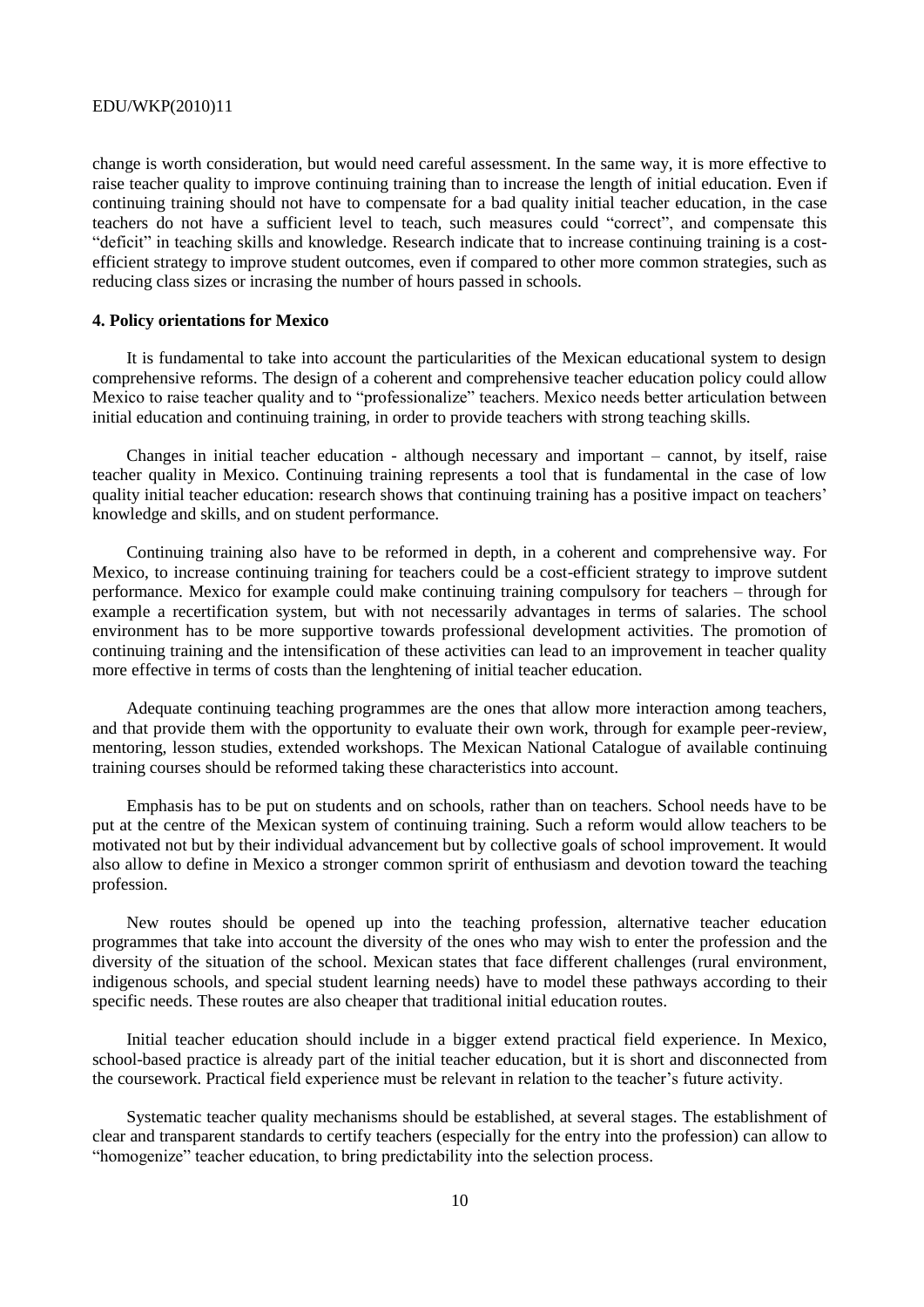### **INTRODUCTION**

The economic and social changes the world is undergoing make high-quality schooling more important than ever, and, as what is at stake varies, countries have to think on how they can attain better school systems. Since teachers are the most important resource in schools, it is essential to focus on them in order to reach a higher quality education. (OECD 2005) Education policies that do not take into account teachers are condemned to ineffectiveness (OECD 1998). The demands on teachers are more and more complex and this represents true challenges to the profession: multicultural classrooms, integration of students with special needs, use of information and communication technologies, demands for more accountability and evaluation, interactions with the community and the parents, etc (Eurydice, 2004).

This means that the education and training that teachers receive also has to change. This is true for initial education, but also for continuing training: "no matter how good pre-service training for teachers is, it cannot be expected to prepare teachers for all the challenges they will face throughout their careers. Education systems therefore seek to provide teachers with opportunities for in-service professional development in order to maintain a high standard of teaching and to retain a high quality teacher workforce (p. 49).‖ It is essential that reforms focus on teacher education since it plays a double role: not only does it ensures that teacher are – and remain competent, but it also allow to insure that they stay motivated through time. (Eurydice, 2004)

Countries when planning the design for their teacher education programme face different options. There are several models to which they can turn when designing an effective and efficient teacher education system, in which initial education and professional development are coordinated. This work's aim is to understand how different countries design their education and training models. It will extract some conclusions of the different types of models existing across countries. This work is necessary to understand which organizational combination of initial teacher education and continuing training countries have chosen in order to fit best their educational system's needs and challenges. In which ways do teachers in different countries develop their knowledge and teaching skills all along their career? What are the different ways to articulate the different phases in which teachers learn? What are the dynamics that allow to explain the different teacher education models?

To answer these questions, this paper examines the current academic and policy literatures surrounding teacher education. It provides a typology of existing national system of initial education and in-service education, in addition to presenting some of the advantages and disadvantages of these different systems. This rapport will provide an account of the current empirical evidence on the effects of teacher education mechanisms.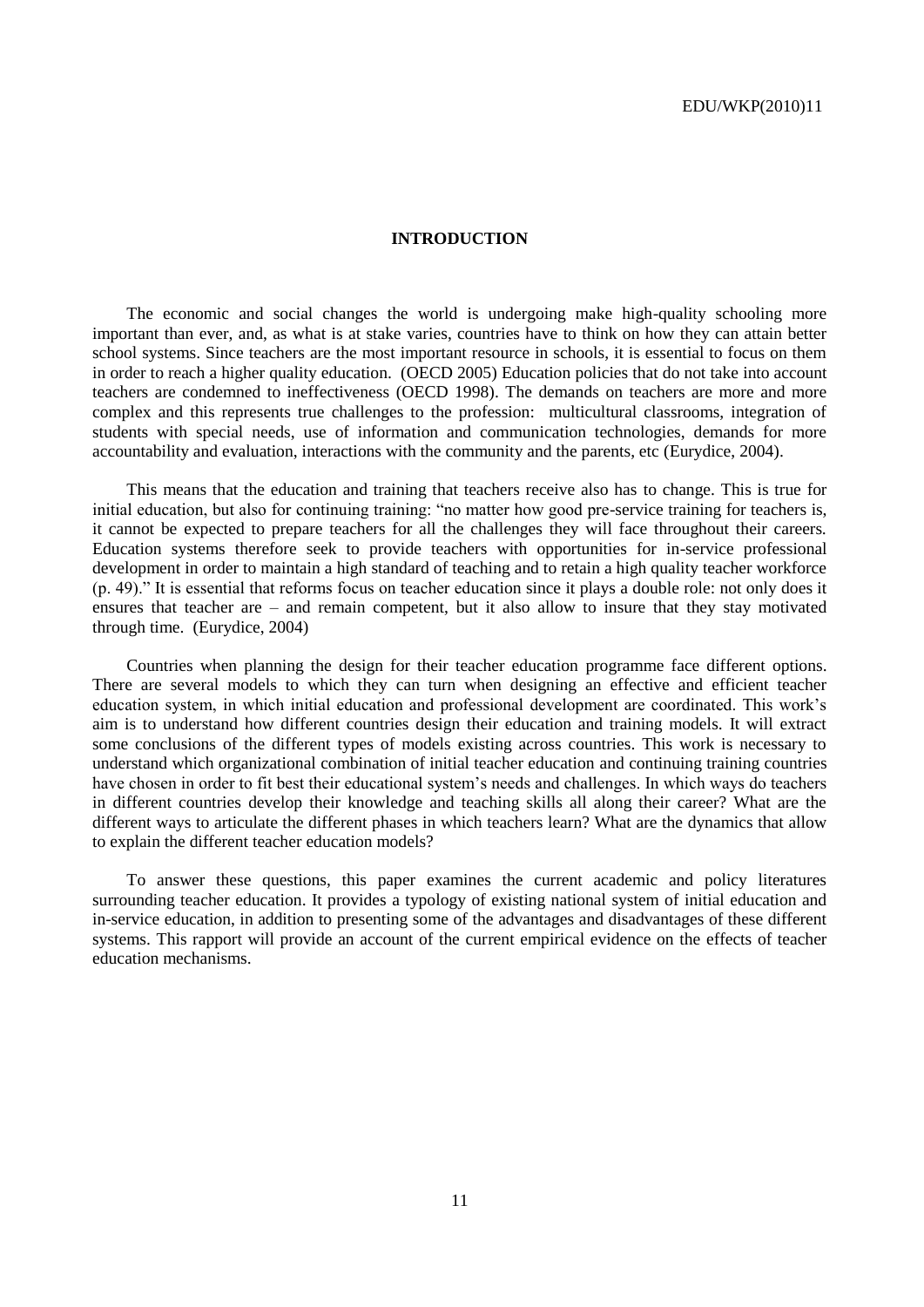### **1. WHY IS TEACHER EDUCATION IMPORTANT?**

This section provides **the rationale for analyzing teacher education**. Teacher education is an important field of research – and debate, since OECD countries have regularly questioned the quality of teacher education. When an educational system seems to fail in educating students with proper skills and of good level, the cause is often seen as being the quality of the education that teachers provide, which in turn, is also seen to reflect the quality of the education that these teachers have received. To teach is a complex and demanding intellectual work, one that – as it is the case of doctors or engineers – cannot be accomplished without the adequate preparation (International Alliance of Leading Education Institutes, 2008).

### **1.1. Teacher education is vital for improving teacher quality**

The debate on teacher education has especially gained importance, as **teacher quality is more and more being identified as crucial to student outcomes.** It is now acknowledged that quality teaching is fundamental to achieve higher student learning, as it "is the single most important school variable influencing student achievement (p. 26)" (OECD, 2005), more significantly than other factors, such as class size for example.

This is why **the most direct and effective way of raising educational quality** is to modify teacher education and recruitment, combined with the development of means to improve the knowledge and the pedagogical skills of the teachers that are already in-service. (Darling-Hammond, 2005)

#### **1.2. Teacher education, a continuum of teacher learning**

Now that we have explained why teacher education is essential, as it is directly link to teacher quality and to student outcomes, we will develop the **framework** used to study the main components of teacher education. The design of a teacher education programme can be apprehended in three parts: initial teacher education, induction programmes, and professional development. In order to be as effective as possible, these three elements have to be thought of conjointly as "the professional development of teachers is a lifelong process which begins with the initial preparation that teachers receive and continues until retirement (p. 8)" (Villegas-Reimers, 2003). Teacher education has be to thought of, and teacher education policy structured as, **a continuum of teacher learning,** that goes from the beginning of teachers' own schooling and throughout their entire teaching career. This continuum is not only composed by the **formal preparation** that teachers receive, but also by the **informal influences** on how and what learn to teach. These different elements have to be taken into account, and articulated in an integrated approach to meet the needs of the educational system. Nevertheless, traditionally, teacher education has always been more focused on initial teacher education, defined as "a phase of specialized institutions with an expectation of full-time engagement by the learning teachers", while continuing training was – and still is in most cases – considered as a "marginal add-on to the practice of teaching  $(p, 33)$ ". (Schwille et Dembélé, 2007)

One of the main stakes is that teacher education is not perceived, by policy designers and teacher education providers, but even by the teachers themselves, as being a continuum, and the **linkages** that should be weaved between initial education and continuing training are often **missing**, which means that the different parts of teacher education are not articulated to each other.

As explained by Schwille and Dembélé, this scheme is very present in the way continuing training programmes are designed: they are most of the time created and carried off with **little coherence** with the initial education received by teachers, and with little to do with what is actually happening in the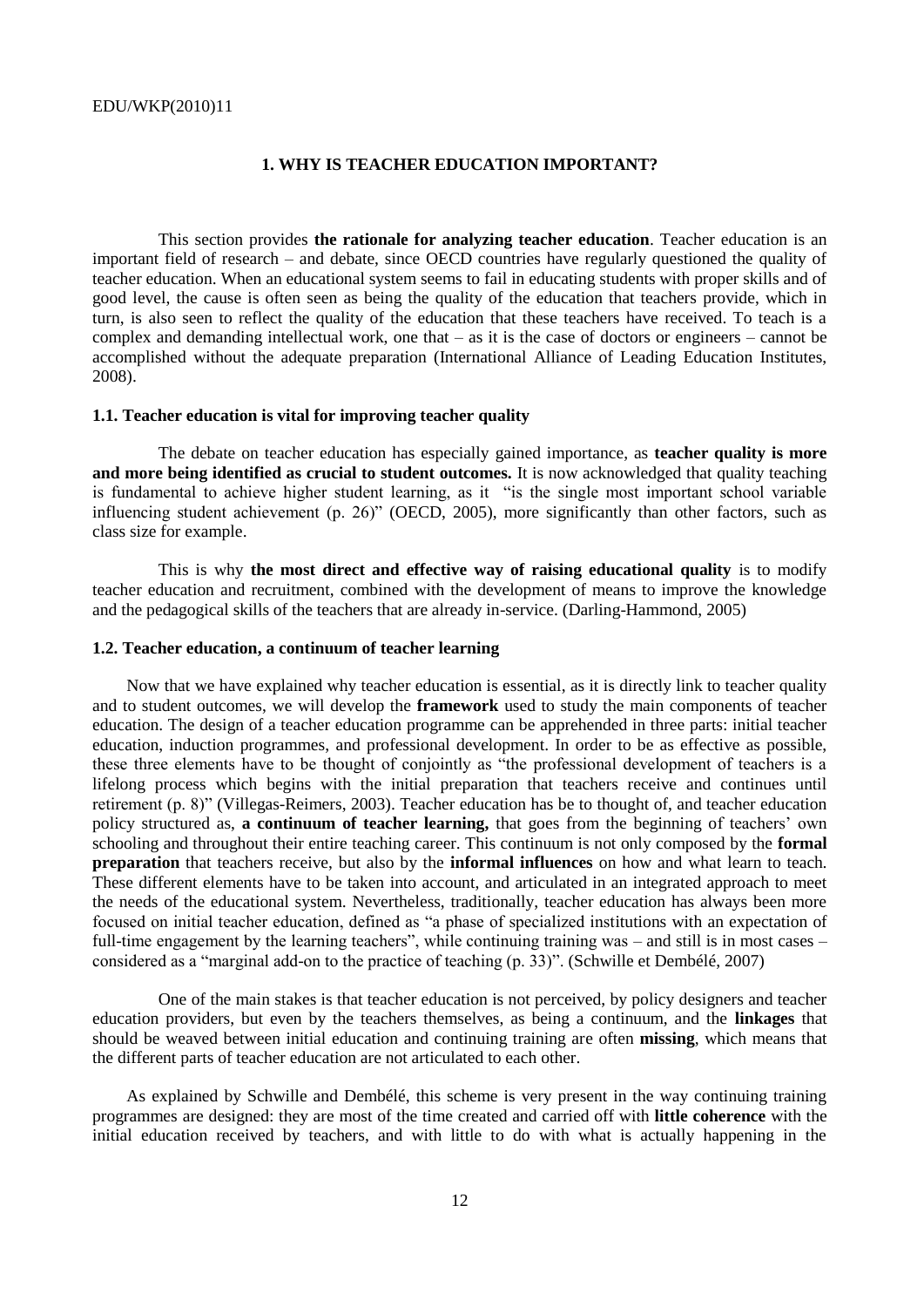classrooms. Another problem is that feed-back is rarely provided for these teacher education programmes, providers realize **no follow-up** upon teachers.

This is why we will analyze what are the forms that allow effective teacher education. To be truly effective, continuing training has to be designed to be a part of a larger curriculum that should extend over the all career of the teacher. This curriculum of teacher learning has to be "based on what is needed to keep the overall knowledge, skills and dispositions of practicing teachers solidly based, up-to-date and effective  $(pag 33)$ ." (Schwille & Dembélé, 2007).

### **1.3. Empirical evidence of the effects of teacher education on teacher and student outcomes**

It is fundamental to assess **what is the empirical evidence** of the impact that teacher education has on teachers. *What is the impact of teacher education and training on the quality of the teaching and learning?* Research shows that teacher education has an impact on teachers' behaviours and teaching skills: continuing training plays an important role in changing teachers' methods, and that these changes have a positive impact on students' learning. (Borko et Putnam 1995) Concerning the impact of teacher education on student outcomes, it is possible to subdivide this issue into three sub-questions.

### *1.3.1. What is the impact of teacher education on student outcomes?*

In an exhaustive review of state policy evidence (1999), Linda Darling-Hammond analyses the links between teacher qualifications and student achievements, also taking into account others school inputs. This empirical study is based on data from 50 State-surveys of policies, taken from the 1990-1993 Schools and Staffing survey and the National Assessment of Educational Progress (NAEP). It shows evidence that the policies used in the different American States to promote teacher quality (especially those regarding teacher education requirement and certification, as well as continuing training) can be positively related to better student achievements. It is interesting to see that the factor that has the most impact on students' achievement is "investments in teachers' knowledge and skills", that is, the education that teachers have benefited of (it can be initial or in-service). The factor is even more significant regarding student performances in reading and mathematics (even with control of socio-cultural factors, like poverty, native language). **Teacher education does have a fundamental impact on both teacher effectiveness and student outcomes.**

### *1.3.2. Impact of initial teacher education*

Does the initial teacher education teachers receive have an impact on the quality of their teaching and the performance of their students? The review of 57 empirical research reports on United States teacher education done by Wilson, Floden & Ferrini-Mundy (2003) puts into evidence a **positive connection between teachers" preparation in terms of subject-matter and the performances of their students**, even if it also acknowledges the fact that the solution to achieve teacher effectiveness is more complex than "simply simply requiring a major or more subject matter courses"  $(p, 2)$ . It also shows the positive impact on teacher practice and student outcome of pedagogical preparation.

This is not the only study that has highlighted the importance of "knowing how to teach", and its positive effects on students achievements, since others (Wenglinsky, 2002 ; Gustafsson, 2003; Wayne & Youngs, 2003) have arrived to the same conclusion.

There has also been **econometric case-studies** made on the linkages between initial teacher education and student achievement. Positive relationships has been found between **teachers" qualification** (proxy : licencure requirement) **and student achievement**. Clotfelte, Ladd, & Vigdor (2008) arrived to this conclusion through the estimation of a model with student fixed effects, that minimizes possible bias, using data from North Virgina at the high school level. Their findings are that teachers' qualifaction affects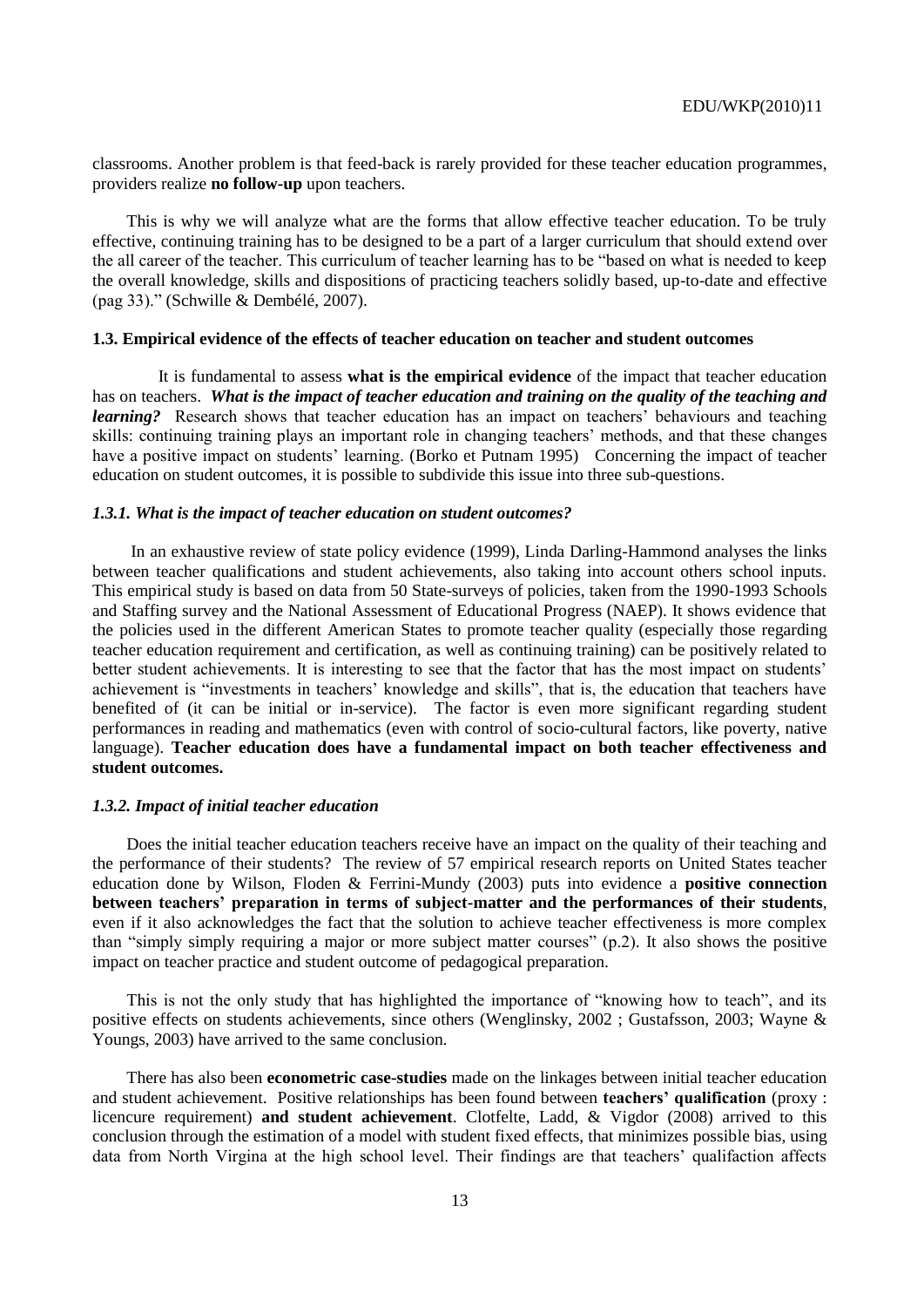student outcomes systematically, and that it is relevant for policy-makers to modifiy them to impact performances of schools.

The same results are found by Wayne and Youngs (2002), in a review of the studies that analyze the relationships between **teacher characteristics and student achievement gains**, taking as indicators the standardized test results in the United States. After ruling out alternative explanations (like prior achievements, or socio-cultural environment), they find a positive relationship between teachers' college ratings and test scores, as well as a positive relationship between teachers' degrees, coursework and certification and student outcomes in mathematics.

### *1.3.3. Impact of continuing training*

It is possible to review briefly **several representative studies that develop insights on the effectiveness of continuing training**. Good, Grouws, & Ebmeier (1983) were among the first analytical study of the links between teachers' education – and in particular in-service education – and student performance. This study wanted to put into evidence the impact on students of their mathematics teachers' continuing training. To do so, teachers were assigned randomly to either a control or a treatment group. Teachers assigned to the treatment group were given continuing training in Mathematics (extended workshops, teaching manuals). After two months, the students of both groups are tested on their results in mathematics, and those were compared to their results before the experiment. It is showed that the students from the treatment group have better outcomes, even after taken into account other factors that might have influenced the experimentation.

There are also other studies that focus on the impact of improving teachers' knowledge of student's problem-solving skills in mathematics through continuing training. Thomas Carpenter (1989) highlights through an experimental study in which took place 40 teachers that the **continuing training** based on cognitive learning workshops accounts for better student performances in **mathematics**.

Deborah McCutchen (2002), also through an experimental study, analyzes the impact of **continuing training on teacher effectiveness** in the field of early reading. A group of teachers are assigned either to a control group (no particular training) or to a two-week workshop of subject-matter pedagogy (phonology, phonological awareness, etc). She then analyzes the performances of the students. She put into evidence significant differences in their performances between both groups: students taught by the teachers that had follow the workshop performed significantly better than the others. (Hill, 2007)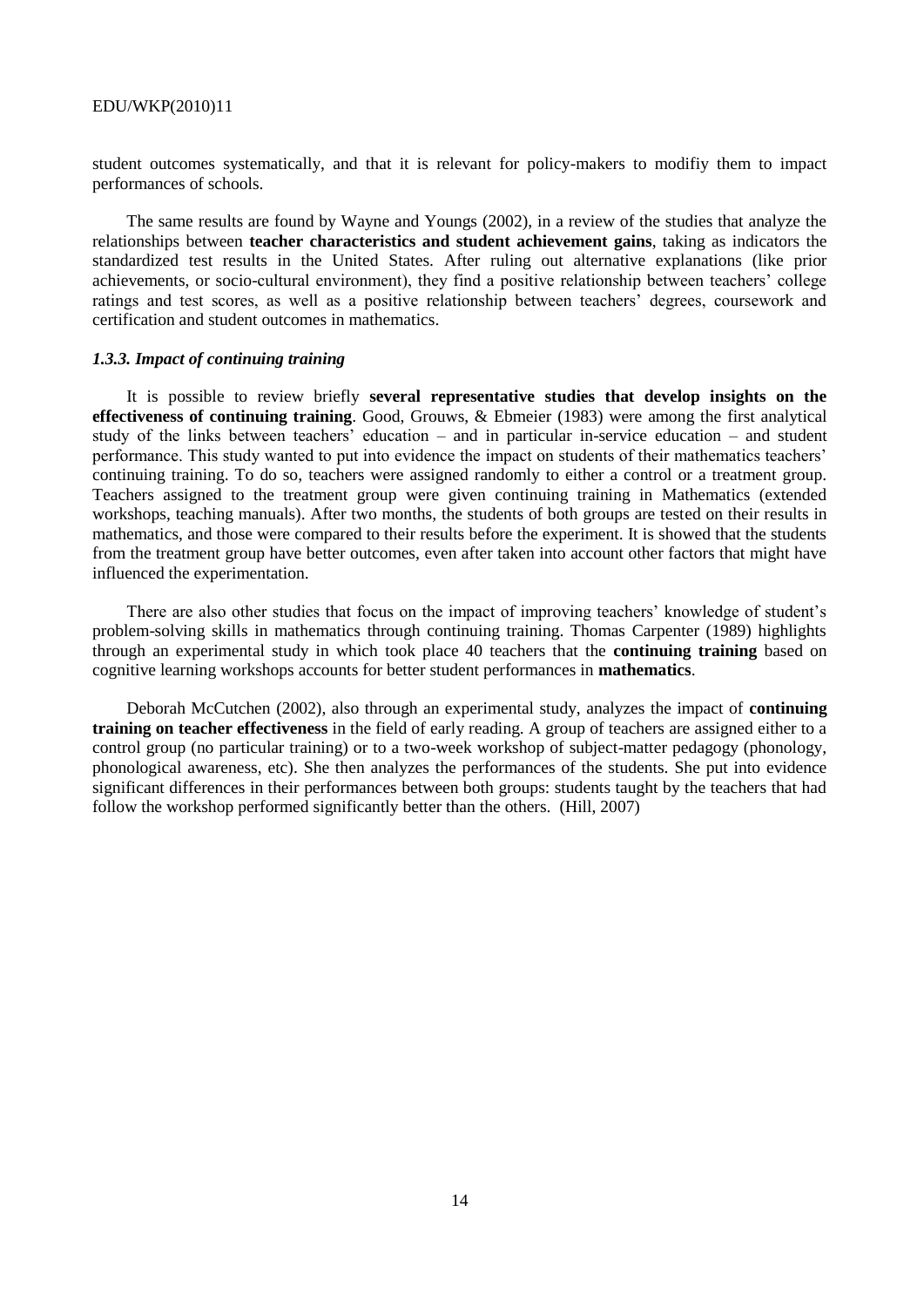### **2. CHARACTERISTICS OF EXISTING NATIONAL SYSTEMS OF INITIAL EDUCATION AND CONTINUING TRAINING OF TEACHERS WITHIN THE OECD AREA.**

### **2.1. Initial Teacher education**

Teaching can be seen by **two alternative views**, that are not rivals, but that can be articulated between themselves: the role of teachers as knowledge transmitters, that provide correct answer to his students : the role of teachers as facilitator of active learning by the students, that are asked to develop individual problem-solving skills (OECD, 2009). These two visions have in common a similar definition of what is initial teacher education: "all professional preparation before individuals take full responsibility for teaching one or more classes of pupils (Schwille & Dembélé, 2007)".

### *2.1.1. Purpose of initial education*

Initial teacher education is **the first entry point to the teacher professional career**, it plays a fundamental role : the way it is organises determims both the quality and the quantity of teachers. Its content allows to give to all teachers in a particular context (the national one for the majority of the OECD countries) a set of characteristics and skills, that they will need in order to perform their work correctly. To give the same initial education to all teachers is the way in a country to **achieve uniform level of qualification** between all school teachers, and to **control the overall provision** of education in this country. Even in countries in which the eductionnal system is descentralized, and great autnomy is given to schools in the hiring of teachers for example, educationnal authorities sometimes establish lists of specific skills that teachers have to master at the end of their initial education. It is for example the case in the *United Kingdom*, where authorities have established a list of competencies that have to be mastered by futures teachers ("Guidelines on Initial Teacher Education Courses") since 1998.

### *2.1.2. Scope of initial education*

The question of the "scope" of initial education is : **what should be included in the "luggage" that is given to all beginner school teacher through initial teacher education?** It is possible to define some general guidelines on what is desirable for initial teacher education : a strong subject-matter knowledge, pedagogical skills, the capacity to be able to work with a wide range of students/collegues/administrators, a capacity for continuing developing this knowledge and those skills. The most common "mix" among the OECD countries is a combination of courses in subject-matter, of teaching techniques (pedagogical knowledge), and of practical school experience. It is interesting to note that some countries choose to include in initial teacher education curriculum the development of research skills (*Australia, Denmark, Finland, Ireland, Israel, Norway, and Sweden*), as well as conceptual foundations in the cognitive, behavioural and social sciences, research-based knowledge of child development.

What is certain is that a "complete" teacher education, when the right balance of the different elements is found, contributes to a better teaching performance, as it gives also the teachers more sophisticated tools, to understand with greater depth the context of the schools in which they teach. Teachers have to receive a preparation that allows them to deal with changing settings, in which students build their knowledge from different perspectives and sources, like small pieces forming in the end a general puzzle. It is fundamental for teachers to have the **ability to create learning experiences** that connect with what students already know, using techniques and experiences that will adapt properly to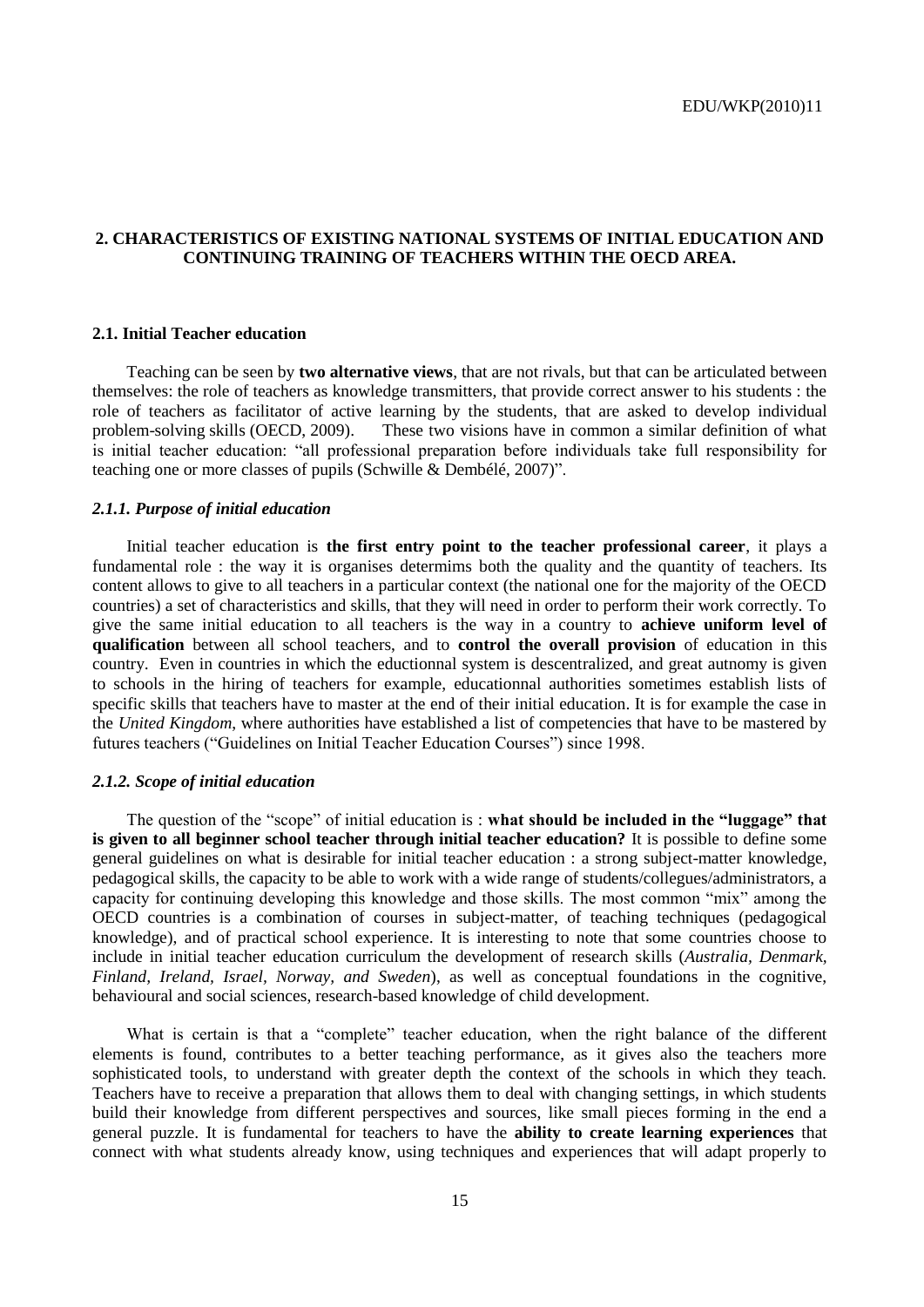what these students already know, taking into account the diversity of their prior conceptions. (Schneider & Stern, 2009)

Nevertheless, there is no **consensus among researchers on the optimal content to give to initial teacher education**: some say that a good teacher's education should be emphasis toward contentknowledge, and others say that it should emphasis on teaching and learning-related knowledge (pedagogical). Research evidence seems to show that pedagogical knowledge has more impact on student achievement than content knowledge (Cuadra & Moreno, 2005). It is also interesting to observe the emergence of a new trend in the OECD countries : the surfacing of a third category of knowledge, as relevant as the others, specific and specialized knowledge about teaching and learning process in a particular discipline, it is "the teacher's understanding of how to help students understand specific subject matter (pag 108) ". (Cuadra & Moreno, 2005) There seems to be a great potential for teacher education in this field.

Even among the way pedagogy should be integrated in teacher education, there is no consensus among academics. As analyzed in the UNESCO report "Global Perspective on teacher learning: improving policy and practice" by Schwille and Dembélé (2007), some scholars prefer to emphasize **content-specific pedagogy** and find no utility in general pedagogical content. Others, on the other hand, consider that **general pedagogy** is precisely what is needed for teachers that have to know how to deal with different environment and types of students… It seems that the existing research is for now unable to resolve this issues ; Schwille and Dembélé (2007) when analyzing the state of the research on the exact scope of initial teacher education concludes : " more research is needed before a better balance and integration of content knowledge and pedagogical or foundational knowledge can be achieved (pag 72)".

In the majority of the OECD countries, initial teacher education contains a part of practicum, this means, **practical modules or internships in front of students in schools**. The goal of these practical field experiences is to familiarize students to classrooms, and to avoid them having a "reality-shock" at the beginning of their teaching career. The modalities that can adopt these school-based experience vary crossnationally, in respect to their total duration, the number and duration of the segments of field experience (can be numerous or just one), where, how and by whom they are assessed. The precise activities that are included in them can also vary considerably, especially concerning the responsibility that is given to the student teacher. It can include activities such as: sole observation, tutoring and assistance, other support task, or being in charge of the class.

In some countries, the initial education that is given to teachers is the **same for all the level of schooling, and for all the subjects taught**, and even the same for different types of school. It is the case in *Sweden* for example. Thus in some countries, the content of the initial education can be quite different according to the position the aspiring teacher is expected to have. In *Germany*, according to the school, subjects, level of schooling that a teacher is preparing to teach, the content of the education he receives can be quite different.

### *2.1.3. Emphasis and content*

It is possible to elaborate a **typology of the different models of teacher education**, based on the one created by Buchberger, Campos, Kallos and Stephenson (2000) to characterize the different European models. They divide the existing models in two important groups, defined by several common features: **the "traditional models of teacher initial education" and the more modern ones**.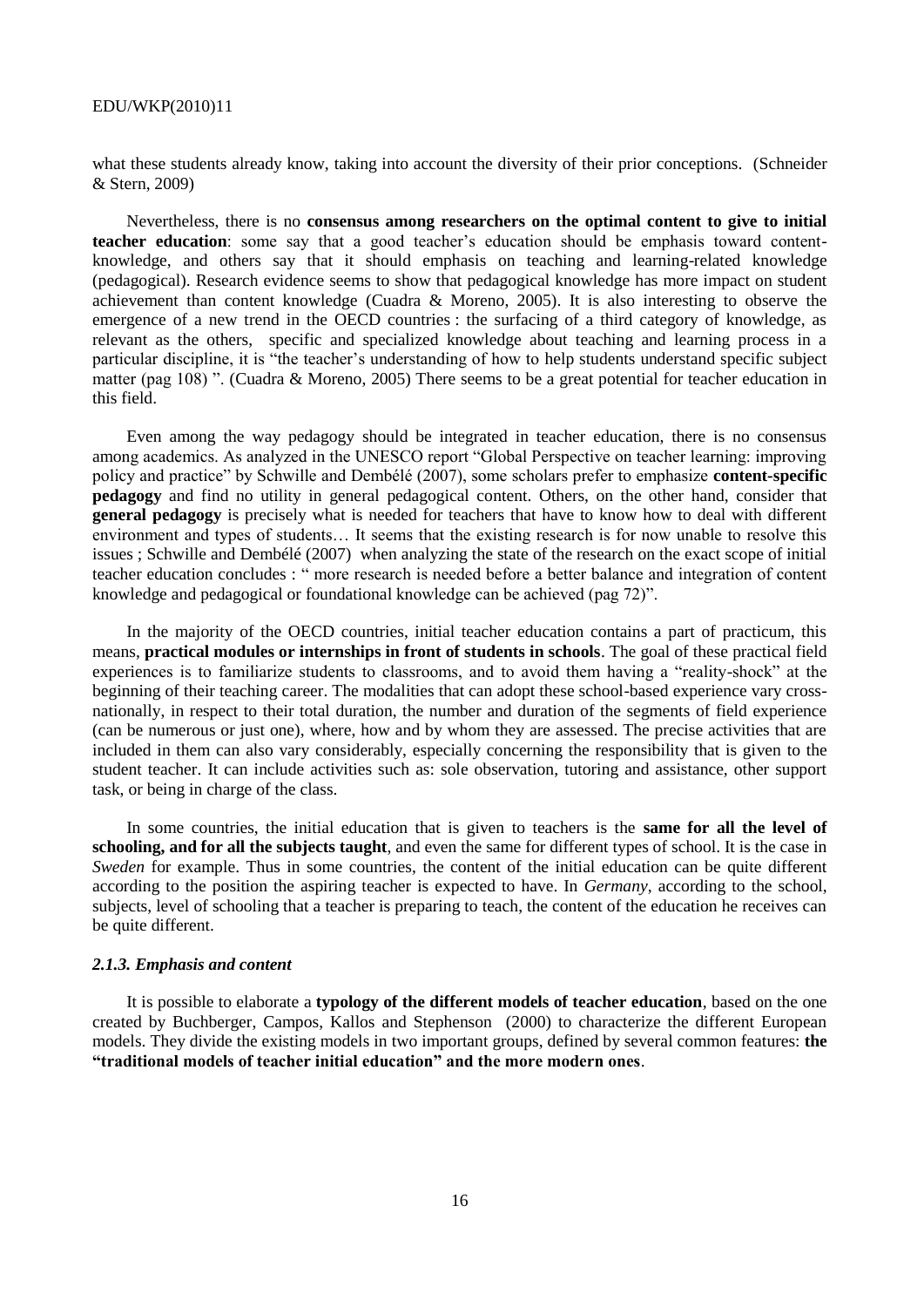### *2.1.3.1. "Traditional models"*

The "**normal school tradition**" is typically associated to the education of primary school teachers. Its curriculum is based on "practical training" (that is: periods of training of the student teachers in schools) through supervised teaching practice, methodology courses, and subject-matter pedagogy. On the other hand, this kind of programme lack of content in educational theory, in academic and scientific knowledge and in research-based knowledge on teaching. Little importance is given to the acquisition by aspirant teachers of problem-solving capacities, necessary for them to be able to meet rapidly changing tasks of teaching.

This model of teacher education is based on the **acquisition of basic skills, through practice**. Its advantage lies in the fact that it provides a number of routines to the teachers, which allows them to master specific aspects of the teaching practices, granting them with solutions to certain well-defined problems they may face in the classrooms.

Although in most OECD countries, teacher education for primary school teacher has been transferred to tertiary institutions, **the "normal school tradition" still exerts an influence,** on matters such as the culture of teaching, studying and learning and on the importance attached to methodology courses and teaching practice.

The second *traditional* model goes by the name of **"academic tradition"**, traditionally associated with lower and higher secondary school teachers. In terms of curriculum, emphasis is put on knowledge of scientific content of particular academic disciplines, the acquisition of skills like general problem-solving capacity, and the learning skills for knowledge acquisition. Teachers also in general have to pass a probation period in schools. On the other hand, little importance is given to educational theory and methodology and teaching practice. Rather than being specialized in specific pedagogical skills, in this tradition, teachers are subject specialists in a small number of academic disciplines. The strength of the teachers educated through this model is their problem-solving capacity, which allows them to be reactive in every classroom situation.

#### *2.1.3.2. New Models*

In parallel to these two traditional teacher education models, Buchberger *et al.* underline the emergence of **two new models** : the *"professionalization" of teaching*, and the *minimum-compentency model*. The main difference between both types of model is the way in which is perceived teaching: the traditional conception of teaching as a craft is replaced by a much more dynamic conception that focuses more on professional autonomy. Teachers are perceived as proactive agents of change.

They define the first one as a movement for the **"professionalization" of teaching**. The birth of this new alternative to teacher education was triggered in the late 1960' by the perception of short-comings inherent to both traditional model of teacher education with regard to effectiveness and efficiency. As explained by Furlong (2008), traditional programmes have been "overly academic and insufficiently sensitive to the needs of beginning teachers" (International Alliance of Leading Education Institutes, 2008). The emergence of teacher professionalization also has to be taken into account in a context of changing nature of teachers' work, and the importance of new information and communication technologies.

In the curriculum of this model, a lot of importance is given to **comprehensive research-based knowledge** on teaching and the transmission to apprentice teachers of a large repertoire of empirically validated teaching practices. The elements that compose this teacher education are studies in sciences of the teaching profession, awareness to educational research, professional problem-solving capacity, a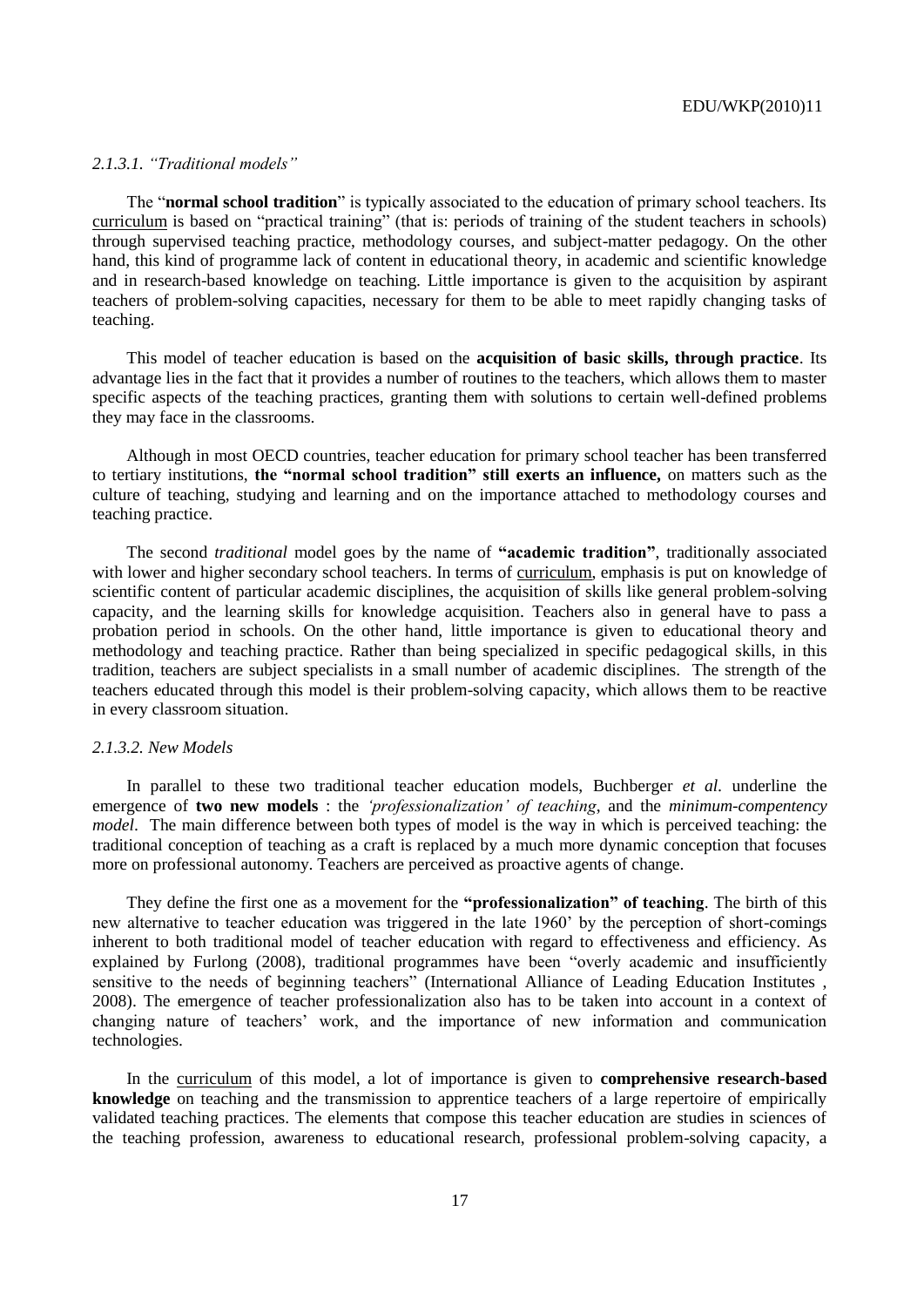professional code of ethics, with the aim of forming teachers that are autonomous, with a strong critical sense, and professional problem-solving abilities. They have the ability to promote "**complex learning**" (Feiman-Nemser, 2001): teachers must be "practical intellectuals, curriculum developers and generators of knowledge in practice (p 105)". The main element that defines this model is the place that is given to teachers in the process of education quality improvement: teachers are treated as professionals, experts in their precise field, and that have a tool-kit with particular skills that are the base of their expertise. They are perceives as **decision-makers**, able to identify problems and school's specific needs, within a particular context. They are able to propose potential solutions and to assess their operability, for which a critical eye over their own action is important. They are also considered as leaders, capable of being in charge of the improvement of their skills.

H**ow can a country establish such a model of teacher education?** For A. Jasman (2002), the professionalization of teacher can be made through the **creation of a set of standards for professional practice**. Several OECD countries have in fact adopted this approach to promote teacher professionalization. *Australia* for example has launched a set of professional teaching standards (in particular for its initial teacher education programmes, including regulation of curriculum), as well as mechanisms of auto-regulation of the profession (Jasman, 2002). As we will see next, continuing training is also undergoing a process of professionalization of the profession.

**What are the implications of professionalization on teacher education?** Consequences are tighter entry requirements for initial education, extended duration, and transfer of initial education to higher education, modification in its content, as well as the establishment of more comprehensive system of inservice education. It is particularly interesting to see that such changes in teacher education policy are observable among the OECD countries: *Germany, England and Wales* have done similar reforms in the 1970' (Buchberger, Campos, Kallos, & Stephenson, 2000). In these countries, teacher education has been included into university. The birth of the IUFM in *France* in the 1990' can also be interpreted in that direction (Lapostolle & Chevaillier, 2008). Other countries that have reformed their teacher education system towards more professionalization are *Finland* and *Portugal*. There has been a promotion of specific research on education, and the development of a specific academic base to this discipline. This measures can be compared for example to the ones that lead to the professionalization of other occupations (nurses, lawyers for example) in order to **reinforce education as a real career and to assure the preparation of academic leaders.** Whereas in the traditional models, a lot of importance was given to teachers' individual skills, the new models of teacher education are more focus on **collaborative work, to increase synergy and achieve better outcomes**.

Globally, it is possible to say that these efforts toward more professionalization have had a **positive effect on teacher education and the quality of teaching**; nevertheless, these efforts have not lead to substantial structural modifications in the teacher education content.

### *2.1.3.3. Alternative models*

Finally, it is possible to observe the emergence of another recent model in teacher education, called **minimum-competency model of teacher education**. This model enters in sharp contrast, with both traditional models and with the professionalization of teaching. It has been developed mainly in the *United Kingdom* ("school-based teacher training) and in the *United States* ("alternative-routes into teaching") and it is based on the multiplication of alternative entry ways into the teaching profession. 2/3 of the OECD countries offer these alternative paths into the teaching profession.

What is particularly interesting in this model is that the focus is not put in the education *per se* that teachers receive, but rather on the means that can be put into place to certify the competences of those who could be interested in teaching. Whereas in other models, certification is based on course-work, here, **it is**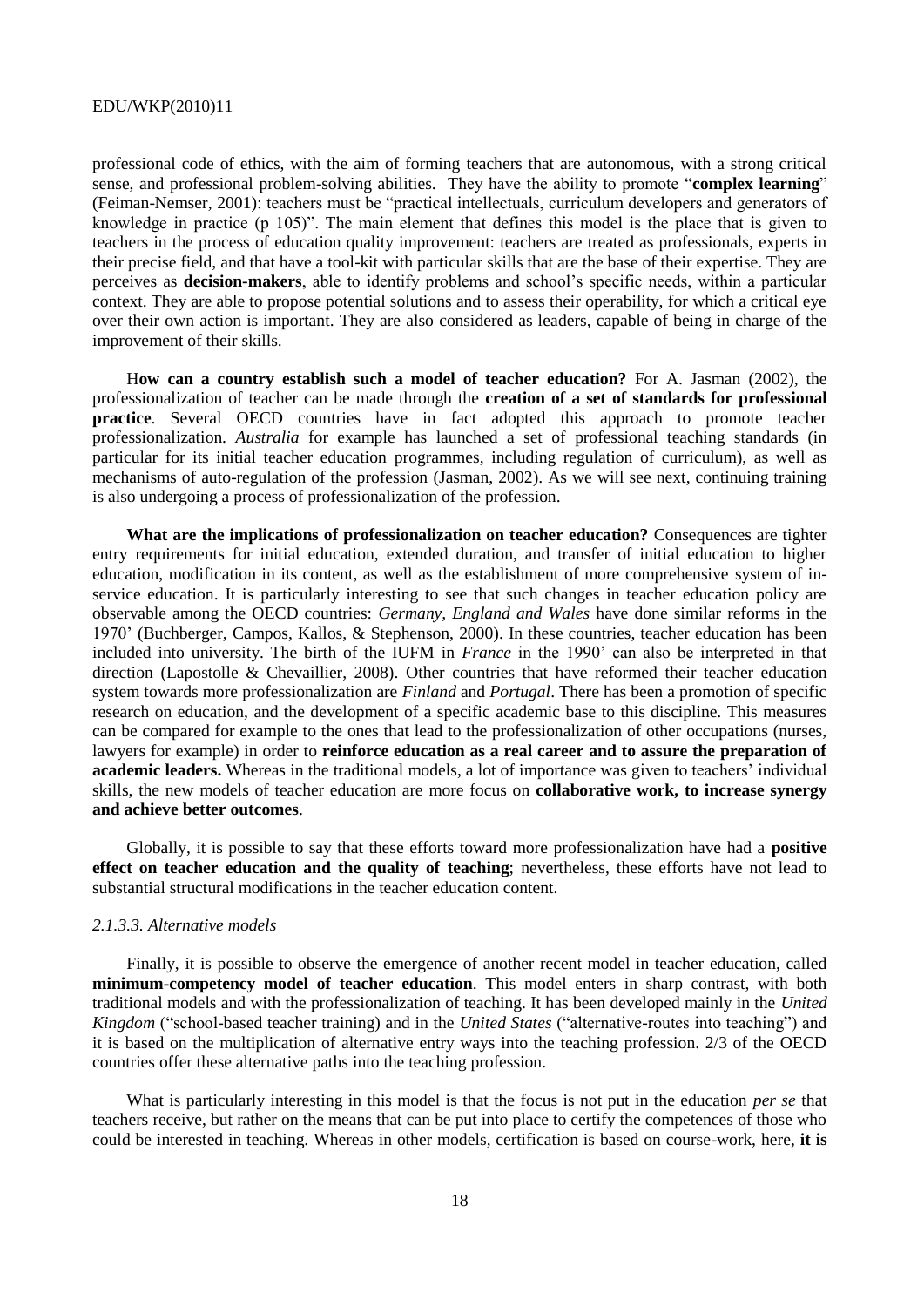### **based on the possession of certain skills that do not come from a teacher education programme, but from the personal experience of each aspirant.**

In this model, teachers are considered as **knowledge-providers** that are fit to operate in a particular context. In this framework, the teacher's work consist in providing and transmitting this content in the most effective way to his students. We can see that both types of models (professionalization and minimum-competency) rest on both completely different conception of the teachers' work, and that they demand very different qualities from teachers. It is logical that in that perspective, initial education and continuing training are apprehended differently. **More information about these alternative ways will be provided at the end of this section.**

#### *2.1.4. Organizational characteristics*

Each initial teacher education programme operates within **certain structural and institutional parameters**, linked to the kind of teachers that are needed, how they are expected to learn, and existing resource constrains.

### *2.1.4.1. Concurrent versus Consecutive models for initial education*

Initial teacher education can be organized in two ways. In the **concurrent model**, academic subjects are studied alongside educational and professional studies throughout the duration of the course. An example of this is for example the "Bachelor" of education. Among the OECD countries, they are common to prepare primary school teachers (expect France and Germany where primary teacher education is consecutive). In the large majority of the OECD countries, lower and upper secondary education teachers are also prepared by concurrent programmes (*Belgium, Canada, Greece, Hungary, Ireland, Italy, Japan, Korea; Turkey, the United States*).

This kind of programme have several **benefits:** in particular, it allows a more integrated learning experience, since pedagogical training and subject-matter (content knowledge) training take place at the same time. Nevertheless, this kind of programmes can also have **disadvantages:** notably, they are less flexible than consecutive models, since the students are required to decide if they want to become a teacher at a very early stage in their university studies. If teacher education is accessible only through concurrent programmes, it can cause difficulties to becoming a teacher to the persons that have studied something else than education in the first place, as well as for person who are interested in becoming a teacher, but whom also would want to be able to re-enter other labour markets eventually.

**In the consecutive model,** the specialized courses in pedagogy and in teaching are accessible after having completed another degree in a discipline taught in school (teachers are educated first in a specific discipline and then they receive pedagogical training). This model is more common for secondary school teachers than for primary school teachers. Initial teacher education programmes based on this model are present in Denmark, France, Norway and Spain. It also interesting to underline that a large number of countries (*Austria, Australia, the Czech Republic, England, Finland, Ireland, Israel, the Netherlands, Northern Ireland, Scotland, the Slovak Republic, Sweden* and *Wales*) offer both models for secondary teacher education. Its main **advantage** lies in the fact that it allows a flexible entry into teacher education. Indeed, since the aspirant teachers already have another degree, they can convert themselves more easily, if they change interest or job perspectives. This flexibility in relation to their coursework also makes them better equip if there is a change in labour market conditions. Also, it is important to acknowledge that in some subject, it is essential for the teacher to have a strong subject expertise, expertise that can sometimes be achieved only thanks to prior studies in that specific field (mathematics, history). The **negative aspect** of such an initial teacher education programme is that teachers formed through the consecutive model can have a weaker knowledge in learning techniques and in pedagogy in general. Since they have studies in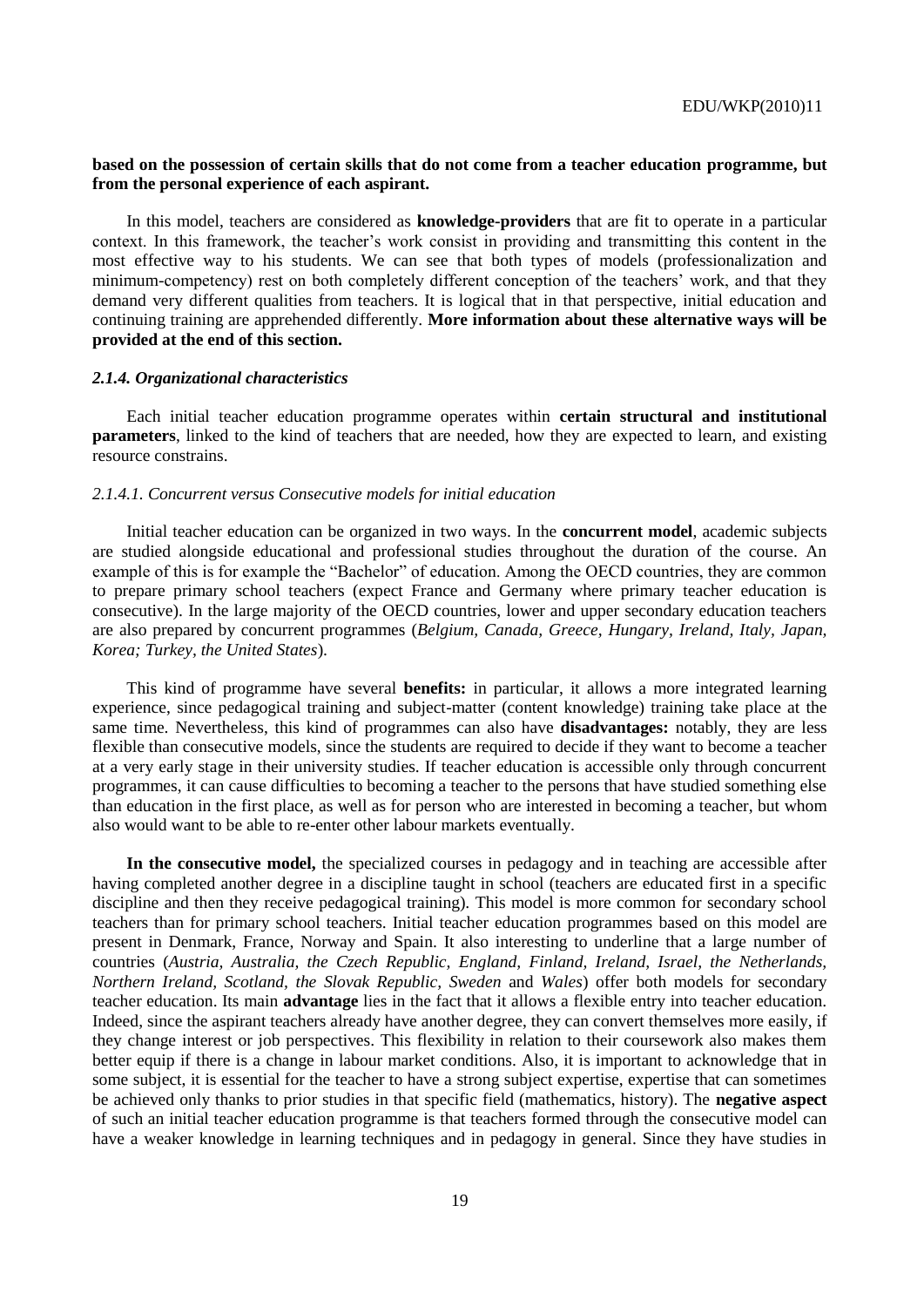two different cycles, where they learned two different aspects of the teaching profession, their learning process is fragmented, rather than integrated. In the majority of the OECD countries, initial teacher education for secondary schools is consecutive, which means that their professional identity, as opposed as primary school teacher, is not constructed around teaching but around the subject in which they specialized.

In an educational system, **both consecutive and concurrent models can coexist**. There are advantages and disadvantages to this coexistence. On one hand, having several pathways/ programmes of initial education allows to attract into the profession different profile of potential teachers, this is a stake that is particularly important in the countries that are faced to teacher shortage. Indeed, concurrent model programmes attract students that feel very strongly since the beginning in becoming a teacher, and consecutive model programmes allow the aspirant teacher to first study something else, before receiving teachers education. Nevertheless, having several teacher education programmes, based on different models, can represent an extra cost of the country, and be less efficient.

### *2.1.4.2. Entry into the initial teacher education programme*

The choice of the model is also very much linked to the way **the entry into the teaching profession** is organized. In many OECD countries, entry to teacher education is largely accessible to all those who have completed secondary education, while in others, more restrictive forms to access teacher education apply (OECD, 2005). Basically, the entrance to concurrent education programmes is based on secondary school results (as for any higher education institutions); on the other hand, entry to consecutive courses (common for secondary school teachers) depends on results in university studies. In most European countries, teachers have a civil service status, and entry to the profession is highly competitive, since it provides high job security and lifetime employment. There is a strong competition to enter teacher education programmes (in *Korea, Ireland, Finland*). An interesting example of this selection process is *Finland* : the entry into the initial teacher education programme is based on final secondary school results, as well as relevant work experience ; followed by a second selection phase, made of interviews, essays as well as observed teaching lessons.

On the other hand, in some countries, teacher education programmes are considered as **"a fall-back option"** for high school graduates who were not able to enter the programme of their choice. In *Belgium*  (Flemish community), in 2001, more than 50 % of students enrolled in teacher education courses indicated that this was their second or third choice. (OECD, 2005). Changing entrance criteria to teacher education can be a way to help resolve the problem of teacher shortage (*Switzerland*), or to boost the quality of teachers.

### *2.1.4.3. Short versus long programmes of initial education*

In the majority of the OECD countries, teacher education has been incorportated gradually into the higher education sector (university) (Buchberger, Campos, Kallos, & Stephenson, 2000). This phenomenon has happened in parallel with a **prolongation of the lenght** of the programmes of initial teacher education, a steady phenomenon since the 1980'. For primary school teachers, in the OECD countries, the average duration is at least 3 years, and the initial education programmes are even longer in some countries, like *France* and *Portugal*. For secondary school teachers, the minium in the OECD countries is of 4 years. Korea has recently reformed its initial education system, from a 4-year model, to a 6-years model, promoting in its content reflexibility in teachers, trough the development of their research capacity.

Nevertheless, providing a longer initial education could maybe **discourage potentiel aspirants** to enter the teaching profession, and lead to an incrase of shortage of teachers. (Villegas-Reimers, 2003)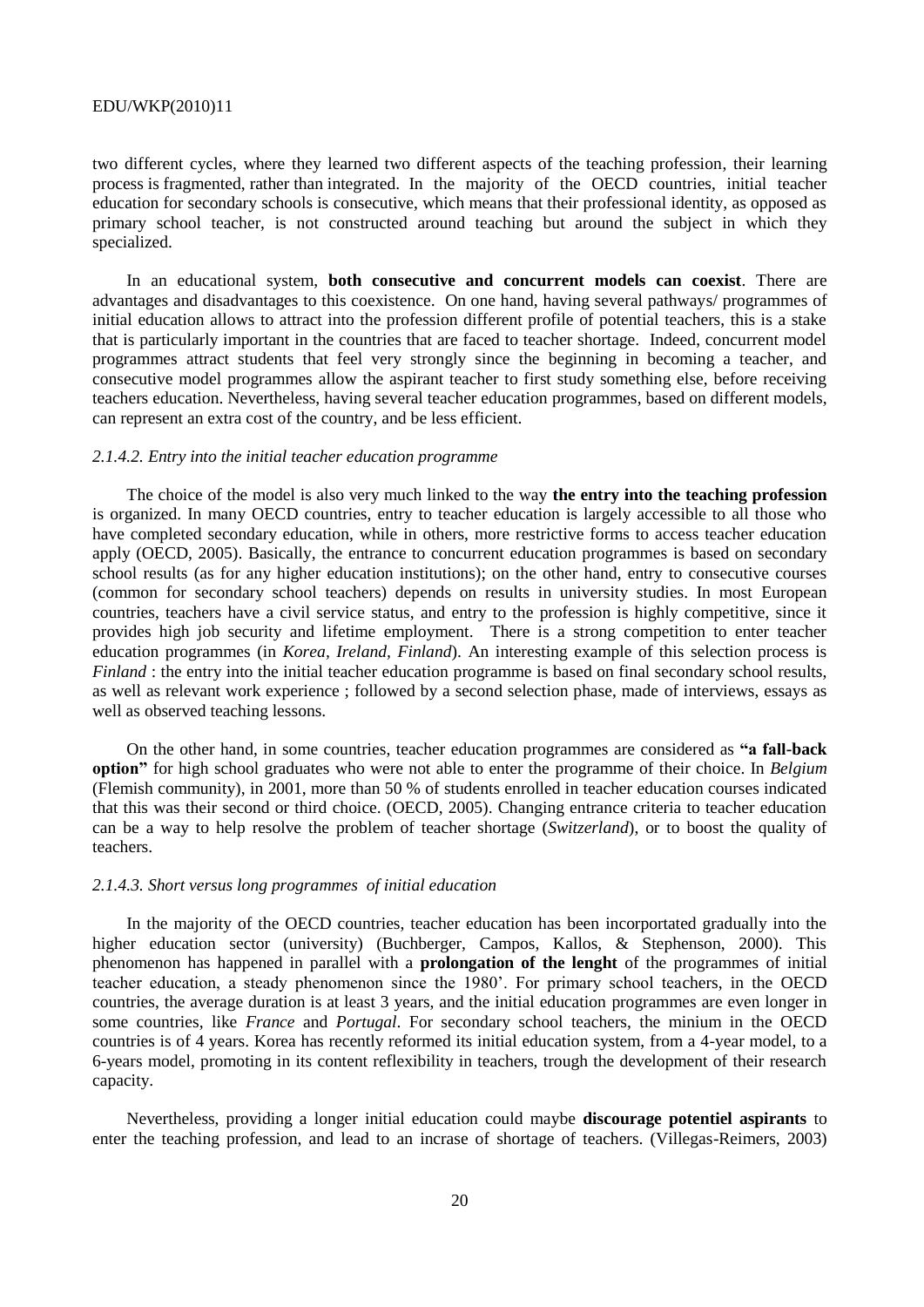According to Schwille and Dembélé (2007), there are many factors that have to be taken into account by the policy-makers when deciding the length of initial teacher education : economic constraints, potential shortage or abundance of teachers, amount and quality of teacher candidates' content knowledge...

#### *2.1.5. Institutional characteristics*

**In which institutional setting can teacher education be provided?** In both concurrent and consecutive models, teacher education takes place mainly in universities, or higher education institutions of other types. Even if there is in general a practical part of this formation (internship in schools for example), in most OECD countries, the majority of the teacher education programme takes place in those institutes and far away from the classrooms.

In some of the OECD countries, initial teacher education is provided by **State Agencies** (*France, Germany, Korea, Spain*). In these countries, teacher education is characterized by a strong and prominent interaction between the central education authorities (for example, the Ministry of Education) and the higher education institutions, interaction of which schools are very much left out. In other countries (*the United Kingdom, the United States, Australia*) the approach that has been selected by educational authorities is more **market-based**, it can also be offered by the **private sector** (non-government agencies, private consultants, training firms).

Some of the teacher education programmes are given by a large institution, where students have to take courses both in subject-matter faculties, and in educational faculties. On the other hand, other programmes are given in institutions that provide only teacher education (specialized institutes). Lewin & Stuart (2003) provide a good summary of the **potential and limitations of the various structural options**. On one hand, if teacher education takes place in specialized higher education institute, it can also have advantages in terms of local locations, and special linkages to communities and schools, and an efficient responsiveness to their specific educational links. It also allows to focus on a single profession and the construction of a strong professional identity. If the scale of the teacher education provider is local, rather than national, it can also allow a better coordination between the content of the initial teacher education and the continuing training that teachers can receive once they are on the job. Nevertheless, there are some disadvantages in placing teacher education in such small structures: they can be to the detriment of the lack of link to research and because of their uni- disciplinary. Also, their costs can be higher, because of their smaller size (no economies of scale). On the other hand, to place teacher education in the general university structure –and not in specialized units, allows to have inputs from academic staff with high levels of disciplinary expertise, also granting them with a useful multi-disciplinary perspective. It puts the student teacher in contact with the insight of research relevant to learning and teaching. These institutions also generally have superior teaching resources, due to their larger scale. As for consecutive model programmes, for future teachers, to study in a large structure not specialized in teacher education has the risk to lead to a less integrated learning experience, and it can also make it harder for future teachers to develop a strong professional identity as teachers.

Among the situation of the OECD countries, it is possible to distinguish the **particular situation of the European countries.** The Bologna process that started in 1999 with the purpose of making higher education qualifications across the European countries similar has lead to a reconfiguration of teacher education. This has had an strong impact on the institutional organization of teacher education, since it now takes more and more place in university-level institutions (OCDE, 2005), and the majority of European countries adopted the consecutive model (Bachelor's degree followed by a Master's). This had for example been the case in *France*, where the *loi Jospin* of 1989 passed initial primary teacher education from "Normal Schools" to the university level. This has also been the case of *Finland* and *Greece*. (Poppleton, 1999) Also, it seems that teacher education institutions are given more and **more autonomy** in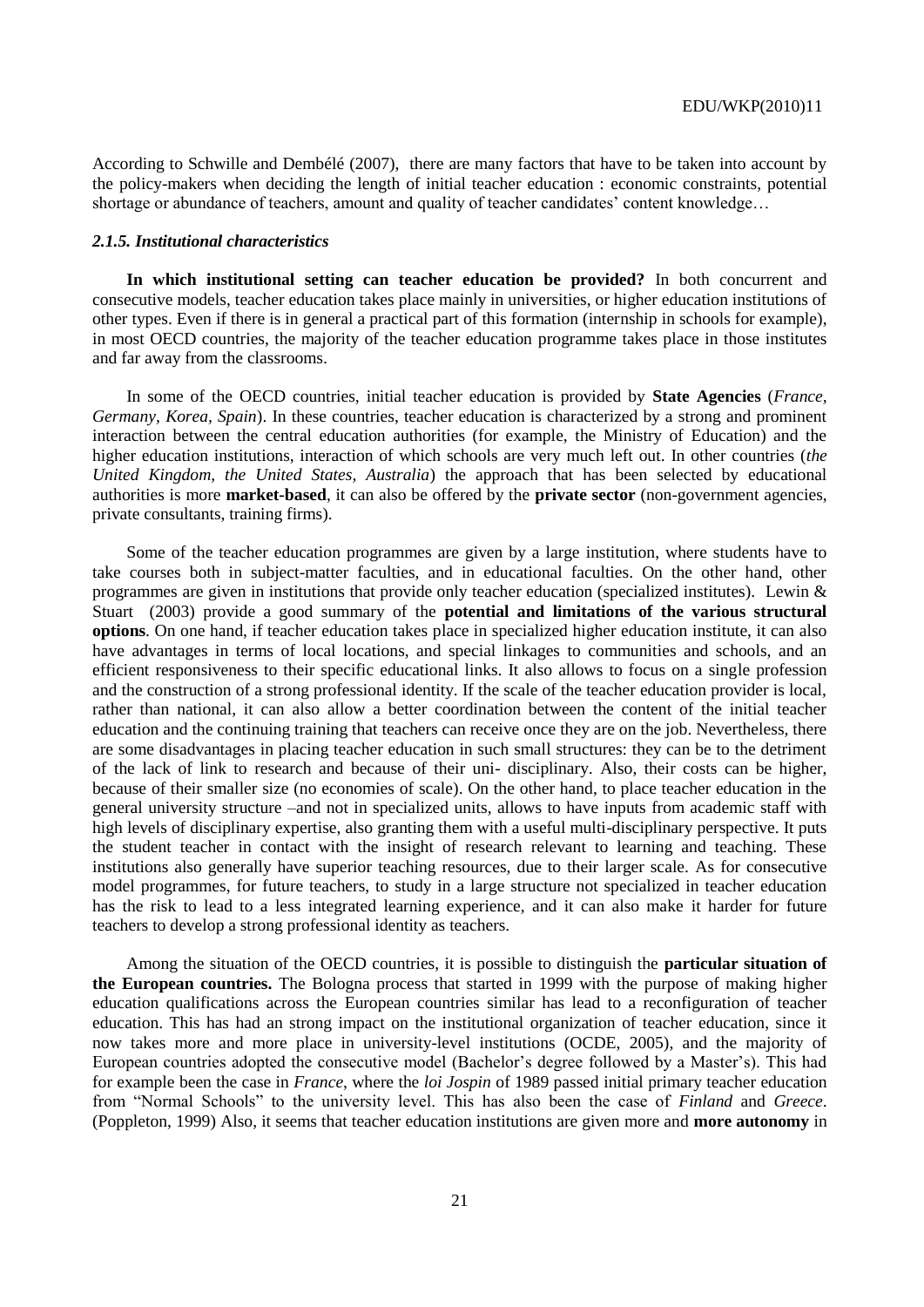the design of the curriculum. At the same time, mechanisms to assure teacher quality have also been put into place, especially in terms of qualification requirements for entry into these programmes.

The fact that different teacher education models exist shows well that different policy-makers have found **different ways to balance the different considerations** (educational, social, economic) that enter in the decision making, and to avoid the different divergence that can occur between them.

### *2.1.6. Ways of financing*

There are big differences between the countries on who finances the teacher education programmes. In some countries, these programmes are free of charge for the candidates (*France*), whereas in other countries, it is the aspirant teachers that has to bear the whole cost of his teacher initial education (the *United States, Canada*).

#### *2.1.7. Existence of alternative pathways into the profession*

As mentioned early, one of the most recent and important trend in teacher education is the **development of alternative pathways into the teaching profession**. These programmes have been developed in situations of teacher shortage: their main purpose is to increase the supply of teachers in areas of need, geographical, or relative to a particular subject (IT, languages, mathematics, etc.). Dai, Sindelar, Denslow, Dewey, Rosenberg (2007) offer a broad definition of these "alternative pathways": a ―heterogeneous set of programmes that differ in some way from the traditional campus-based, pre-service teacher preparation (p 424)". They provide "**on-the-job" training to people** with other backgrounds and with no particular knowledge in teacher education.

It is possible to highlight several characteristics that define this model: the programme is **short**, and the preparation is mainly done trough **practical training.** Also, low priority is given to educational theory and research and to scientific knowledge. They rely on the candidates' previous education to provide adequate grounding in subject matter. The curriculum itself emphasizes ‗learning by doing'.

It has to be taken into account that these alternative programmes can also be **very heterogeneous between them, and that their range is very wide**, from emergency certification for immediate employment to programmes that prepare individuals whose life experience would make them suitable teachers (Chan Lai and Grossman, 2008). What is at stake in this model of teacher education is the **selection of the student teachers**, since the programme designers need to identify the more capable candidates for these programmes, as they aim to make the teaching profession more accessible to experienced people, but with previous experience in other fields than education. The challenge is to be able to **achieve equivalent qualifications for the teachers that enter the profession through these alternative ways, than the ones that the students from "traditional" teacher education have.** This is necessary, since otherwise, there would be an important risk that these teachers would not be as good quality than the ones that come from the traditional programmes. To have such a warranty is especially important in countries where the decision of teacher employment is taken at the local level (school/district/municipality), in the *United States* for example. 47 States of the *United States* have at least one alternative programmes and about 1/5 teachers in this country come from these programmes (Walsh and Jacob, 2007). In the *United States*, generally, alternative pathways are sponsored by school districts and by the state education departments; they are generally locally-based, since they are oriented toward helping new teachers learning how to teach in a particular environment.

Their heterogeneity also lays in the fact that they seek to attract very different types of candidates. *Australia* (through its Department of Education and Early Childhood Development) for example has developed a specific programme \_ called the Career Change Programme, to attract **very qualified**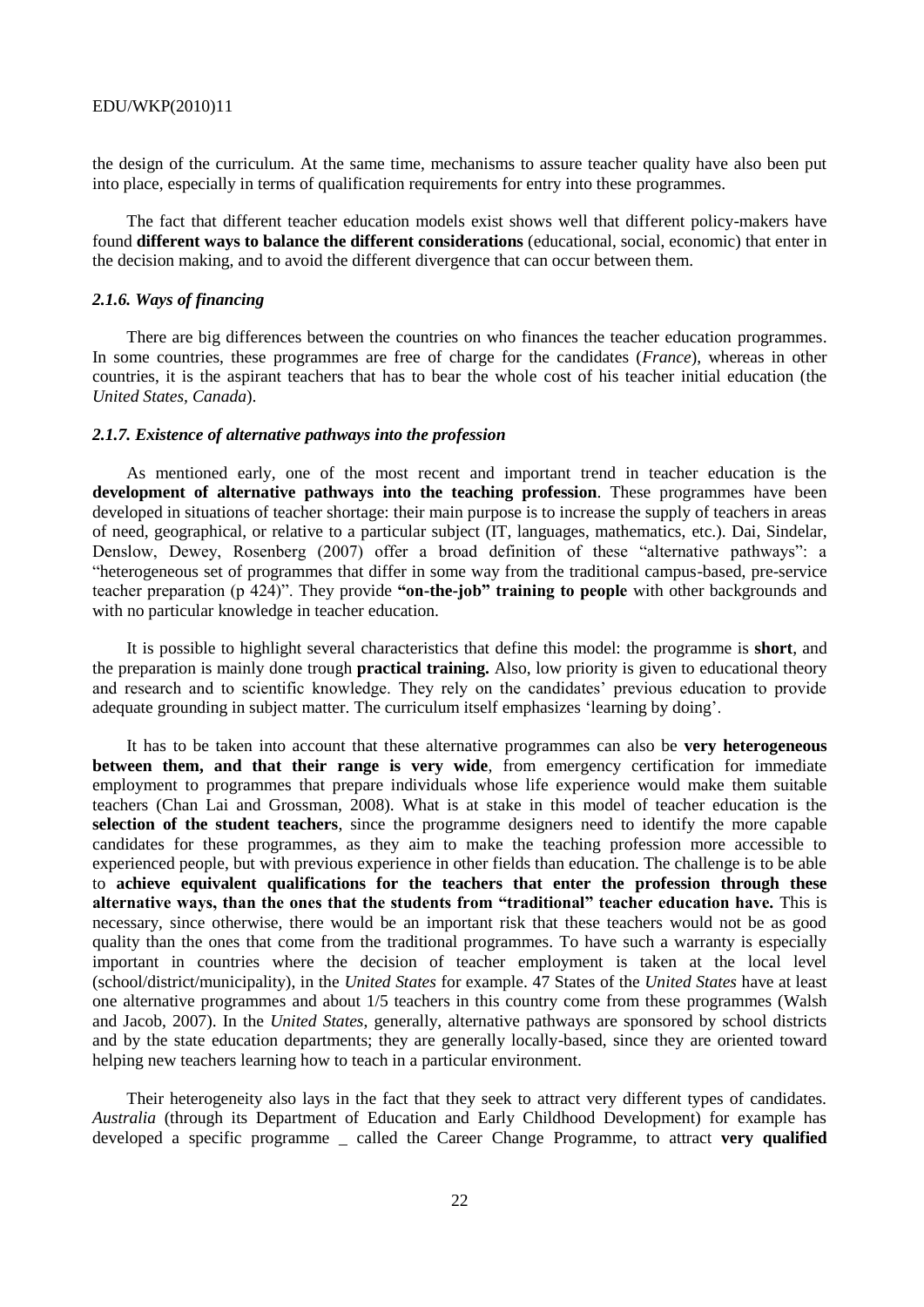**professionals** (engineers, scientists, mathematicians) to become teacher trainees. This Master's in Education is given by the University of Melbourne, and it focuses on subject-specific pedagogical knowledge, with an emphasis on research. Entrants participate in a summer course, and then pass through an extended induction programme. They benefit from financial support, as they complete the two-year training period, that balances study time and field experience in classrooms.

Sponsored generally at the local scale (school districts, municipalities), alternative certification programmes are oriented toward helping new teachers learn their jobs in **particular contexts**, this is why they are general **school-based** and **school-oriented**. The case of the *Netherlands* is particularly interesting: in this decentralized and demand-driven system, schools are responsible for their own supply in teachers. In the 2000', it put into place a more open and diverse system for the supply of teachers. This teacher market has been developed through the introduction of different routes into teaching, with the priority of targeting groups that normally not consider entering the profession, that can be organized at the scale of the school.

This type of teacher education model is very developed in *England:* the Teacher Training Agency (TTA) offers 32 different routes into the profession, including, apart from traditional university-based routes, employment-based and school-based pathways. The particularity of this system is that schools have an active participation in the training of new teachers. Indeed, higher education institutes that wish to get involve in alternative programmes must establish partnership with schools. The English system offers in addition to the traditional undergraduate initial teacher education, postgraduate routes (Husbands, 2008). As mentioned earlier, these routes are very heterogeneous among them, and they can be designed to **attract very different types of candidates**.

The arguments that supporters as such programmes raise are that **the existence of alternative pathways into the profession allow to attract talented people** who might otherwise not want to go through the traditional teacher education programmes. Indeed, these programmes generally require an early commitment from high school graduates. In the *United States*, most "traditional" undergraduate programmes require a commitment in junior year, can take up to one third of the whole college education course and candidates can have access at none or little financial assistance. **Alternative programmes reduce the costs of training**, since they shorten the length of the programme, and, in many cases, they pay a salary to the trainees. In *the Netherlands*, *England* and *Wales*, the alternative programmes are based mostly in schools and student teachers can earn an income while completing the programme.

Typically, the programmes include some formal instruction (sometimes offered on week-ends or during the holidays), and mentoring by an experienced teacher. For example, New Jersey's Provisional Teacher Programme requires 200 hours of formal instruction, 80 during the first six weeks of the programme and the rest throughout the year. In this programme, training is provided in regional training centre, and the practical aspect of the training is assumed by local schools. On the contrary to traditional teacher education programmes, **it is hard to do a distinction between initial teacher education and continuing training, since candidates in those programmes learn to teach on the job.**

Most of these programmes are provided by traditional teacher education institutes. The criteria **on which is based the entry to them are very heterogeneous across the OECD countries**. For example, the entry to the alternative programme of the University of Applied Sciences in Education of Zurich (*Switzerland*) is very selective and is based on an exhaustive portfolio (academic background, relevant work experience and personal competencies). But other types of institutional arrangements in other countries can be very different. In *Belgium* there are no fixed entry qualifications to these courses, which are very flexible concerning forms of enrolment and that benefit from a wide geographical coverage. In *Chile*, *Denmark, the Netherlands, Sweden*, it is even possible for trainees to follow teacher education through distance programmes.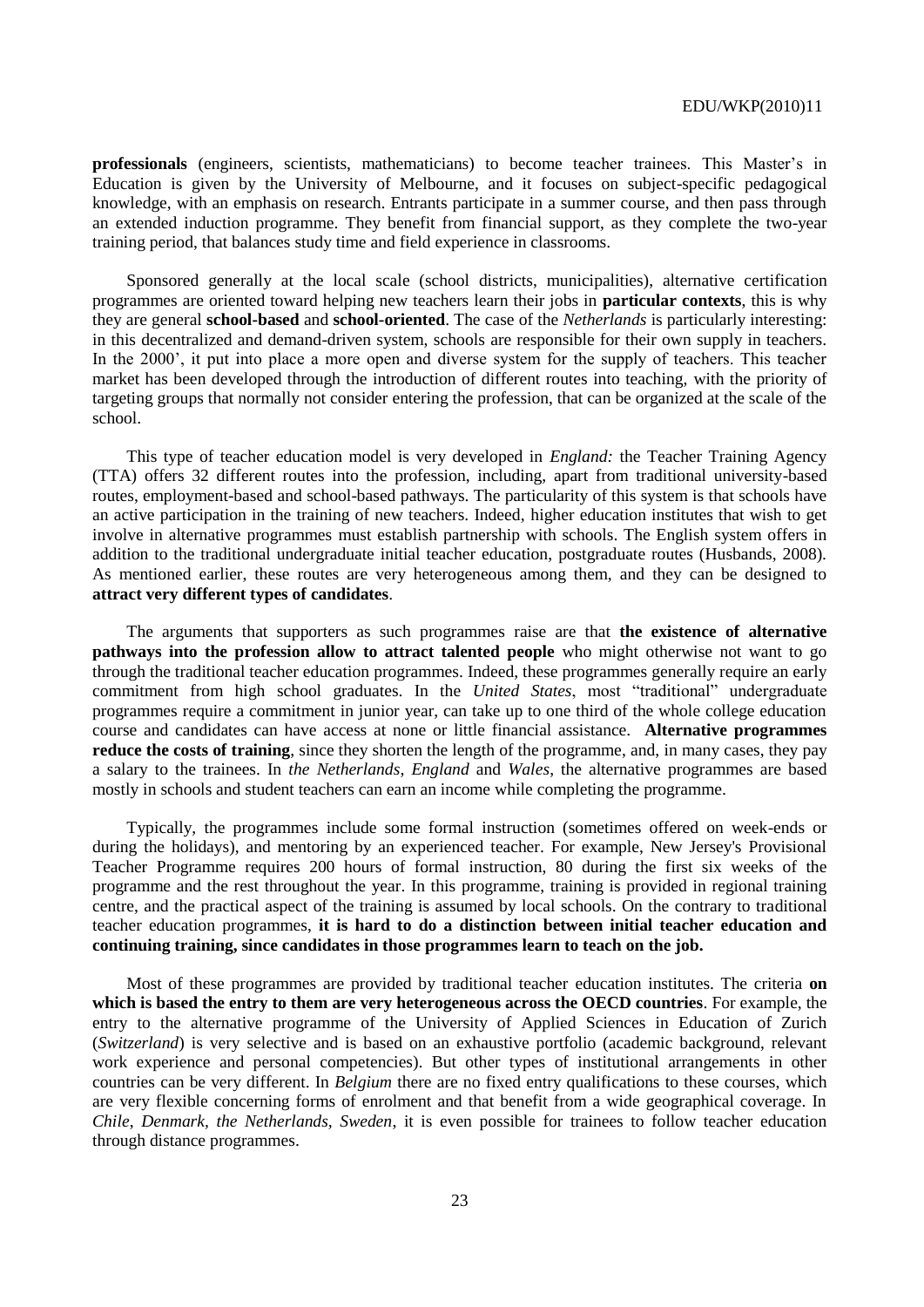Because alternative certification programmes are new, **they are relatively few studies about the content of the preparation they offer, and the sort of teaching they promote**. Their results can be evaluated in terms of recruitment goals, it seems as their programmes have been successful in attracting strong candidates from a variety of different horizons and labour market pools. For many – especially for policy makers, the development of alternative pathways into the teaching profession is seen as "a promising strategy for balancing the competing demands of quantity and quality (Feiman-Nemser, 1990)". It seems that more and more OECD countries are developing this type of teacher education: in *Sweden* for example, these routes have appeared in 2001, and emphasis closer ties between schools and teacher education institutes.

But **the emergence of this kind of programme challenges the very nature of initial teacher education** and raises issues on the kinds of teachers that should enter the profession through this path. Critics argue that these models undermine the efforts that have been done to "professionalize" teaching: for them, teachers issued from these pathways lack of the problem-solving capacity, the critical thinking and the pro-activity that characterized the teaching profession. "High quality education and training might not be achieved by teachers trained this way (p. 20)" (Buchberger, Campos, Kallos, & Stephenson, 2000). It is true that the development of such programmes can seem **paradoxical**: at a time when the work of teaching is becoming more and more complex, they allow people with very little formal preparation to teach.

But it also has to be kept in mind that they are **some alternative paths that resemble closely traditional university-based programmes in terms of content and emphasis** (International Alliance of Leading Education Institutes , 2008). Some of the critics that are made to them could also be made to many traditional teacher education programmes: "while quality programmes require adequate time, time alone does not guarantee quality" (Feiman-Nemser, 1990). In their defence, it should also be taken into account that there is no evidence that they enter in competition with traditional paths, they should more be perceived as alternative, that are needed, but not threatening for the mainstream model.

An interesting programme of alternative certification is: **Teach for America**, created in 1990. This programme recruits and train college graduates and professionals that are not certified teachers for a twoyear teaching position in a public school located in low-income areas of the country. The recruits receive an alternative teacher certification throught training received while they are completing the training, after a five-week summercourse. In despite of critisicms about their lack of adequate preparation, this programme seems to be a success : more than 14.000 candidates have completed the programme, its attrition rate is lower than the one of teachers that are certified throught traditional teacher education programmes, and research shows that they are more effective than other begenning teachers (Xu, Hannaway, & Taylor, 2007), especially in mathematics and science (Decker, Mayer, & Glazerman, 2004). The reasons of this effectiviness seems to be to the very demand recruitement process : in 2008, there were 35.000 candidates for 3.700 positions, and most of the entrants come from elite colleges. This programme has inspired similar programmes: DC teaching Fellows, Phoenix Teaching Fellows, New York Teaching, Teach First (in the UK), Teach First Germany, and Teach for Australia. **This is a good example to prove that they are some successful alternative pathways into the teaching profession, but that their design has to be thought of with a lot of precautions.** 

### **2.2. Continuing training**

### *2.2.1. Purpose of continuing training*

Continuing training activities seek to « update, develop and broaden the knowledge teachers acquired during the initial teacher education and/or provide them with new skills and professional understanding (p 122).»(OECD 2005). These activies have in common that they lead to changes in knowledge and skills to respond better to practical problems in the classrooms. Continuing training allows teachers to understand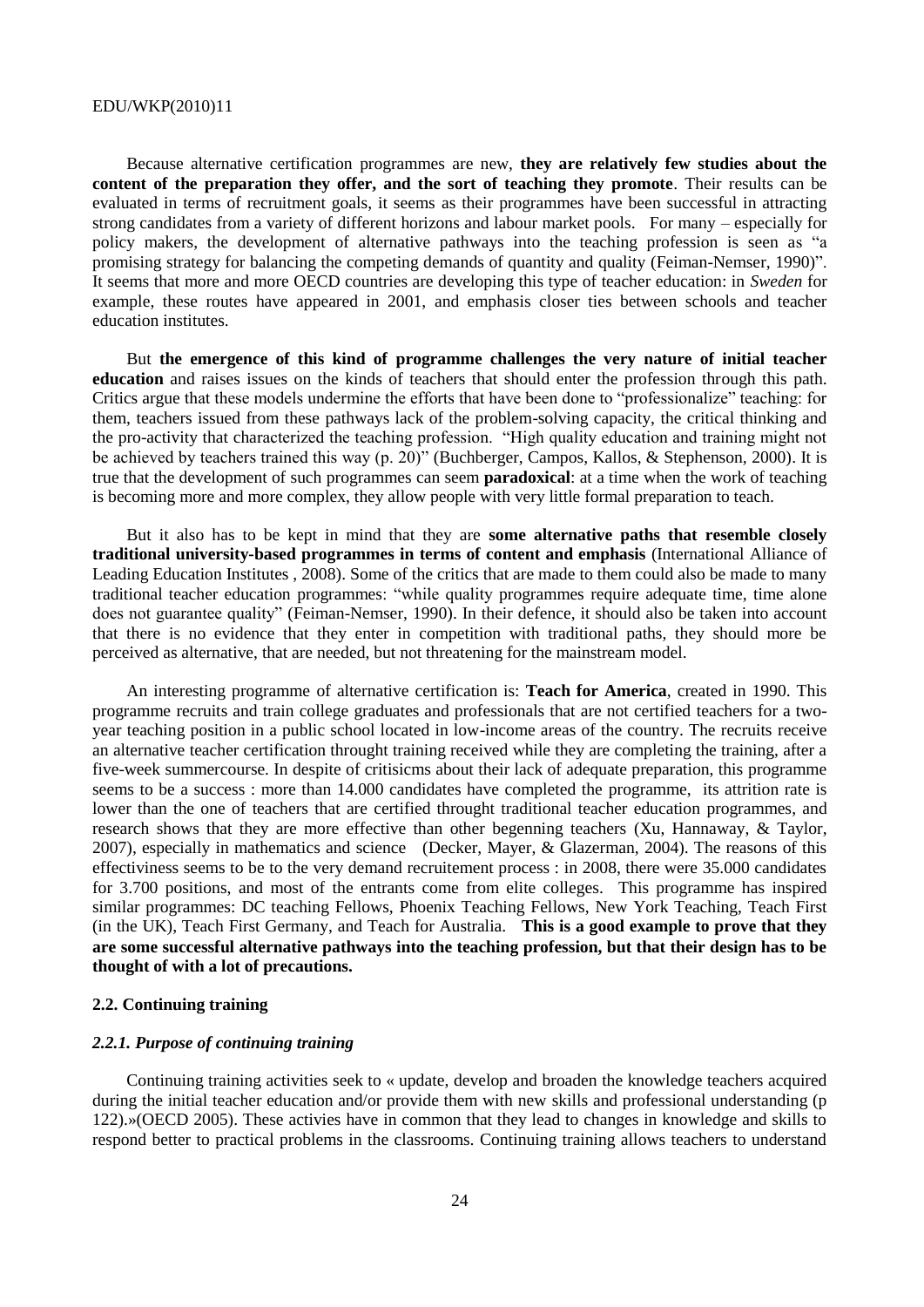the link between particular teaching activities and techniques, the way different groups of students respond and what their students actually learn: "Because teachers work in such varied contexts, there can be no guarantee that any specific approach to teaching will have the desired outcomes for students. (p  $8$ )" (Timperley, 2008)

It is necessary for teachers to update their skills, **especially in context in which the school situation has changed**: introduction of new curriculum, new research on teaching, adaptation to the changes in student needs due to socio-economic evolutions. As analysed by Buchberger, Campos, Kallos, & Stephenson (2000), "in rapidly changing societies with increasing demands on the teaching profession, even preserving the existing quality of the school systems **calls for increased training as well as new competencies** (p. 54)". Even if they receive a quality initial teacher education, teachers need to be trained their whole life, to know how to manage the ever-changing challenges to which they are faced; these are of such magnitude that they will necessarily start the job without all the capacities that they will need. Continuing training is especially important in countries where teachers do not have all the academic preparation that they should have. The OECD's Teaching and Learning International Survey (TALIS – 2009) reports that this is an important issue in many countries: in Mexico and Italy, more than half of the teachers are reported by the principal of their school as lacking of pedagogical preparation, which hindered the provision of instruction. This lack of formal preparation is also a concern for others of the countries surveyed: Turkey, Spain, Lithuania and Australia also report high levels of lack of teacher preparation.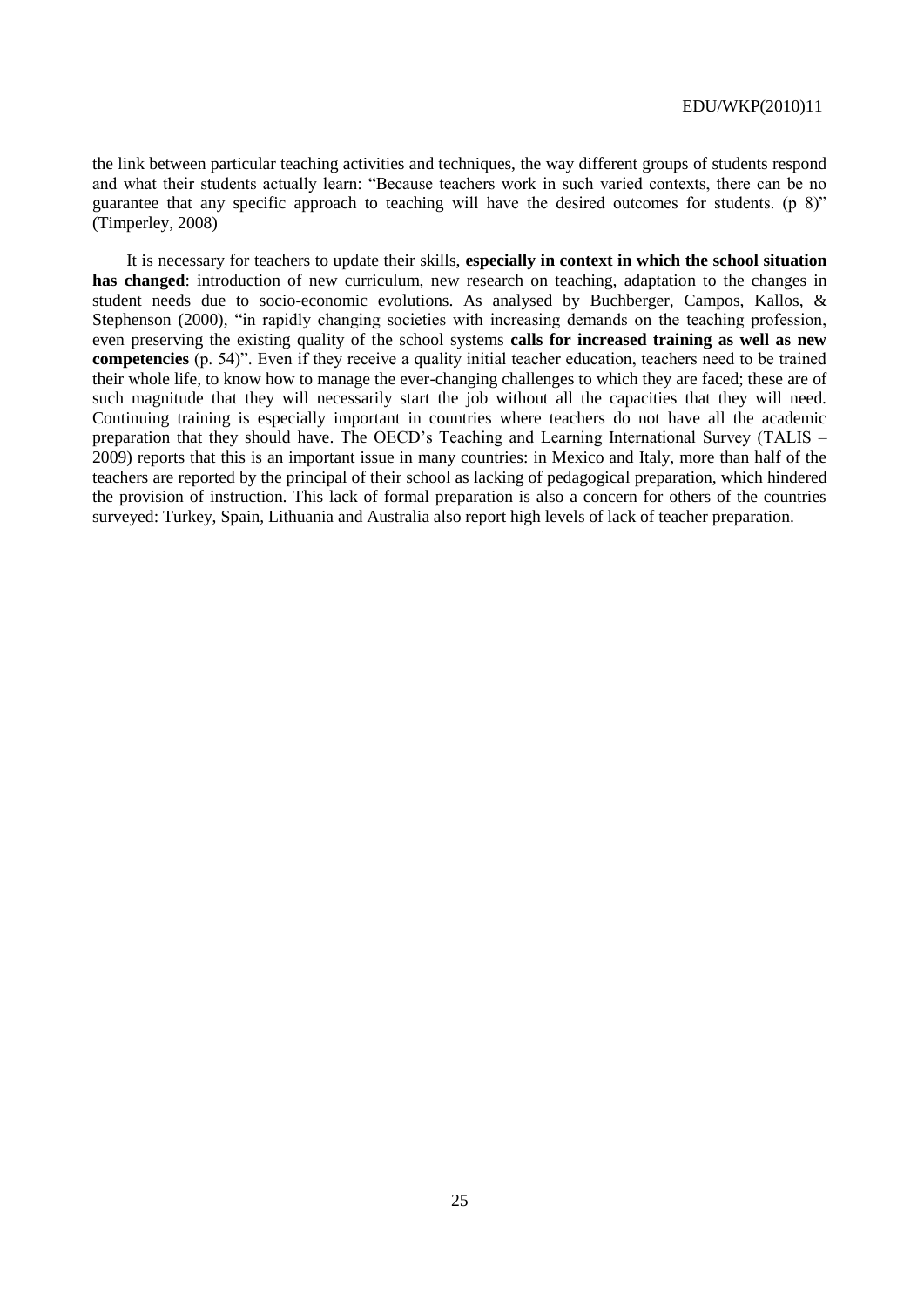

### **Figure 1. Behaviours principals report hinder school instruction**

Percentage of teachers whose school principal reported that the following teacher behaviours hindered the provision of instruction in their school a lot or to some extent (2007-08)

Countries are ranked in descending order of the percentage of teachers reporting lack of pedagogical support as a factor hindering instruction.

Source: OECD (2009), Creating Effective Teaching and Learning Environments: First Results from TALIS, OECD, Paris.

Continuing training is defined by the International Alliance of Leading Education Institutes (2008) in their report "Transforming Teacher Education : Redefined Professionals for 21<sup>st</sup> Century Schools" as a ―**key avenue**‖ for developing the knowledge; skills and dispositions needed to reach higher student outcomes. The promotion of continuing training is also very much linked to the idea that **schools are valuable places for teacher learning**, idea also underlined as mentioned early in the development of alternative programmes into the teaching profession.

Nevertheless, **these activities are often fragmented, and lacking of intensity and with no followup**, a repeated criticism is that they are unrelated to the teaching practices. It is also difficult to analyze precisely the different types of continuing training since it includes many different activities, with also many different purposes, and with many different forms.

### *2.2.2. Scope of continuing training*

TALIS (2009) examines important aspects of teachers' continuing training in the 23 participating countries. On average, almost 89 % of teachers in these 23 countries report participation in some continuing training activity (at least one day in the survey period, of 18 months). However, the participation rates country-by-country varies quite considerably: over 95 % of teachers benefited from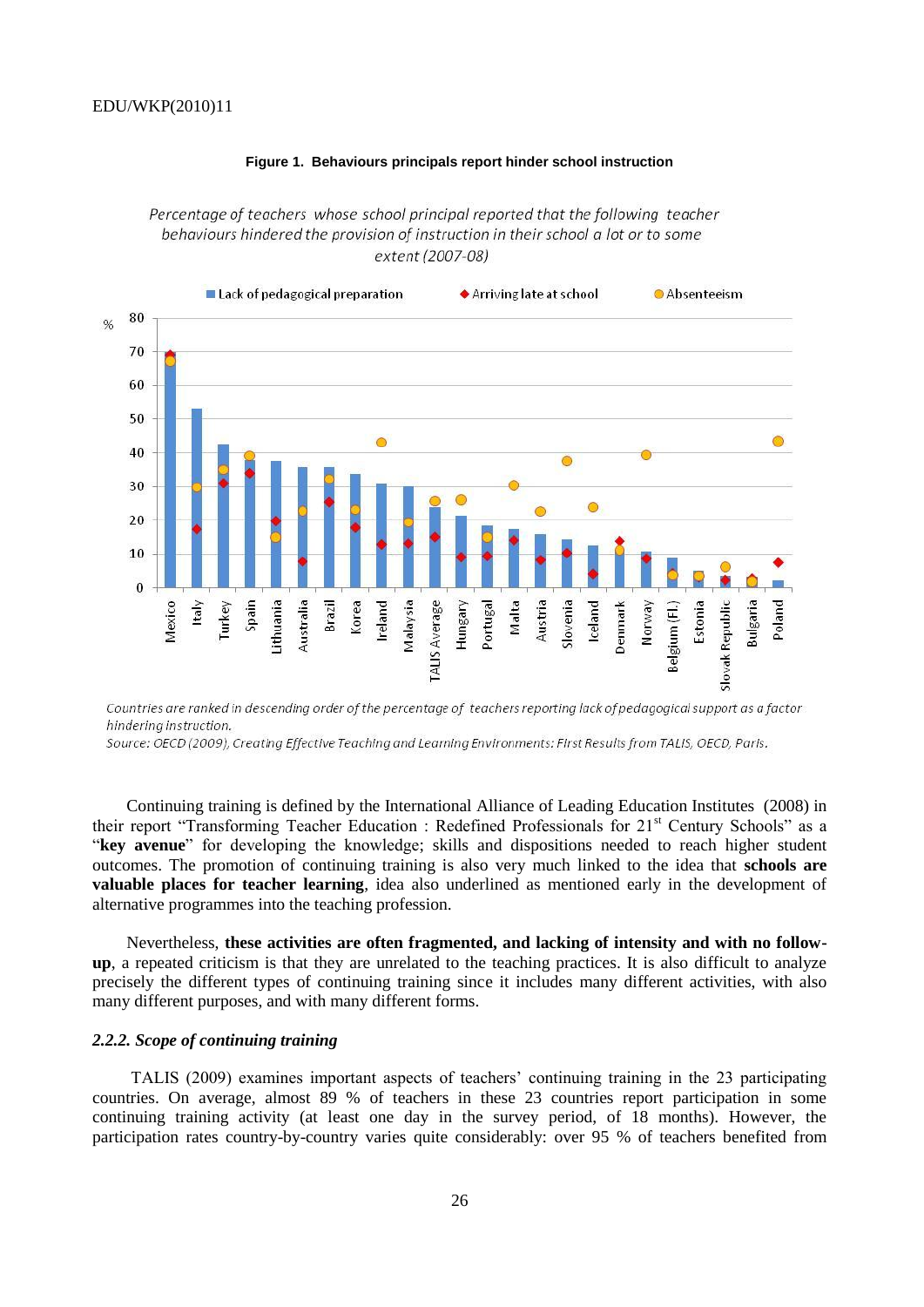continuing training in Spain, Australia, Austria, Lithuania and Slovenia. On the other hand, in Denmark, Iceland, the Slovak Republic and Turkey, 25 % of teachers report no participation in any continuing training activities.



#### **Figure 2. Teacher participation in continuing training**

Percentage of teachers who undertook some professional development in the previous 18 months (2007-08)

to the surver Source: OECD, Table 3.1.

Eleonora Villegas-Reimers (2003) in an exhaustive literature review states several of the main characteristics of continuing training activities: she highlights that there are extremely **heterogeneous** and that their outcomes are linked to the circumstances in which these activities are organized. This means that there is no "magical formula": it is not because one particular continuing training design was effective in an environment that it can be transposed to another.

The scope of these activities is very wide; nevertheless, it is possible to identity some broad trends (OECD, 2005):

- Continuing training can include **activities intended to facilitate the implementation of a policy or an educational reform** (ex: dissemination conferences to provide teachers with information about new pedagogical content), in the case for example of the implementation of a new curriculum.
- **Subject-oriented continuing development**: preparation of teachers to new subject-matter content, or to pedagogical content (task-oriented). Also for the preparation of new functions (becoming school leaders for example). In this case, continuing training organized in smaller groups, under the form of workshops, short courses.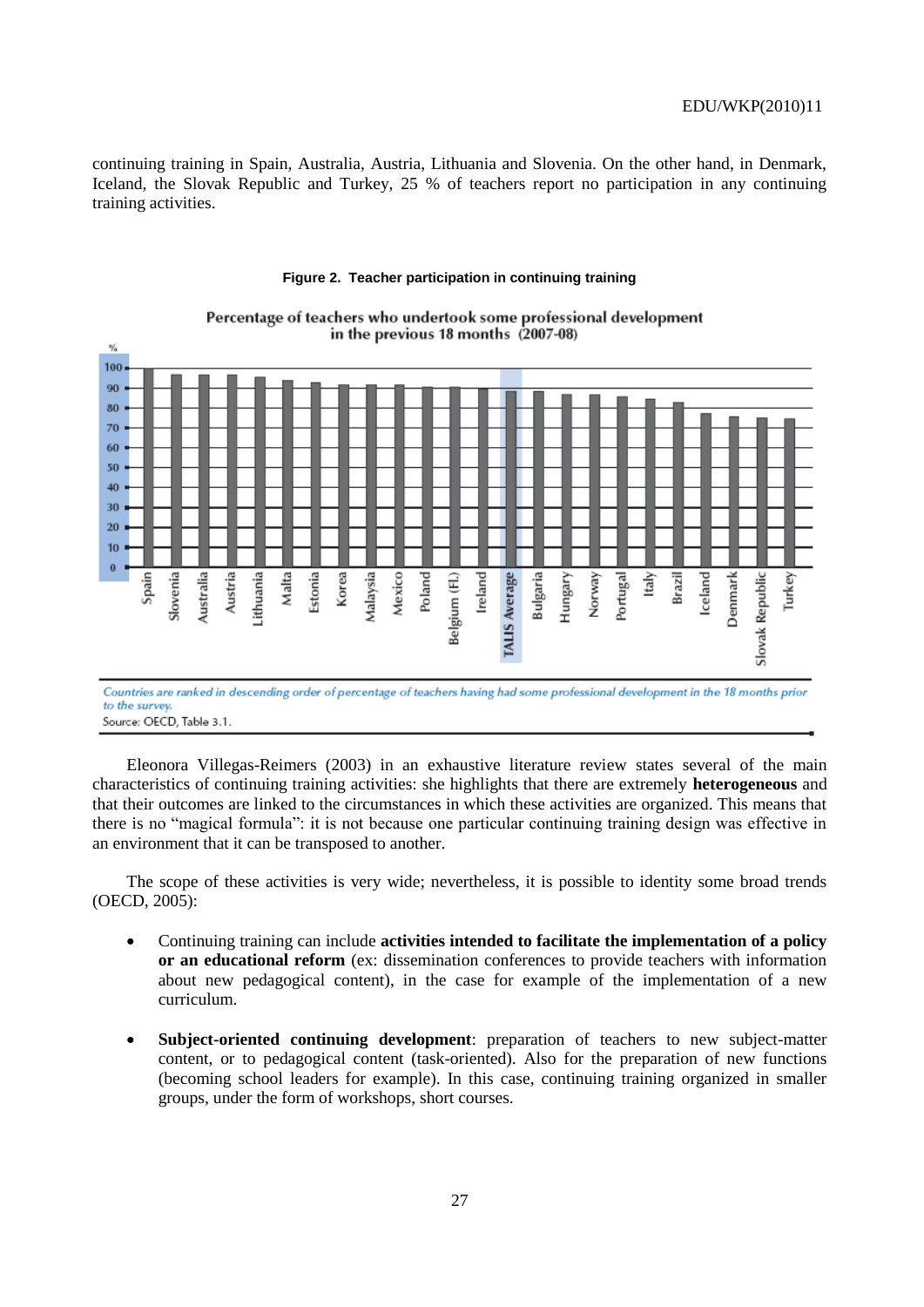- **Continuing training is becoming increasingly school-based**; it is organized by the schools to respond to specific. In this case, it involves study groups for example, or work-shops with teachers from the same school working together on a specific issue, or learning about new skills that are needed by the school as a whole. Can also be for example to develop a programme. School-based continuing training allows to enhance collegiality between teachers, providing a fertile learning context for them. To place continuing training at the scale of the school also allows teachers to be present in the precise identification of what they need to learn.
- Teachers can also choose to follow continuing training activities for their **own personal teacher development.** These activities usually take place outside for schools, individually or with teachers from other schools.

As for the evolution of the important of each of these types of continuing training, it seems as in the OECD countries, **school-based continuing training is becoming more and more common,** even if the other three types of continuing development exist simultaneously. Individual based teacher continuing training is becoming less common, at least in terms of programmes funded publically. TALIS (2009) asked teachers to which continuing training activities they had participated in. 93 % of the teachers surveyed mentioned having participated in "Informal dialogue to improve teaching". 80 % of teachers report participation in "Courses and workshops".



#### **Figure 3. Teacher participation in continuing training by type of activity**

Participation rates by type of professional development activity (2007-08) International averages

The design of continuing training also represents **a tool that is fundamental to the development of the alternative pathways** : the persons that enter the teaching profession through this way, after benefiting from generally very short school-based initial teacher education, need to enter actively in continuing training activities, since they learn how to teacher on the job. It is also a way of making the teaching profession more attractive: it can be used to keep **teachers motivated**. Access to quality education – initial but also continuing - has be analyzed as essential to establishing and retaining teachers' interest and effectiveness. (Macdonald, 1999) Teacher training can lower the attrition rate. Since there are now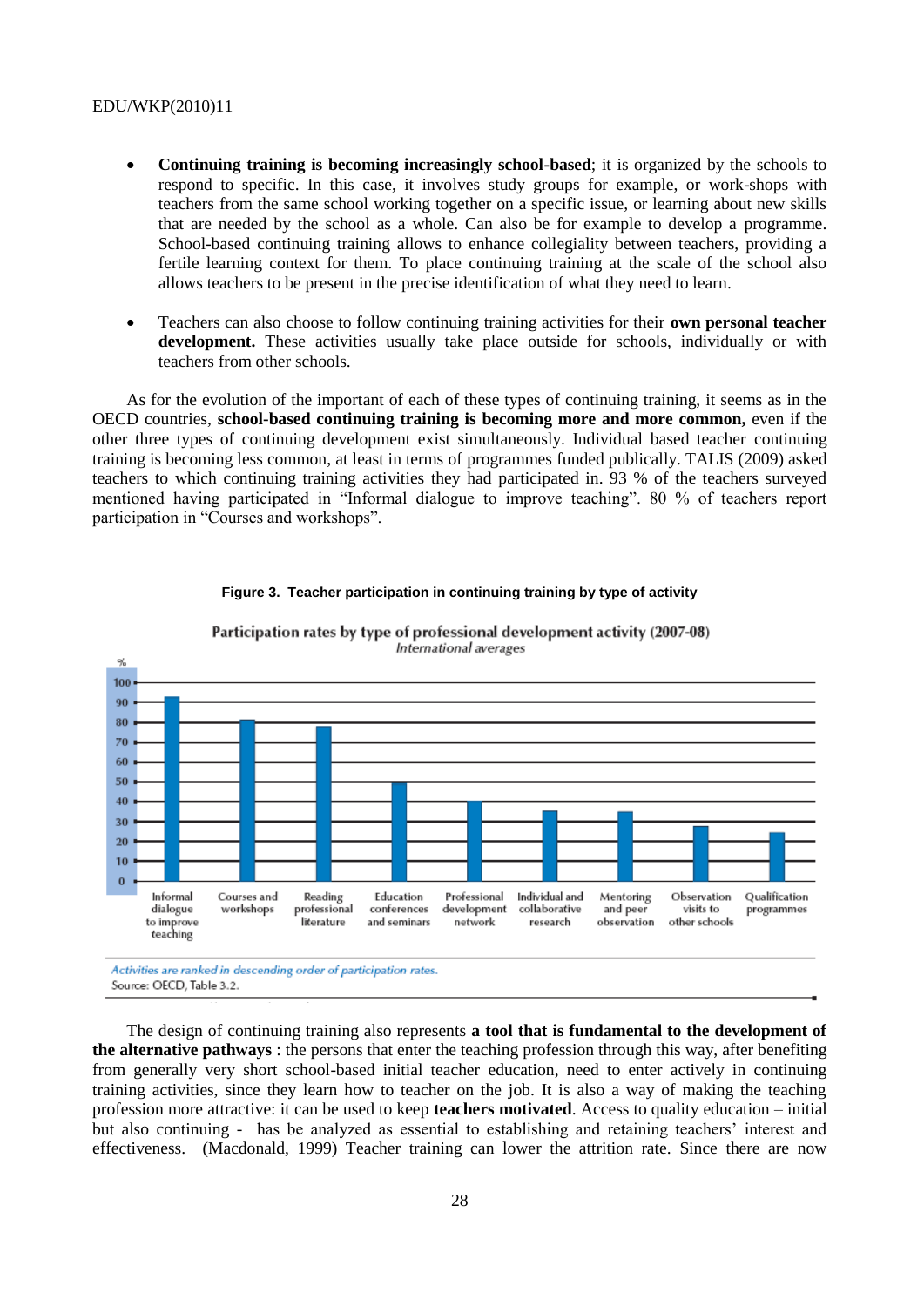increased and diverse work opportunities from tertiary education graduates, educational systems have to find ways to ensure that teaching remains competitive within the current general labour market, to attract quality candidates. To keep them motivated by their work seems fundamental, and continuing training could be a key factor to insure this motivation.

As mentioned by Doune MacDonald in "Teacher Attrition: a review of literature", there are strong **links between teacher attrition and teacher quality**. Teacher shortage increases the need for continuing training, especially in the case when requirement levels have been lowered and teachers are teaching subjects for which they have no specific preparation. Since attrition rates are the highest among secondary school teachers (and especially among male teachers and for those in high-demand fields, like mathematics, science, technologies, it is on this target that continuing training should focus. (Cuadra  $\&$ Moreno, 2005)

### *2.2.3. Emphasis and content*

The emergence and consolidation of comprehensive systems of continuing training began in the 1960' (Buchberger, Campos, Kallos, & Stephenson, 2000). Since then, a vast repertoire of continuing training for teachers has been developed. It is possible to outline main features of a **typology of continuing training models.** In the 1960', these models were oriented exclusively on traditional knowledge-transmission activities (conferences, workshops in large groups, etc) decided from above, and **focused on individual teachers** and the gaps in their knowledge ("deficit models"). The systemic needs of schools were not taken into account at all. Since the 1960', continuing training models have evolved and more importance have been given to **teachers" professional autonomy.** They have been given more **freedom in the design of the programmes** and in the **administration of the continuing training systems**.

Since the 1960', models of continuing training have evolved **and more importance have been given to teachers" professional autonomy**, teachers have been given more freedom in the design of the programmes and in the administration of the continuing training systems. But it is only much later – in the late 1980' - **that more systemic approaches, focused on schools, have been introduced** : in these models based on school needs, continuing training is designed as a instrument to improve the quality of an entire school. This type of school-based approach, that have a integrated design is more efficient than traditionnal teacher-based approaches. An example of this integrated design is the concept of professional development schools developed in the *United States* in the 1990'. They are schools for the development of novice teachers, where is also lead research in teaching practices (Price, 2004), and they "aim to provide new models of teacher education and development serving as exemplars of practice, builders of knowledge, and vehicles for communicating professional understandings among teacher educators, novices and veteran teachers" (Darling-Hammond 1994 in Price 2004). Professional Development Schools choose to focus on **mutual partnership of schools with continuing training providers**, and in this way, integrate academic studies, with new insight from research and school-based practicum and mentoring (Buchberger, Campos, Kallos, & Stephenson, 2000) : they develop "collaborative problem-solving processes". Traditionnaly, professional development has been focused on the characteristics of teachers and teaching, but there has been a tendency to become concerned more directly about student learning (OECD, 1998) and the development of new pedagogical skills.

Nevertheless, **several forms of continuing training coexist** (Kennedy, 2005). The most commonlyused approach is the **one-time workshop, or seminar**, in which experts from outside from the school give lectures, or proceed to information dissemination (for example, the introduction of new techniques). This form of continuing training is generally chosen for dissemination activities, when a single purpose has to be served: for example, to launch of a new textbook, to raise a particular concern, or to learn new precise pedagogical skills. : But ―research indicates that this is an **ineffective, inefficient and costly** investment of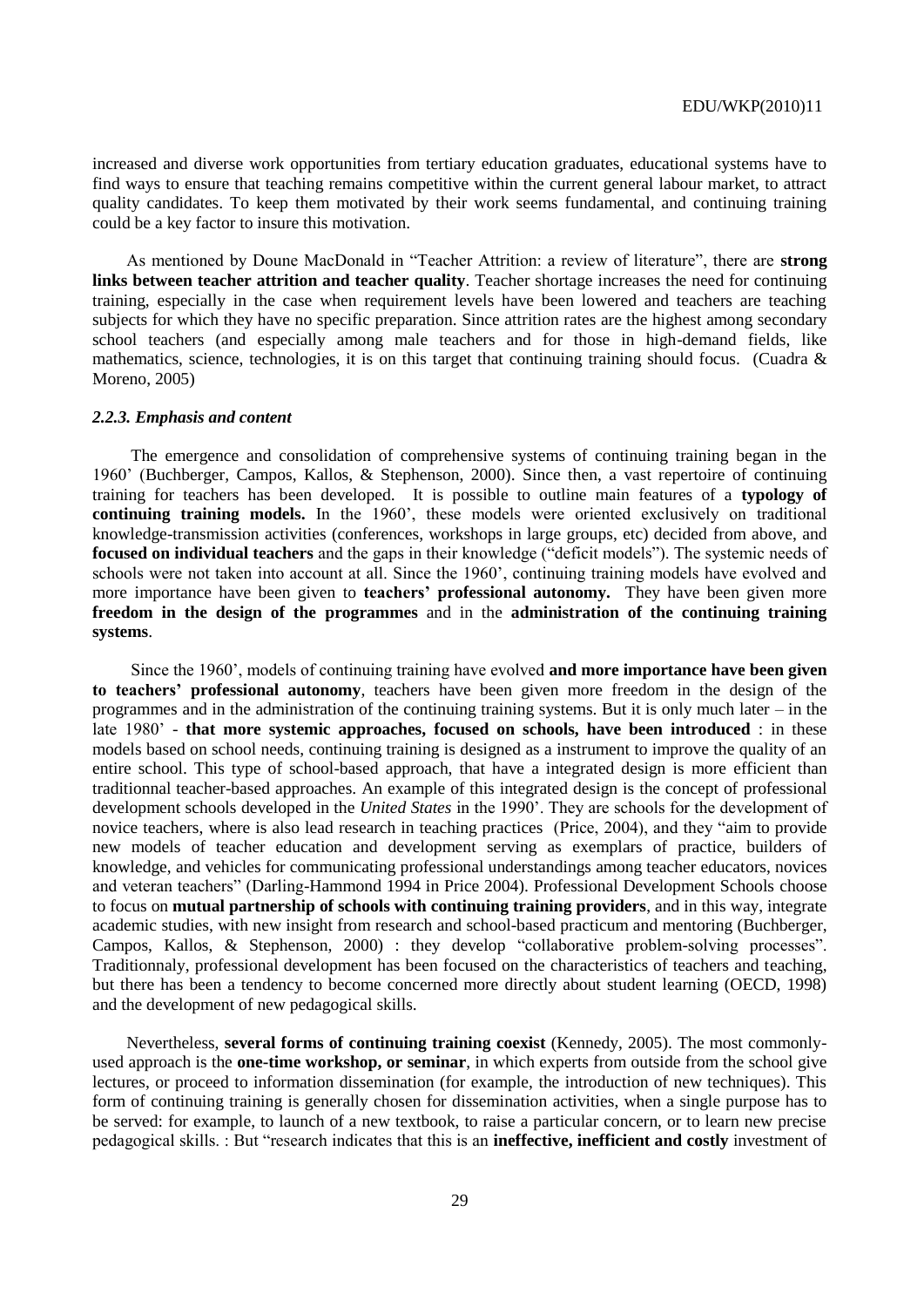human and fiscal resources." (Schwille et Dembélé 2007) Indeed, the study, done by Feiman-Nemser (2001), finds **no long-term improvement in the quality of teaching linked to this kind of continuing training activity**: "teachers have little say about the content of (such) sessions. There are limited opportunities for meaningful interaction and follow-up. Teachers may go home with a new idea, but the design of these sessions makes it unlikely that teaches' practice will change in any significant way".

Another common form of continuing training is the **"cascade model"**: a select group of teachers are trained and are then expect to transmit the ideas at the school level. This form of continuing training is usually put into place when the educational authorities' main concern is to reach as many participants as possible in a short time, and on a short budget. Nevertheless, "Usually, however, adaptation by new users leaves much to be desired (p 105)". (Schwille et Dembélé 2007) This model is very common in *Germany* (OECD, 1998): teacher educators are trained at the central level, and then introduce themselves what they have learned in their regions. This approach has been complemented by the development of school-based initiatives (combining teachers, parents and students together), to improve school management. The German continuing training system is very interesting; it is at the same time flexible but coordinated. This presents advantages over centralized systems (*France, Japan*), but also decentralized systems, where the supply of continuing training is market-based (*the United Kingdom, the United States*).

In despite of the great potential of continuing training, there seems to be a **general discontent among teachers**. In only half of the countries that have been surveyed in TALIS (OECD, 2009), **continuing training programmes are associated with higher levels of self-efficacy by teachers**. It is often criticize to continuing training that it is fragmented, and unrelated to the real experience in classroom. It is argued that: "the natural environment for enhancing a teacher's skills and knowledge is the classroom itself, and not the less authentic meeting or conference room in which in-service education has more traditionally taken place. (…) Thus, part of what is missing from the dominant in-service paradigm is the acknowledgement and use of a wide range of informal, on-the-job resources for teachers – classrooms, schools, communities, even casual encounters that result in discussions of teaching practice; in a nutshell, the whole social system in which a teacher lives and functions (p. 106)" (Schwille et Dembélé 2007). Another critic is that it lacks of intensity and of follow-up (OECD, 2005). In TALIS (2009), teachers were asked if they would have wanted more continuing training than they received during the survey period. The international average indicated that more than half of the teachers answered having wanted to participate in more continuing training activities. The range of this unsatisfied demand varies among counties, from 31 % in Belgium, to more than 80 % in Mexico.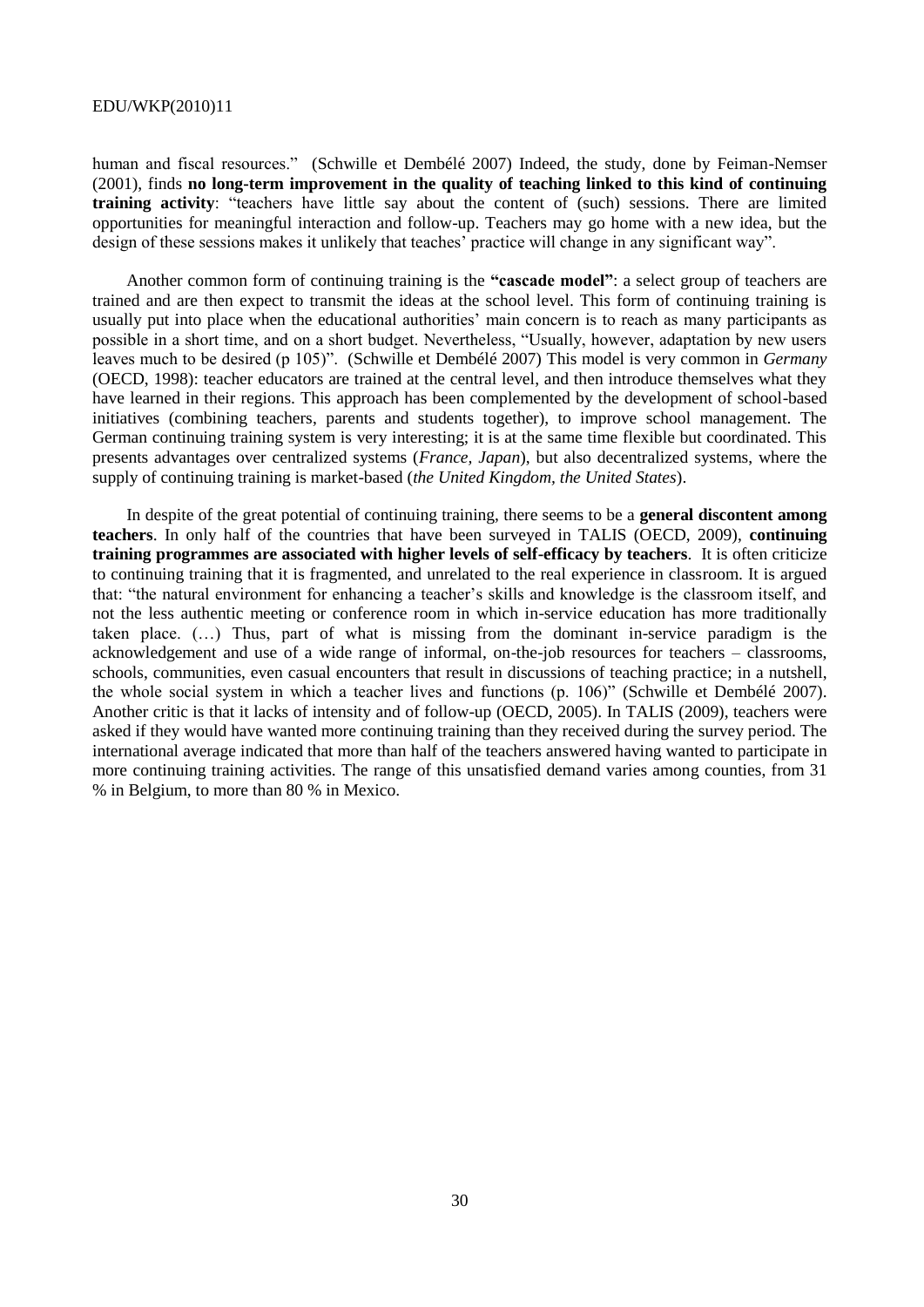



Figure 3.5

Countries are ranked in descending order of percentage of teachers wanting more development than they received. Source: OECD, Table 3.3.

TALIS also asked teachers what were the causes that had prevented them from participating in more continuing training activities. Among the participating countries, the most common reason was "Conflict" with work schedule" (47 % of teachers) and "no suitable professional development" (42%). This confirmed the importance of having supportive school environment that promotes continuing training and also quality activities, which are designed in a comprehensive way.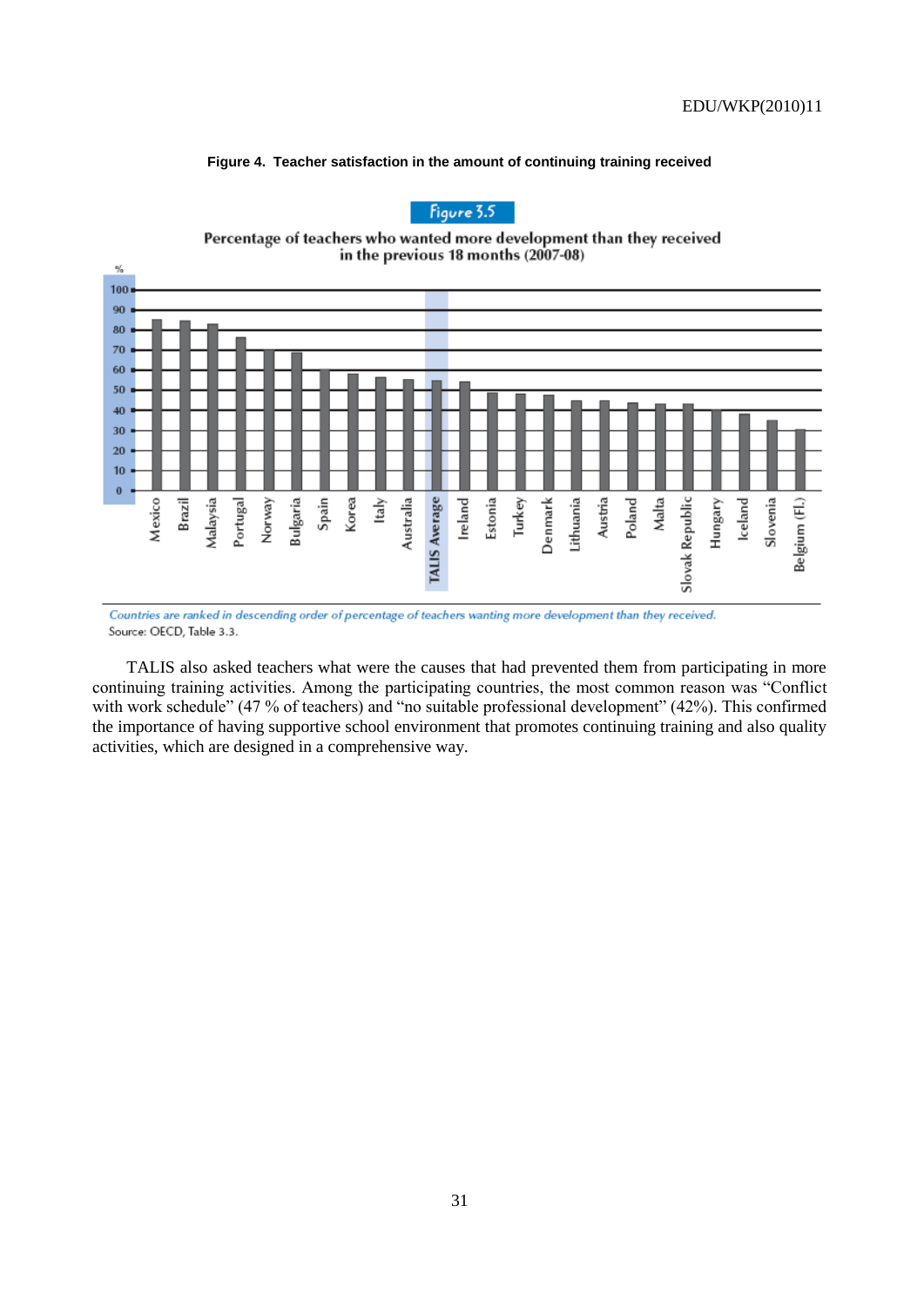

### **Figure 5. Why are teachers not taking more continuing training**

Reasons for not taking more professional development (2007-08) Among those teachers who wanted more development than they received (international averages

Reasons are ranked in descending order of frequency with which the barrier was reported by teachers. Source: OECD, Table 3.7.

There are for example a lot of criticism toward the Irish continuing training system: it is done mostly under the form of annual summer courses (workshops, conferences), teachers can attend to the courses they wish to. Their participation is voluntary but they get an extra bonus in terms of personal vacations (3 days more). The provision is very fragmented, and there is no school-approach in the design of the programmes (OECD, 1998).

#### *2.2.4. Organizational characteristics*

The OECD has gathered together information on the organizational features of continuing training in the OECD countries (OECD, 2005). It is possible to extract from that very exhaustive information several important trends. **In more than half of the countries, teachers have no obligation to engage in continuing training.** For the ones that do have minimum requirement, the common one is of about **5 days per year**, with a range of 15 hours per year in *Austria* to 196 hours in *the Netherlands* (OECD, 2005). *Sweden* is a country that has a long tradition of continuing training: it was the first country in the 1950' to introduce study days for teachers (5 a year at first). Today, Swedish teachers have to complete compulsorily 104 hours per year ((with an important number of these hours during the summer holidays).

In about one-quarter of the OECD countries, it is necessary to **obtain a promotion or a raise in salary to complete a certain amount of continuing training**. It is the case in *England* and in *Wales* to become a principal, in *Korea, Northern Ireland, Switzerland* and the *United States* to get a wage bonus, and in certain states of the US to be re-certified.

Another organizational feature that it is interesting to look at is the **link between continuing training activities and the school"s specific needs**. In some of the OECD countries (*Iceland, Belgium, Denmark, the Netherland, and Sweden*), the design of continuing training programmes have become decentralized in relation to the central educational authorities, and becomes a responsibility that is schoolbased. In this case, the content of the programmes is built according to the school's needs, and as seen before, this results in more effective programmes. In ¾ of the OECD countries, these activities are planned by the school, sometimes jointly with the local school authorities.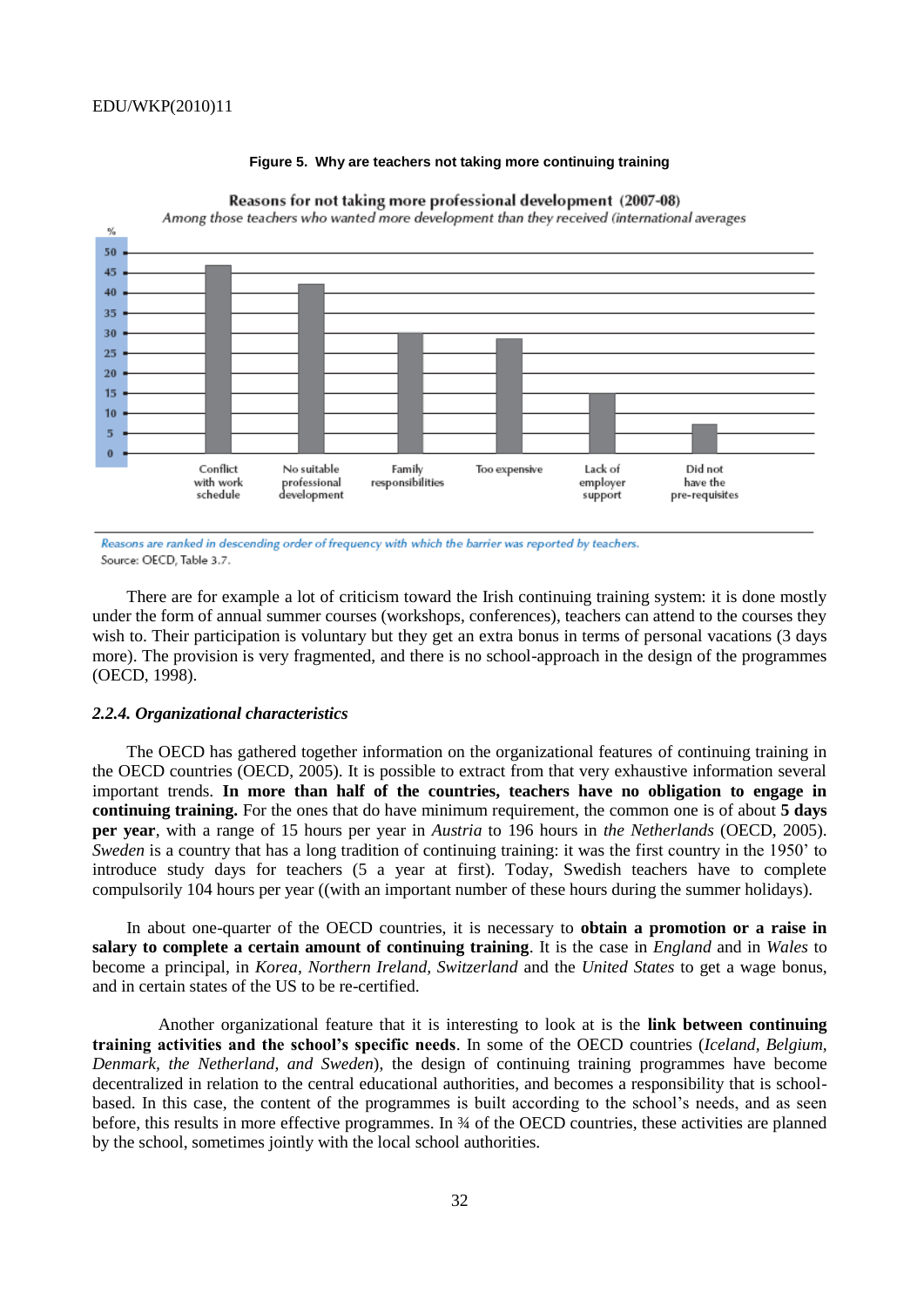Sparks and Loucks-Horsley developed a **typology of different continuing training models** focusing on the existing major reviews of the programmes existing in English-speaking countries during the 1970' and the 1980'. What is particularly interesting of this study is that it **underlines the characteristics of an effective continuing training programme**. Their findings are that **programmes that are school-based are more effective**, since they are linked to particular school needs (the teachers are the ones who decide the content of the continuing training programme) and allow synergy among the teachers of the school – and with the non-teaching staff. Emphasis should be put on **demonstration**, through activities like supervised evaluation, lesson study, mentoring and feedback. It seems that benefiting of an **on-going assistance over time** by experienced teachers is an effective way to improve teacher quality. Villegas-Reimer's findings go in the same directions.

To be successful, it is possible to underline **three characteristics of a successful continuing training programme**: it focuses on specific content – and not on generic methods of teaching, it is based on active learning opportunities for teachers, with meaningful analysis of teaching and learning, it has to be designed in a coherent way: there should be a fluent professional communication among the different actors, and teachers' feedback should be incorporated to the design of the programme.

It seems fundamental that the continuing training is supported by the school. If the continuing training programmes are designed to target teacher from a same group (that come from the same school, or that have the same grade level), as opposed to teachers from different locations, the synergy between the different actors is enhanced and outcomes are bigger. There has to be a close connection between teachers' own professional development, the responsibilities that they are given and the school's goals. *Sweden* is a country that is particularly interesting: indeed, in the 1990', it has reformed its continuing training system, from teacher-based to school-based, in order to create a learning environment favourable to students. A **'bottom-up" approach** has been favoured, as opposed to the tradition "top-down' one : it is the municipalities with the teachers and principals that decide on the particular programme they want the teachers to engage in, according to the specific needs of the school. The decision-making has been decentralized from the level of the *National Agency for Education* to municipalities. Along with some traditional continuing training courses, programmes concerning the whole school (for ex, research from universities that work with individual schools to help them create their own specific learning environment and solve particular problems) have been developed. (OECD, 1998).

The OECD report "Teachers matter" (2005) explicit the condition in which continuing training is the more valuable : "the most effective forms of professional development seem to be those that focus on clearly articulated priorities, providing ongoing school-based support to classroom teachers, deal with subject matter content as well as suitable instructional strategies and classroom management techniques and create opportunities for teachers to observe, experience and try new teaching methods.". There exists a quantity of practices in some OECD countries that are worth highlighting, as they could inspire others. Japan has a long tradition of teacher continuing training, seen as fundamental in teacher education. It is used to promote new approaches, like team teaching and specific responses to individual student needs. Specific school-based programmes are also designed to encourage greater diversity, creativity and autonomy among both the school and teachers. There are many well-developed centres for continuing training that have specific equipments and staff. Continuing training providers are organized in a very centralized and hierarchical system; but at the same time teachers have a very active role in their continuing training: in schools, there is a great sense of collegiality among teachers, through peer collaboration, planning and management. Each schools counts with continuing training coordinators, selected among senior teachers. Teachers associate voluntarily in associations that promote good practices of teaching. It is interesting to highlight that continuing training is not linked with raises in salaries, but it is mandatory for Japanese teachers to do each year a certain amount of continuing training: 7 days for teachers with 5 years of experience, 9 days for teachers with 10-20 years experience. It is interesting to see that these continuing training programmes seem to have the characteristics that are defined by D.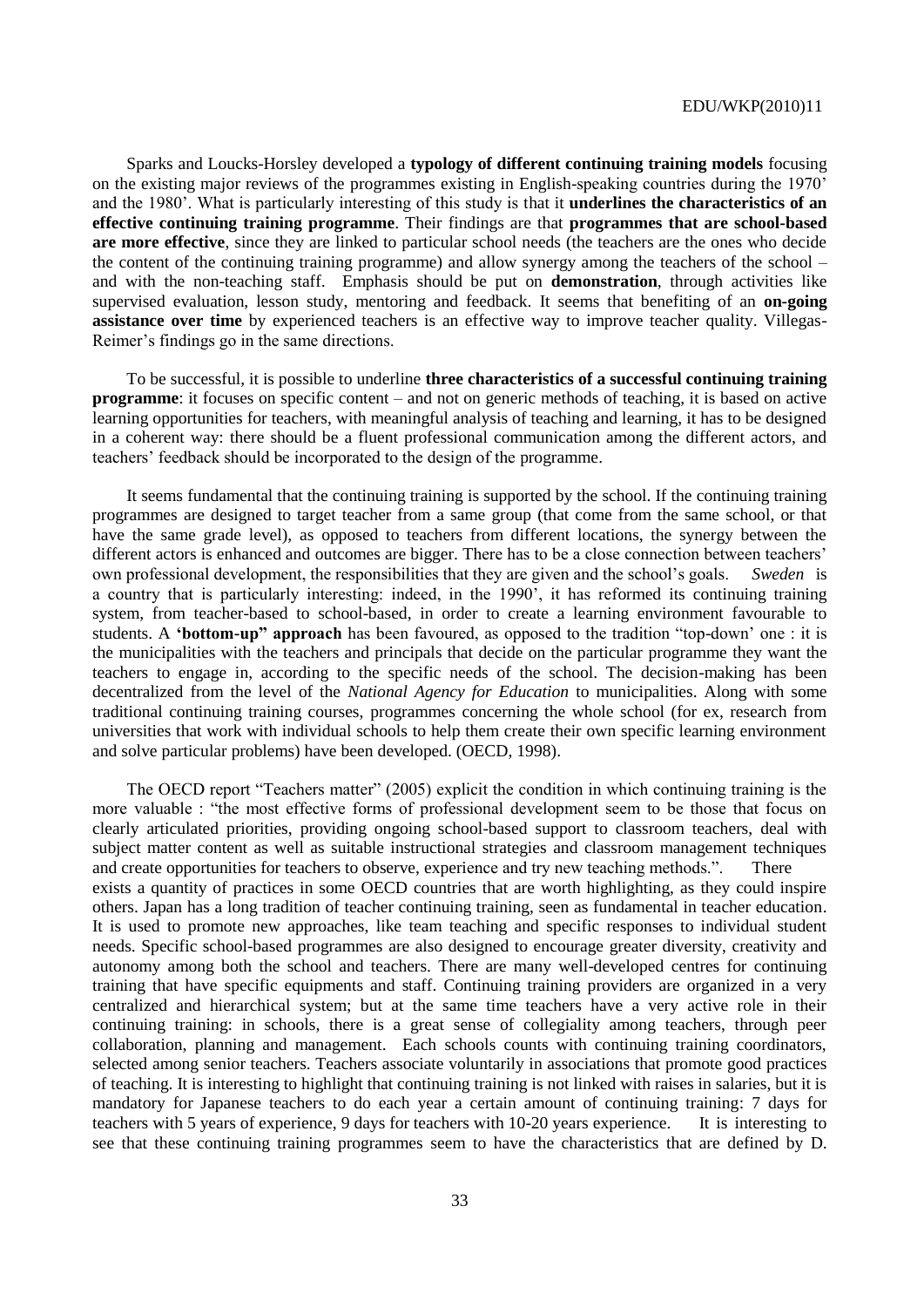Hargreaves (2003) of a "good" continuing training programme: "motivation to create new professional knowledge, the opportunity to engage actively in innovation; the skills of testing the validity of innovations; and the mechanisms for transferring the validated innovations rapidly within their school and into to others schools  $(p. 130)$ . (Hargreaves, 2003)"

### *2.2.5. Institutional characteristics*

Who provides continuing training? **Continuing training can be provided by different institutional actors**. In many cases (*France, Germany, Korea, Spain*), universities and teacher training institutes are the suppliers of professional development courses in both subject-matter content and pedagogical skills. Thus, in other OECD countries (*Belgium, Denmark, Finland, Hungary, Italy, the Netherlands, Norway, Sweden, Switzerland*), the continuing training market has been more or less desregularized, and schools and/or teachers can choose the provider of this service (independent counsellors, specific training offered by privates institutes, etc).

In the *United States* for example, **most providers are based locally**, in the school district that they serve. These providers are also very heterogeneous among themselves, including local teachers and district personnel, independent consultants, faculty members and even curriculum materials publishers. (Hill 2007) In the *United States*, as well as in other OECD countries as the *United Kingdom* for example, the extreme variety of the providers of continuing training leads to the fact that neither the form nor the content is standardized at a national level. Indeed, in the *United Kingdom*, continuing training is organized following a market-based approach. Schools organize and plan their own continuing training, choosing between a range of different providers, and funding these programmes with their own resources. 48 % of continuing training organized by local education authorities, and 40 %, by the school itself and by colleagues. 8 % of continuing training is given by consultants (OECD, 1998). This is why the quality and nature of continuing training available is very uneven. In *Germany*, religious organizations are also providers of continuing training. An interesting case figure is the one of *Switzerland*: there, continuing training is traditionally provided by teacher association (for example, by the Swiss association for School and training), at the canton level.

### *2.2.6. Ways of financing*

In most countries, **teachers** have to make a **financial contribution** to the cost of the programme (transportation, course fee). In some countries nevertheless, continuing training is free of charge: *Chile, Sweden, Northern Ireland.* TALIS (OECD, 2009) distinguishes between two types of financial support: **direct payments of the costs of the development activities or salary supplements for having realized continuing training activities**. In the countries that are taken into account in TALIS, around ¼ of teachers have to pay some of the cost linked to their professional development themselves, and 8 % have to pay the entire cost. The countries with the highest percentage of teachers who paid nothing for their participation are *Belgium, Malta, Slovenia* and *Turkey*. In contrast, less than half of teachers in *Austria, Mexico, Korea*  and *Poland* received free professional development. On the other hand, *Portugal, Mexico* and *Italy* are the countries where the percentage of teachers paying the full cost was the highest.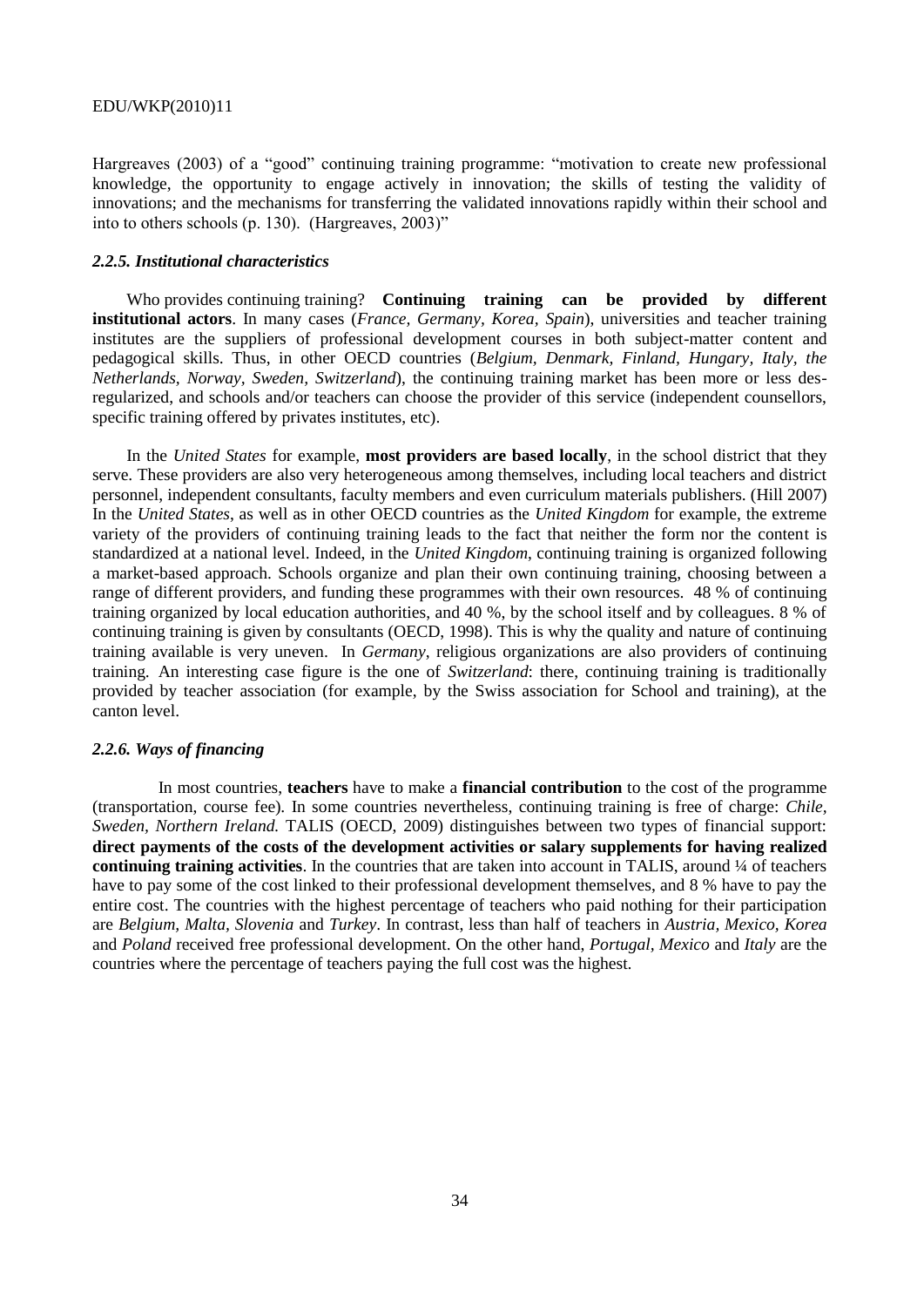### **Figure 6. How is financed continuing training**



Percentage of teachers who received support



Countries are ranked in descending order of percentage of teachers having paid none of the cost of professional development. Source: OECD, Table 3.5.

On one hand, one might expect a higher participation to continuing training in countries with a high level of financial support for participation. But on the other hand, having the teachers finance themselves their professional development allows to have more supply, and of higher quality, by the continuing training providers. It sends a signal to teachers that could allow to enhance their motivation in undertaking these courses. The contribution to the cost of the activity can also be rewarded by other mechanisms (for ex: certification, higher qualification and impact in their remuneration), as it will seen later. Countries where teachers reported that they had to pay the costs of their continuing training are also the countries in which teachers participated averagely the most in this kind of programmes. In *Malta, Slovenia* and in *Slovak Republic*, teachers receive a salary complement for realizing continuing training activities.

This is also a great heterogeneity among the OECD regarding the school's financing of continuing training: in some countries, **school have their own budget for continuing training** (*Denmark, Sweden, Belgium*), and other, this budget is much more restricted and school depends on educational authorities (*France, Spain, Portugal*). Continuing training is in this case funded by public central authority, and schools do not have their own budget for professional development. Resources allocated to professional development programmes represent only a small proportion of total expenditure of schools.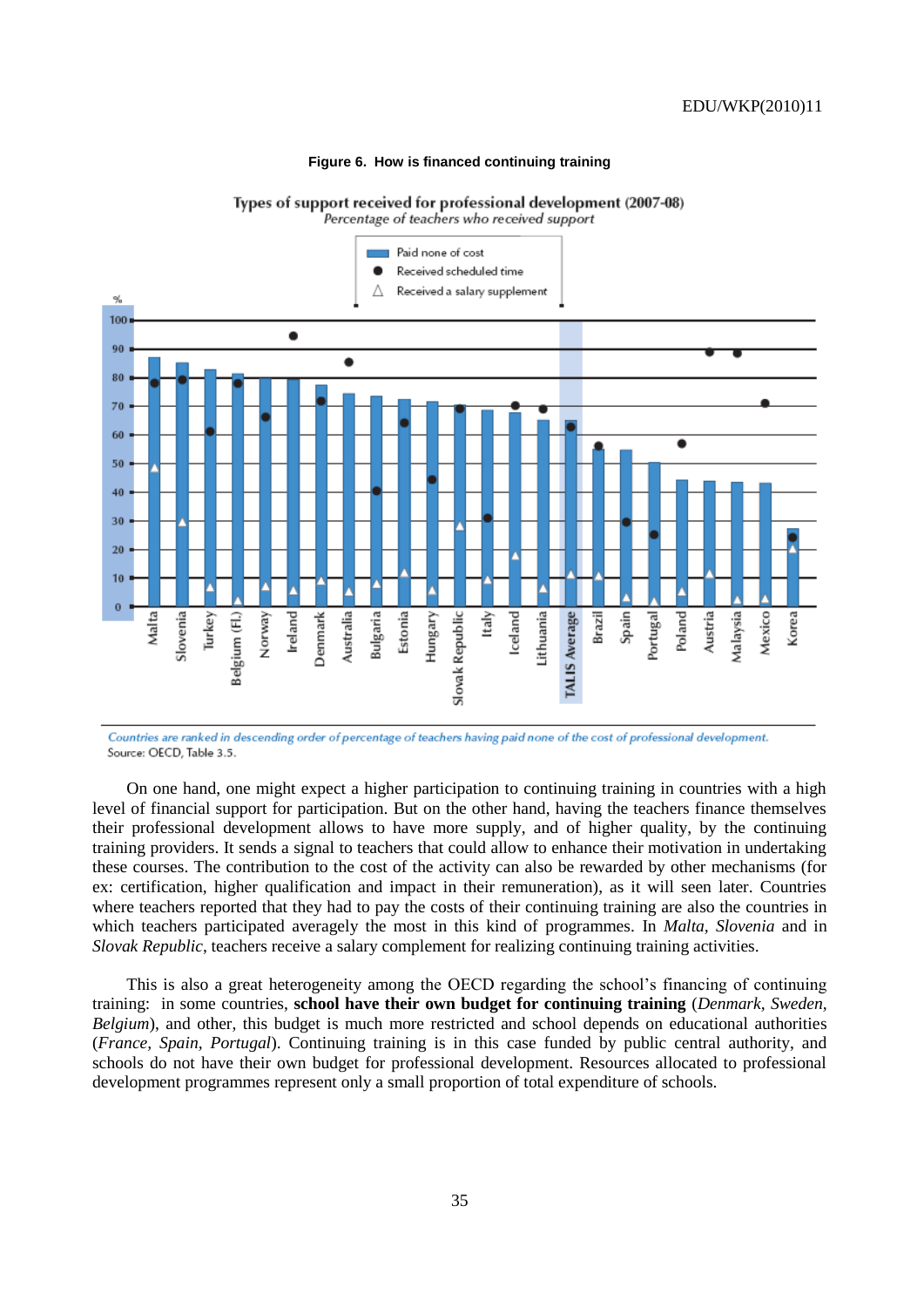#### **2.3. Conclusions and recommendations**

**This brief panorama shows that teacher education is complex.** It raises many challenges such as the lack of agreement among experts, policy-makers and reformers about what is most important; competing views on the importance of subject matter, pedagogy, knowledge of students, etc; the problematic relationship of theory to practice; the generally low level of coherence between initial teacher education and continuing training. Nevertheless, it is important – and even fundamental to take into account these different issues, to design comprehensive policies, that allow to attract and retain in the profession high-quality teachers. Teacher education is of course essential in this policy, and continuing training shouldn't be forgotten.

The way a country structures its education system depends of many factors, among which tradition plays a major part. **The particularities that lay in each system have to be carefully analysed before encouraging any reforms**.

Initial teacher education is a very important stake in any educational system, since it represents the entry point into the profession, and has a fundamental **influence over the quality and the quantity of future teachers**. In case of teacher shortage for example, alternative and quicker pathways into the teaching profession can be created, even if there is a risk that this should be at the expense of quality. Another way to regulate the quantity of teacher is to modify the level of requirement of entering the programmes: in case of shortage, a country can for example lower the qualifications asked to future teachers.

It is also important to notice that the form that teacher education adopts also acts as **an incentive to bring the right people into teaching**. Indeed, in most of the OECD countries, teacher shortage and teacher surplus are generally present at the same time, but in different field and in different locations. Teacher education should not just attract more people in joining the profession – and people from different labour market peoples, thanks to alternative routes, but also better tailor the content of teacher education, to make it more adequate to specific needs.

There is double dynamic that is happening now: teacher education programmes are becoming more and more **flexible:** development of part-time programme, distance education, or on the contrary, possibility of training to be a teacher in a very short period of time, with intensive classes, etc. At the same time, expectations towards teachers are also increasing. There is a **demand for more professionalization, and a higher level of teacher quality**. These two dynamics can seem paradoxical.

The role of schools in teacher education is changing; they are having a different purpose in the initial education of teachers, since they are given, in many OECD countries, **more autonomy in the recruitment of candidates, and also in the content of the programme itself**.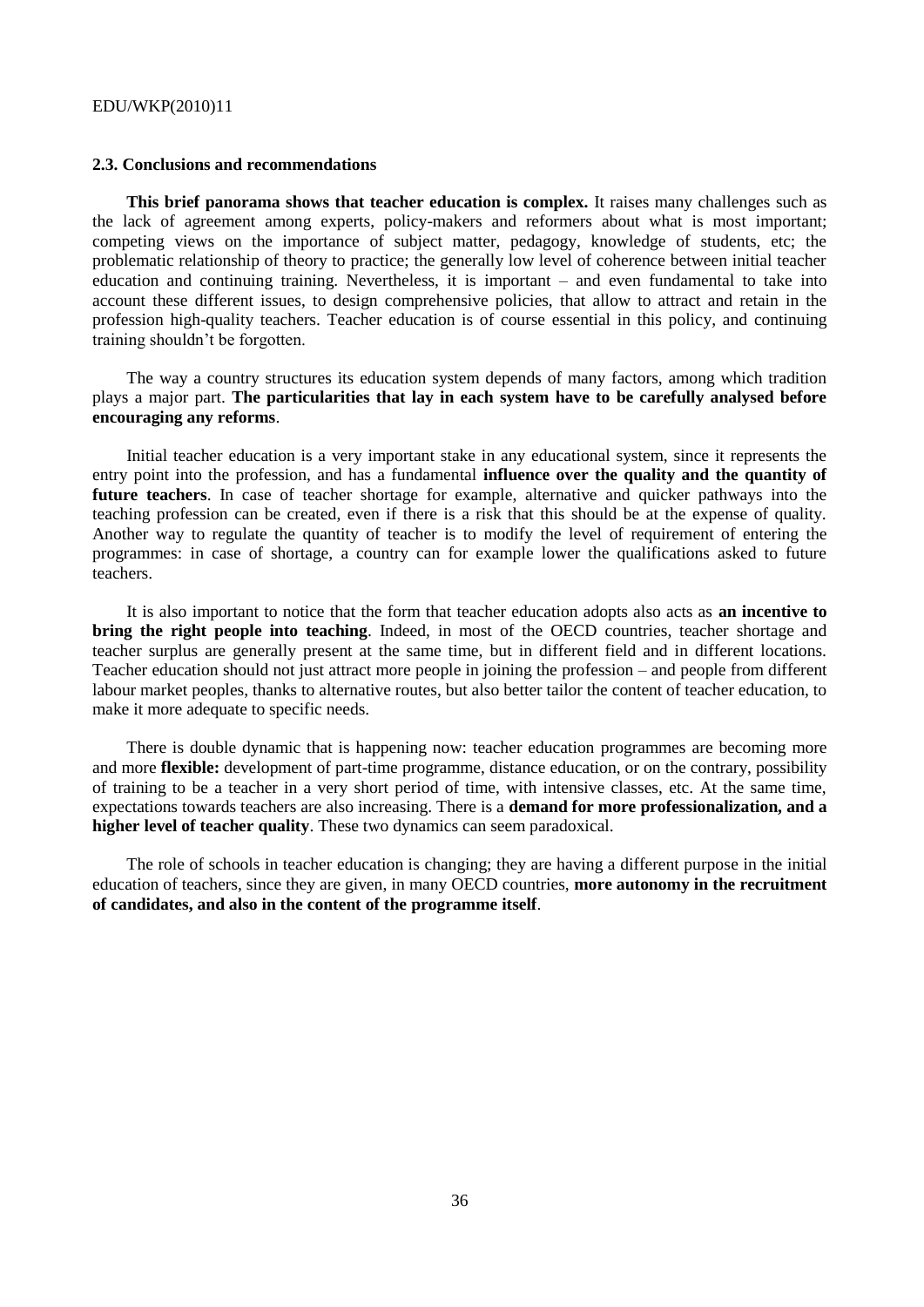### **3. CHALLENGES AND PENDING AGENDA**

### **3.1. Structuring Teacher Education as a continuum**

In most OECD countries, **the majority of the resources and of the debate have focused on initial teacher education**: what has been debated by the policy-makers is what kind of skills teachers should have at the beginning of their career, and how to certify those skills (through traditional teacher education or through alternative pathways). There has been little focus on continuing training.

However, initial teacher education – although it is necessary and important that it should be of highquality – cannot, by itself, be expected to prepare entirely teachers in meeting the rapid changes that are undergoing schools. As explained by Eurydice (2004), "In many countries, initial teacher education responds less rapidly to the new roles and tasks facing teachers, as its courses have an academic rather than a practical emphasis. (…) By contrast, the provision of in-service training is often more flexible and demand-oriented and thus better able to adapt its content swiftly to emerging new requirements (p 19)". Initial teacher education should not be seen as a process that produces "ready-made professional" (OECD, 2005) but should rather b**e perceived as the first stone of a life-long undergoing process through which each teacher has to pass through.** Teachers will develop in the profession, and this is why they need to constantly upgrading their knowledge. (OECD, 1998). The several stages that compose teacher education – initial teacher education, induction, continuing training – have to be intrinsically connected, to allow the creation of a coherent learning environment for teachers, in this way, trigger synergy between the two main phases of teacher education. The initial education that teachers receive constitutes a solid base of the knowledge and the skills that they will need for their task, and continuing training allows them to update this "patrimony" they have, and to adapt it to the changes of the teaching environment. **Teacher education has to been seen as a "continuum".** 

Structurally, in order to build/articulate teacher education as a continuum, closer cooperation bonds need to appear between the different providers of education. In the majority of the OECD countries (*France* for example, in the IUFMs), the institutes / providers are the same for initial and continuing training, but student teachers and those in service are rarely mixed (Eurydice, 2004). But communication/ to share experience/ more contact could lead to synergy, better learning experiences, especially to avoid ―reality shocks‖ from new teachers that enter the profession. Indeed, as explained by Eurydice (2004), teachers still in education could offer teachers in service their latest know-how and knowledge in recent teacher education trend (trends, new outcomes in research for example); teachers in service can offer students their practical on-field experience.

There are some **positive experiences that exist**, that could be inspirational for other countries. For example, some Landers in *Germany* have started to offer initial teacher education and continuing training in the same centres, located within universities, in order to assure a better coordination between both segments of the teacher education continuum. In *Sweden*, teacher educators have to work on both initial teacher education and on their continuing training, in order to guarantee an important continuity between both (Eurydice, 2004).

Nevertheless, organizational problems still remain in the majority of the OECD countries: **continuing training is not yet perceived as an integral part of the teachers" professional responsibilities**; neither is it accounted in their work load. It is mostly perceived by teachers, and by educational authorities as a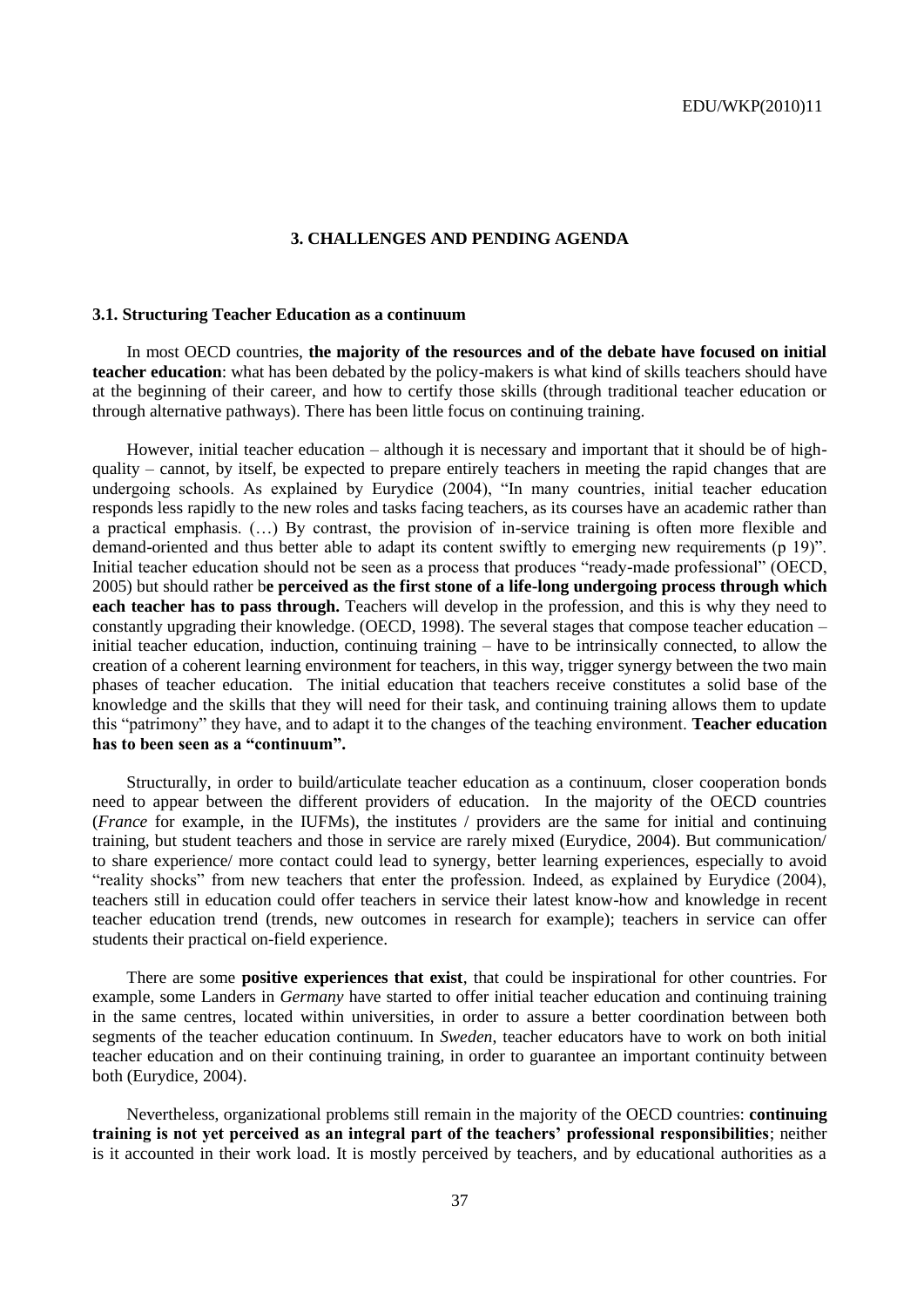**"voluntary addendum"**, and this can explain why for now continuing training has not been able to live up to the expectations that had been made in achieving a higher quality education. To achieve higher quality education, continuing training must be perceived as an integral part of teacher's work and development.

To this idea is closely link the question : **should continuing training be voluntary or compulsory?**  On one hand, there are some advantages of making it compulsory: it would allow the teachers to gain the new skills and knowledge that are considered fundamental to enhance the quality of their teaching. A way of making it obligatory would be to link it for example to the recertification process, as it is done in some States of the *United States*. But on the other hand, making the continuing not compulsory, but voluntary, allows teachers to **exercise their own professional judgment** and so to take part only in the activities that they feel they will benefit the most from, which makes it more cost-efficient (OECD, 2009).

A similar debate exists on the **subject of the incentives given to teachers that undergo continuing training**. To give bonuses, in terms of certification or/and salaries to teachers produces a demand for continuing training, but at the same time to respond at this demand, in many OECD countries, **the marketbased approach to continuing training leads to an offer of professional development that can be of bad quality**. Continuing training can by linked to recertification mechanisms (process through which teachers that are already working can renew their teaching license and they have to do it at regular intervals).

In the *United States*, **almost every state and school disctrict provide incentives**, of different types, to particapte in continuing training programmes (for advancement on salary scales). This obligation can adopt several forms, for example, mosts states give teachers the option of accumulating training credits to be re-certificated. (Hill, 2007) In most of the States, the requirement for certification is 120 hours of continuing training over 5 years. Some States are most precise in their requirements and require for example continuing training in specific subjects or given by specific providers.

An phenomenon that can seem paradoxical is highlighted in the study realized by Heather Hill (2007) that focuses on the *United States* : an important demand for teacher continuing training is conjointed with an abundant offer of continuing training, by many types of different providers, but in their majority, of **bad content-subject level, and of little usefullnes for the teachers**.

### **3.2. In which teaching environment should teacher education and training take place?**

The debate on ‗**in which teaching environment should the teacher education take place in**' is very interesting. Teacher education can be practical field-based (set in schools), or be more focused on theoretical content. Traditionally, it is clearly the second element that has been prominent in the training of teachers, but more and more, **traditional didactic methods are being seen as insufficient to accomplish its educational tasks.** One of the challenges to which is faced teacher education is to find methods that involve actively future teachers in the learning process (OECD, 1998).

For initial teacher education, it is interesting to turn toward methods used in professional development, to apprehend the possible ways in solving **the "theory-practice gap"** (Klette, 2002), between the theory of pedagogy and its practice. This has lead to attempts to resolve it through the development of approaches to teacher education that are "site-, problem- and enquiry-based". (Jasman, 2002)

Indeed, as seen before, continuing training, in ¾ of the OECD countries, is **increasingly being planned at the school level**, and linked to specific needs that have the school. As a consequence of a general trend towards more school autonomy, continuing training is delivered to teachers directly on school premises in many OECD, in complement to certain alternative pathways into the teacher profession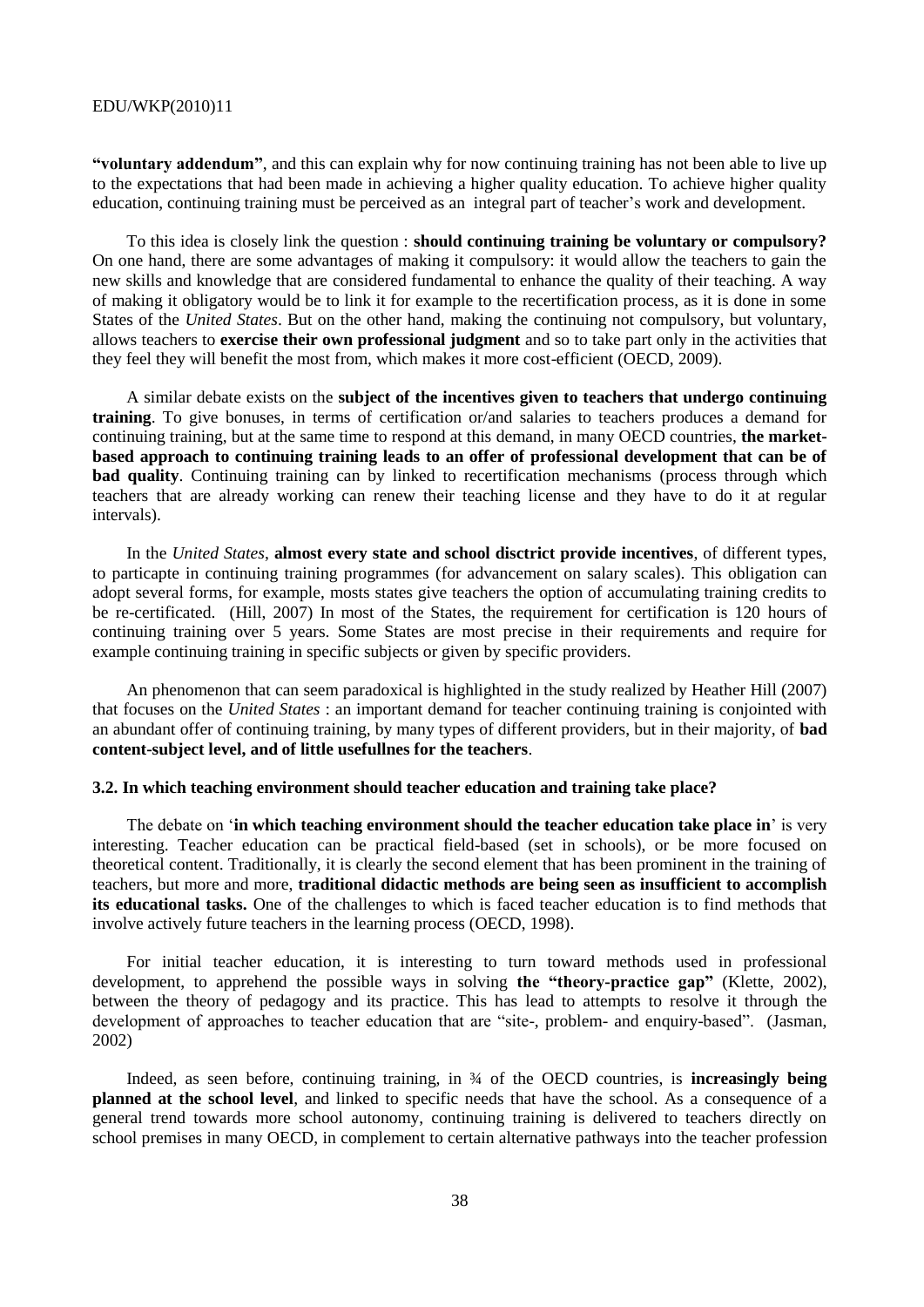which are delivered also in schools directly. It seems that for continuing training as well as for initial teacher education (mainly through the alternative routes into teaching), classroom-based training is getting increasingly important. **Initial teacher education and continuing training are becoming closer and closer in schools themselves.**

This trend of placing more and more teacher education in schools, on concrete practice and less on theory has some **disadvantages**. Their duration and the modalities of their organization vary a lot throughout the different OECD countries. In *the Netherlands* for example, students coursing the last year of teacher education are placed on a part time basis in a school. During this one year period, they teach, but also assure feed-back to their initial teacher education institution on new developments in schools. In *Mexico* also, students are placed in school as part of their final year of training. They are mentored by a group of experienced teachers in their host school and by a tutor that comes from their initial teacher education institute. Initial teacher education in the *United Kingdom* since the mid-1990' is mostly practicebased: it counts 36 weeks of education, among which 20 are in schools. Some of the practical field experiences in others countries are not design in such comprehensive ways, and **the period of practicum are often too short and with no connection to the coursework.** Another reproach that appears frequently to the way practice internship are structured is that trainee does not perform the entire repertoire of task done by a teacher, and that this exercise have little relevance in comparison to their future activity. Criticisms also include lack of mentoring from more experienced teachers and the irrelevance of high levels of academic knowledge.

Nevertheless, the inclusion of practical field experience in teacher education has some considerable advantages. In order to be as effective as possible, it has to be well prepared and design in close collaboration with schools, in order to make the best of the integration of academic content with the fieldwork. It is proven that **it reduces** (Macdonald 1999) the **rate of beginner teachers that leave the profession very quickly**. Fleener's findings (1999) are that teachers that have extensive training in schools have retention rate three times higher that of teachers that are trained through traditional initial teacher education. They also perform better as teachers: in a case-study, Reinhartz & Stetson (1999) compile school leader's perception of beginner teachers who have benefited of extensive practical field experience during their initial teacher education: they are willing to take more risks in trying new pedagogical strategies and use technology better, they work longer hours that most novice teachers, they seem to have better solution-solving skills when faced with complex teacher environment. To place a part of teacher education into school allows soon-to-be teachers to **establish a link with practical problems** and to receive directly advice from experienced teachers. It also permits a gradual socialization into professional norms and standards. (Schwille et Dembélé, 2007).

There are some interesting programmes that exist in some of the OECD countries and that manage **to deal with this gap between theory and practice**. In *Australia*, the University of Melbourne has designed a course to respond to concerns about this gap. This Master of teaching provides aspirant-teachers with strong analytical and solution-solving skills, to meet the learning needs of individual learners.

As it has been seen with the typology, traditionally, initial teacher education is assured by **university or university-like institutes**; and **continuing training, by the schools, or school-level providers**. It appears that the responsibility for teacher education has typically been divided between these two types of actors, rather than shared between both systems. This is a missed opportunity for developing synergies between teacher education institutes and schools. (Price, 2004) A study by Wilson *et al* (2002) shows the relevance of the quality of the practicum: they establish a link between direct classroom observation and teacher teaching of particular subject matter, and this kind of improvement should be worth developing in future policies. New policy strategies should go toward both initial teacher education institutes and schools **to share responsibility for teacher education, both initial and continuing**… An illustrative example of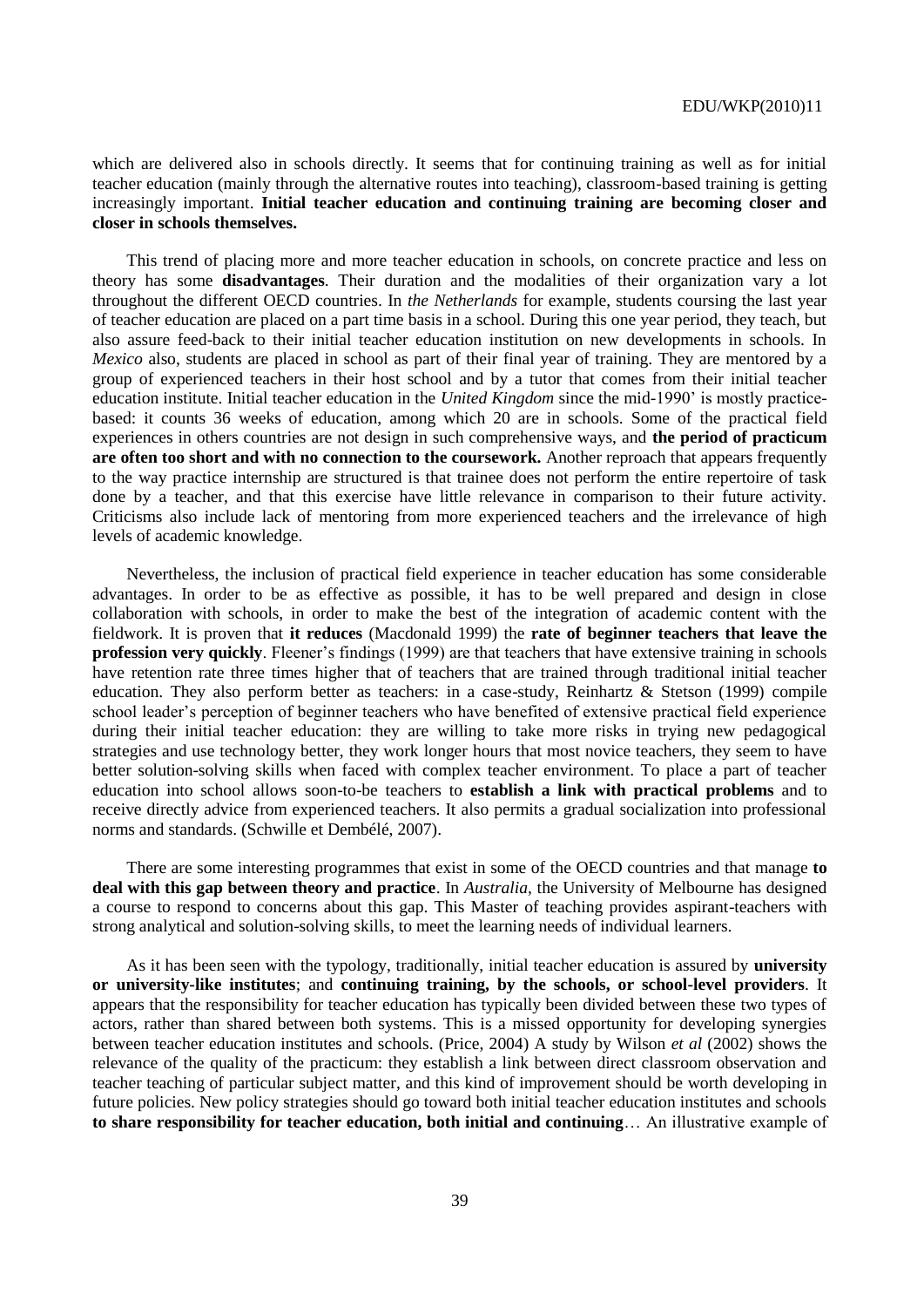such policies is a New York State project that since 2001 works towards the development of partnerships between schools and initial teacher education institutes. (Price 2004)

#### **3.3. Under what circumstances are teacher education and training systems more effective?**

### **3.3.1.** *What makes teacher education systems effective?*

Evidence from research gathered by Ingvarson, Meiers, & Beavis (2005) suggests that the substance of what teachers learn is more important than the form or structure of the programme (e.g. whether programmes are school-based or not, collaboratively planned or not, extended over time, etc.) (…). In summary, this research indicates that professional learning is more likely to improve student learning outcomes if it increases teachers' understanding of the content they teach, how students learn that content and how to represent and convey that content in meaningful ways (Cohen & Hill, 2000). The most effective programmes are the ones that put an emphasis on the subject-matter that is being taught, and especially, how it is learned by students, in order to design lessons that allow to teacher these subjects (research-based knowledge about student learning of content). These programmes tend to facilitate more active school-based professional learning processes. According to Ingvarson, Meiers, & Beavis (2005), ‗They included opportunities for teachers to examine student work collaboratively – and in relation to standards for what the students in question should know and be able to do. They led teachers to actively reflect on their practice and compare it with high standards for professional practice. They engaged them in identifying what they needed to learn, and in planning the learning experiences that would help them meet those needs. They provided time for teachers to test new teaching methods and to receive follow-up support and coaching in their classrooms as they faced problems of implementing changes. They included activities that led teachers to teach in public and gain feedback about their teaching from colleagues."

The second element that is important to take into account in the design of effective teacher education system is **the level of school support**. A supportive school environment has a significant influence on teachers' learning opportunities (importance of feedback, importance of giving programme designers the time and resources that will enable them to incorporate what they have learned into their teaching). Study indicates that the most effective programmes, in terms of impact on student outcomes, are the ones that give teachers useful problem-solving capacities.

What comes out of these analysis is the **importance of having teacher education programmes based on schools**; whereas on their premises directly, or based on their needs. Nevertheless, it is difficult to see exactly what are elements in a teacher education programme that will lead to high-quality teachers, since the effects of education of teacher practice are extremely hard to asses.

#### *3.3.2. Which format should continuing training have?*

TALIS asked teachers to **assess the impact of the continuing training activities on their development as teachers**. They report the perception of effectiveness. If teachers feel that certain continuing training activities have a limited impact, it will influence their participation and their satisfaction. Globally, **teachers view in a positive way continuing training activities**. They report the most effective form being "Individual and collaborative research", "Informal dialogue to improve teaching and "Qualification programmes" (with 90 % of teachers reporting a moderate or large impact on their development as teachers). Activities that are perceived by teachers as being less effective are participation in "Education conferences and seminars", and "Observation visits to other schools", even if 75 % of teachers report a moderate or high impact.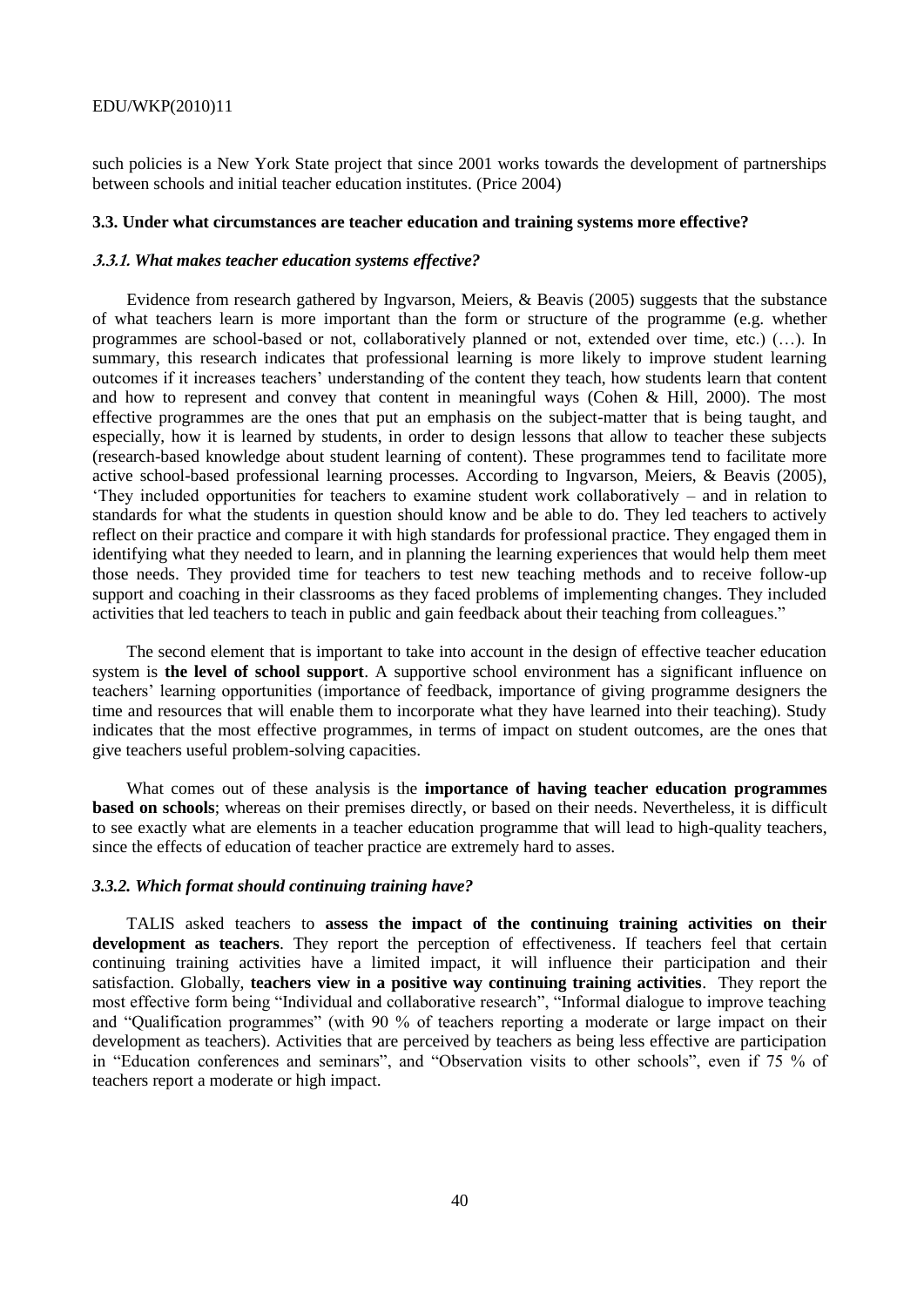### **Figure 7. What impact for what continuing training activity?**

| in the previous 18 months had a moderate or high impact upon their development as teachers |                                                      |      |                                          |      |                             |      |                                           |      |                                        |      |                                             |      |                                      |                                       |        |                                                |        |
|--------------------------------------------------------------------------------------------|------------------------------------------------------|------|------------------------------------------|------|-----------------------------|------|-------------------------------------------|------|----------------------------------------|------|---------------------------------------------|------|--------------------------------------|---------------------------------------|--------|------------------------------------------------|--------|
|                                                                                            | Courses and<br>workshops                             |      | Education<br>conferences<br>and seminars |      | Qualification<br>programmes |      | Observation<br>visits to other<br>schools |      | Professional<br>development<br>network |      | Individual and<br>collaborative<br>research |      | Mentoring<br>and peer<br>observation | Reading<br>professional<br>literature |        | Informal<br>dialogue<br>to Improve<br>teaching |        |
|                                                                                            | (S.E.)<br>$\%$                                       | $\%$ | (S.E.)                                   | $\%$ | (S.E.)                      | $\%$ | (S.E.)                                    | $\%$ | (S.E.)                                 | $\%$ | (S.E.)                                      | $\%$ | (S.E.)                               | $\%$                                  | (S.E.) | $\%$                                           | (S.E.) |
| <b>Australia</b>                                                                           | (1.04)<br>78.5                                       | 67.6 | (1.32)                                   | 78.6 | (2.67)                      | 72.2 | (2.26)                                    | 73.5 | (1.27)                                 | 85.8 | (1.53)                                      | 72.5 | (1.40)                               | 66.4                                  | (1.28) | 86.0                                           | (0.85) |
| Austria                                                                                    | 75.7<br>(0.89)                                       | 55.5 | (1.24)                                   | 89.0 | (1.21)                      | 61.0 | (2.99)                                    | 68.6 | (1.33)                                 | 88.4 | (0.96)                                      | 72.7 | (1.63)                               | 82.4                                  | (0.69) | 84.9                                           | (0.71) |
| Belgium (Fl.)                                                                              | (1.26)<br>52.9                                       | 42.6 | (1.82)                                   | 67.0 | (2.01)                      | 47.0 | (2.84)                                    | 53.9 | (1.92)                                 | 67.6 | (1.52)                                      | 48.1 | (2.64)                               | 57.8                                  | (1.20) | 71.7                                           | (1.05) |
| Brazil                                                                                     | (1.07)<br>76.1                                       | 72.9 | (1.32)                                   | 89.9 | (0.93)                      | 67.5 | (1.49)                                    | 73.4 | (1.91)                                 | 80.9 | (1.26)                                      | 65.8 | (1.66)                               | 82.6                                  | (1.09) | 76.5                                           | (0.99) |
| Bulgaria                                                                                   | (1.58)<br>84.2                                       | 80.6 | (1.67)                                   | 88.0 | (2.06)                      | 79.3 | (3,00)                                    | 86.2 | (1.83)                                 | 87.1 | (1.70)                                      | 86.0 | (1.68)                               | 92.3                                  | (1.21) | 86.3                                           | (1.20) |
| Denmark                                                                                    | (0.96)<br>86.0                                       | 82.9 | (1.70)                                   | 96.8 | (1.18)                      | 83.6 | (3.34)                                    | 88.1 | (1.32)                                 | 94.6 | (0.86)                                      | 78.7 | (3.45)                               | 84.9                                  | (1.14) | 92.8                                           | (0.89) |
| Estonia                                                                                    | (0.74)<br>86.4                                       | 70.4 | (1.52)                                   | 90.4 | (0.99)                      | 69.9 | (1.27)                                    | 84.3 | (1.06)                                 | 90.5 | (1.04)                                      | 76.8 | (1.58)                               | 87.3                                  | (0.70) | 81.8                                           | (0.94) |
| Hungary                                                                                    | (1.04)<br>86.0                                       | 78.2 | (1.46)                                   | 93.1 | (0.93)                      | 81.4 | (1.74)                                    | 84.8 | (1.11)                                 | 93.8 | (1.30)                                      | 91.1 | (1.00)                               | 92.6                                  | (0.78) | 92.9                                           | (0.89) |
| Iceland                                                                                    | (1.13)<br>83.0                                       | 73.7 | (1.75)                                   | 92.4 | (1.76)                      | 80.5 | (1.37)                                    | 90.6 | (0.85)                                 | 94.2 | (1.70)                                      | 77.8 | (2.09)                               | 88.7                                  | (0.97) | 91.8                                           | (0.85) |
| Ireland                                                                                    | 81.9<br>(0.96)                                       | 74.5 | (1.55)                                   | 92.5 | (1.53)                      | 81.0 | (4.35)                                    | 78.7 | (1.36)                                 | 86.8 | (1.41)                                      | 71.3 | (2.81)                               | 71.0                                  | (1.55) | 83.0                                           | (1.00) |
| Italy                                                                                      | (1.17)<br>81.9                                       | 78.5 | (1.16)                                   | 86.8 | (1.58)                      | 82.6 | (2.06)                                    | 86.6 | (1.06)                                 | 95.1 | (0.45)                                      | 89.6 | (1.03)                               | 90.9                                  | (0.60) | 90.6                                           | (0.47) |
| Korea                                                                                      | 79.2<br>(0.87)                                       | 75.1 | (1.36)                                   | 84.2 | (1.37)                      | 65.2 | (1.15)                                    | 85.4 | (1.01)                                 | 89.9 | (0.82)                                      | 69.5 | (1.17)                               | 77.4                                  | (1.22) | 85.8                                           | (0.67) |
| Lithuania                                                                                  | 91.4<br>(0.62)                                       | 83.2 | (1.03)                                   | 88.2 | (1.26)                      | 90.7 | (0.81)                                    | 90.0 | (0.94)                                 | 91.4 | (0.78)                                      | 85.2 | (1.24)                               | 96.2                                  | (0.41) | 92.0                                           | (0.64) |
| Malaysia                                                                                   | (0.48)<br>94.4                                       | 89.1 | (1.05)                                   | 95.0 | (0.88)                      | 87.6 | (1.30)                                    | 90.3 | (0.97)                                 | 88.8 | (1.17)                                      | 89.9 | (0.89)                               | 86.4                                  | (0.78) | 92.2                                           | (0.49) |
| Malta                                                                                      | (1.65)<br>73.9                                       | 70.0 | (2.47)                                   | 94.4 | (1.56)                      | 69.8 | (3.87)                                    | 75.2 | (2.45)                                 | 89.8 | (1.57)                                      | 67.8 | (3.78)                               | 78.1                                  | (1.83) | 84.3                                           | (1.29) |
| Mexico                                                                                     | 85.4<br>(0.77)                                       | 82.2 | (1.54)                                   | 91.3 | (1.03)                      | 77.7 | (1.65)                                    | 81.3 | (1.69)                                 | 91.0 | (0.69)                                      | 78.3 | (1.59)                               | 84.0                                  | (0.98) | 81.6                                           | (0.92) |
| Norway                                                                                     | 79.3<br>(0.96)                                       | 73.7 | (1.46)                                   | 93.7 | (1.24)                      | 71.9 | (2.39)                                    | 81.1 | (1.83)                                 | 95.3 | (1.39)                                      | 77.9 | (2.62)                               | 78.1                                  | (0.93) | 95.7                                           | (0.44) |
| Poland                                                                                     | (0.73)<br>86.3                                       | 75.8 | (1.31)                                   | 92.1 | (0.97)                      | 78.2 | (2.29)                                    | 88.3 | (0.91)                                 | 92.8 | (0.90)                                      | 77.9 | (1.11)                               | 93.4                                  | (0.49) | 90.0                                           | (0.70) |
| Portugal                                                                                   | 82.8<br>(0.88)                                       | 73.0 | (1.38)                                   | 87.0 | (1.12)                      | 67.4 | (1.82)                                    | 80.7 | (2.04)                                 | 94.0 | (0.76)                                      | 87.6 | (1.84)                               | 78.9                                  | (1.04) | 88.1                                           | (0.68) |
| Slovak Republic                                                                            | 75.5<br>(1.57)                                       | 75.9 | (1.44)                                   | 83.0 | (1.43)                      | 66.0 | (2.02)                                    | 78.0 | (1.93)                                 | 83.8 | (3.72)                                      | 78.6 | (1.10)                               | 88.8                                  | (1.03) | 85.9                                           | (0.85) |
| Slovenia                                                                                   | (0.73)<br>83.3                                       | 78.6 | (0.91)                                   | 80.2 | (2.43)                      | 77.3 | (2.74)                                    | 64.1 | (1.30)                                 | 89.9 | .44)                                        | 76.1 | (1.53)                               | 81.5                                  | (0.85) | 87.0                                           | (0.74) |
| Spaln                                                                                      | (0.94)<br>76.5                                       | 71.8 | (1.75)                                   | 73.1 | (1.97)                      | 76.2 | (2.31)                                    | 81.5 | (1.49)                                 | 89.9 | (0.89)                                      | 81.1 | (1.49)                               | 74.4                                  | (1.01) | 80.2                                           | (0.74) |
| <b>Turkey</b>                                                                              | 72.9<br>(1.78)                                       | 74.1 | (1.65)                                   | 79.3 | (3.77)                      | 87.8 | (1.99)                                    | 80.5 | (1.43)                                 | 92.3 | (2.11)                                      | 84.8 | (1.77)                               | 91.3                                  | (1.17) | 92.8                                           | (1.01) |
| <b>TALIS</b> average                                                                       | (0.23)<br>80.6                                       | 73.9 | (0.31)                                   | 87.2 | (0.35)                      | 74.9 | (0.50)                                    | 80.2 | (0.31)                                 | 89.3 | (0.30)                                      | 77.6 | (0.41)                               | 82.8                                  | (0.22) | 86.7                                           | (0.18) |
| Source: OECD, TALIS Database.                                                              |                                                      |      |                                          |      |                             |      |                                           |      |                                        |      |                                             |      |                                      |                                       |        |                                                |        |
|                                                                                            | StatLink Nugh http://dx.doi.org/10.1787/607807256201 |      |                                          |      |                             |      |                                           |      |                                        |      |                                             |      |                                      |                                       |        |                                                |        |

Impact of different types of professional development undertaken by teachers (2007-08) Percentage of teachers of lower secondary education reporting that the professional development undertaken

Heather Hill (2007) elaborates a list of characteristics of what makes continuing training effective: given the complexity of the tasks to which teachers are faced, **short workshops have little effects on their teaching**. An effective programme should have a certain length, and feedback on the programme should be assured. A possible format is extended workshops. To be effective, the workshop should last at least for **several days**, it must be **subject-matter specific**, and its content and emphasis must be articulated taken into account the instructional goals and the challenges faced by the school in which the teacher is working (it must be school-based).

Lesson studies are a format of continuing training particular popular in *Japan* and *Korea*, but that it also gaining popularity – and adepts – in the *United States*. A lesson study is organized in the following way: teachers collaboratively produce a detailed plan for a particular lesson; then, as one of the members of the group teaches, this lesson in front of a classroom, the others observe (Hill, 2007). Then follows a **critical analysis of the lesson**. This collaborative view of teaching allows to develop critical thinking among peers, and also to promote collegiality over individualism between teachers. (Britton, Paine, Pimm, & Raizen, 2003)

As a conclusion : **two factors** have to be taken into account in the **design of continuing training programmes**: **local specific needs** have to be acknowledge, and **effects on student learning have to be assessed**, through the framework of the existing empirical evidence on the linkages between teacher education and student outcomes.

### **3.3. How to assure teacher quality?**

Teacher quality is important since it can be directly linked to student performance. The question of ―how can teacher quality be assured ―can be sub-divided other interrogations: **to which degree can**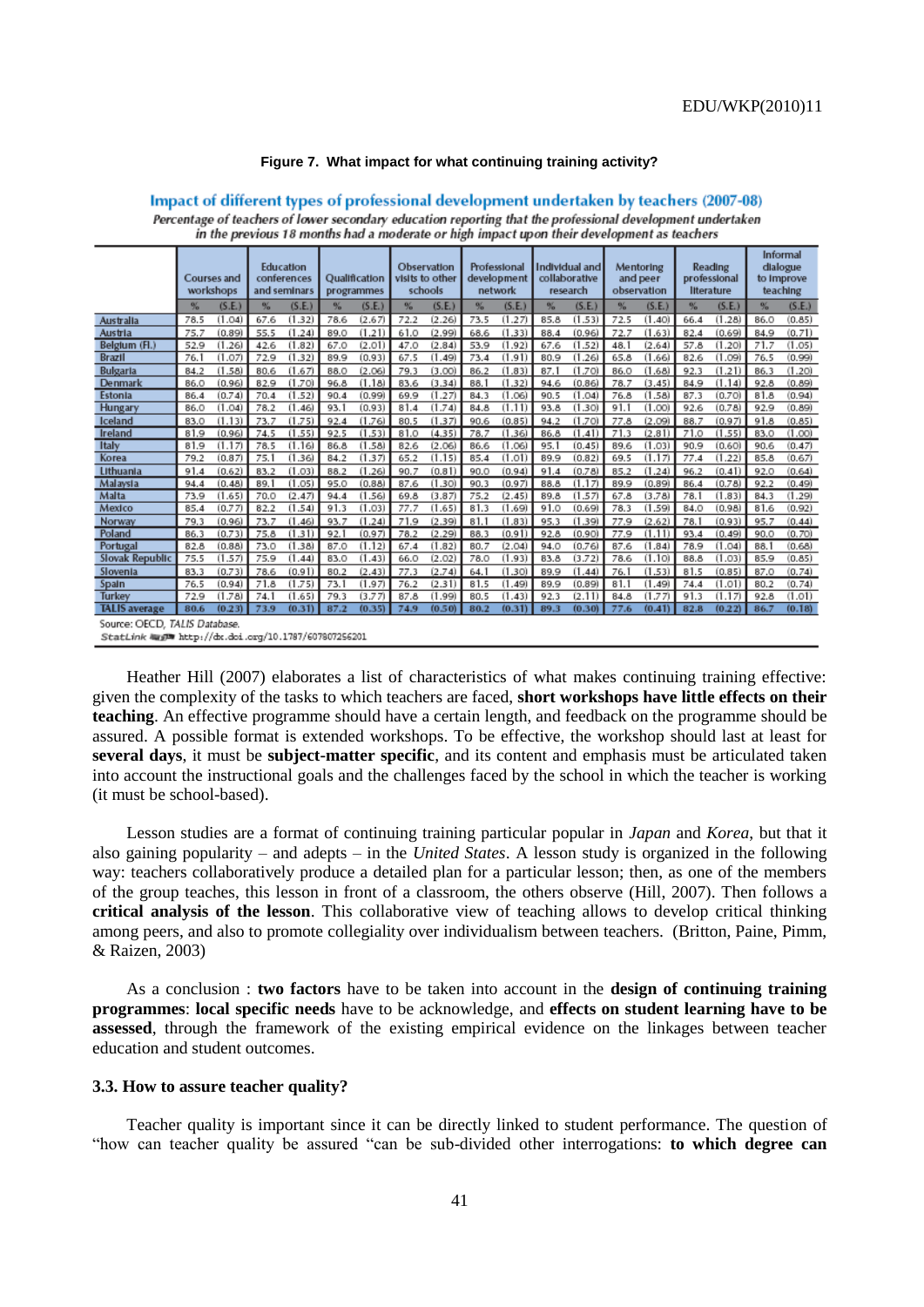**teacher education be given by multiple providers, but still be effectively coordinated and consistent? How can continuity in the supply of initial teacher education and continuing training be assured in the case that those institutions are free to formulate their own content?** Evaluation mechanisms are particularly important, since they respond to an increasing demand of accountability and efficiency in public policy.

In the majority of educational systems, they are two selection phases, **selection mechanisms at the entrance of the teacher education, certification mechanisms at the end**, that allows to obtain the status of qualified teacher. To understand in depth these different issues, emphasis has to be put on the variety of mechanisms that exists: programme accreditation, external control of examinations, national curriculums or other curriculum agreements.

How should teacher education institutions be held accountable for the quality of their graduates? With a national curriculum? By external examinations? By other means, such as accreditation? Who sets the requirements for becoming fully qualified through certification, licensure, etc? All countries have set requirements for becoming fully qualified teachers. But the nature of these and how they are administered varies significantly. Regarding the mechanisms concerning the *teacher education providers*, two main mechanisms exist: **external systems of approval and accreditation of the teacher education programmes**. The aim of these mechanisms is to give public assurance of the adequacy of programmes of teacher education (initial and continuing) and throught changes in the norms, can lead to the improvement of the programme's quality. Indeed, educationnal authorities can promote the improvement of teacher education by raising accreditation requirements for the programmes that train teachers. This is an issue especially for the countries where teacher eduaction is descentralized (it is organized by local authorities) and/or market-based (private institues can provide it and they are heterogeneous). Accreditation mechanisms allow to develop common professional standards and a shared understanding of the skills that a high-quality teacher should have.

To make accreditation mandatory for teacher education programmes is a way of assuring that they all meet the standard set by policy makers. What should the accreditation criteria be? According to the report ―Teachers matter‖ (OECD, 2005), accreditation should focus more on the **outcomes of teacher education than on the inputs**, precise curriculum and modalities. Ingvarson (2002) analyzes the different aereas on which accreditation should focus. In the *United States*, the National Council for Accreditation of Teacher Education accredits teacher training institutions, by standards that have been developed by professional associations, such as the National Council of Teachers of Mathematics.

As it is analysed, **a focus on inputs would reduce the potential of innovation**, lead to an uniformity of programmes and to the consolidation of the conventional wisdom on how to prepare teachers. In *Switzerland*, this is the approach that have been chosen : teacher education institutions are accredited on the basis of the objective they meet, but the means to reach them –in terms of curriculum, teaching methods, pegogical approach can differ among the different providers (OECD, 2005).

In the *United States*, universities traditionally benefit from a substantial autonomy in setting requirements for teacher education and certify students to teach, responding only to general and little requirements set by the state for the nature and content of their programmes. Nevertheless, **external examination as part of the certification process** is becoming more common. Some interesting practices in terms of external examination exist among the OECD countries: in *England* and in *Whales* for example, the Office for Standards in Education (OFSTED) organizes an inspection every four years of schools and initial teacher education providers, this office being funded by the Teacher Training Agency (TTA). (Poppleton 1999).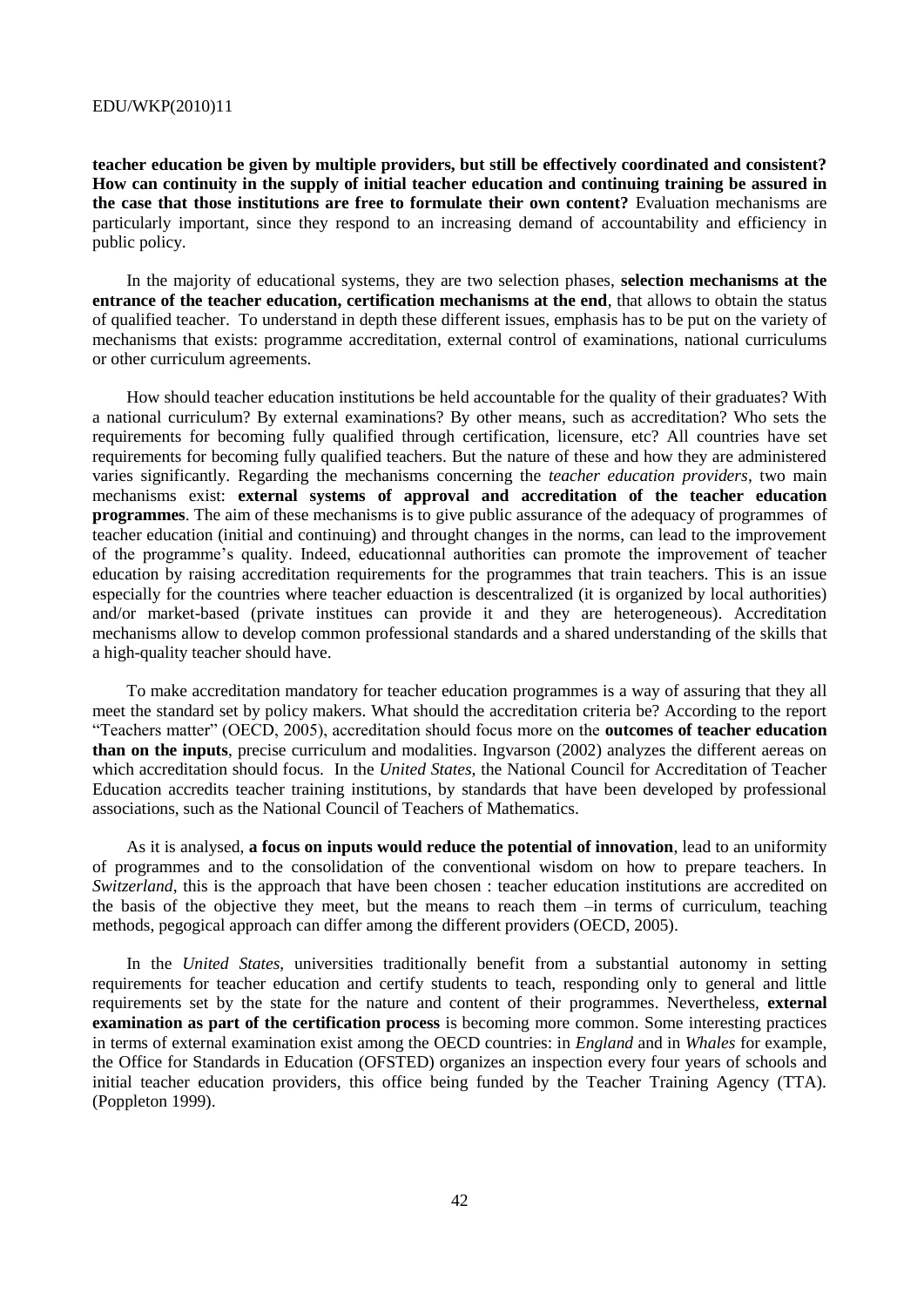To improve teacher quality policy makers can also allow to raise teacher certification requirements, as for accreditation for teacher education programmes,. In half of the OECD countries, **to have followed a teacher education programme is no sufficient to get a certification to teach.** In *France, Germany, Greece, Italy, Japan, Korea* and *Spain*, aspirant teachers have to pass a competitive exam to be certified and enter the profession. The examination can be used to obtain a teaching license but also to obtain tenure in a public school. In other countries, they have to complete as well a probation period before getting their certification, in *Spain* and *Italy* this period is of one year.

In the *United States*, the National Board for Professional Teaching Standards manages a **national voluntary system** that assesses and certifies teachers who meet the high standards they have established. In order to be certified, teachers have to have a BA degree and at least three years of teaching experience. They are asked to demonstrate by using concrete examples of their work (portfolios, essays). One of the purposes of this certification, apart from recognizing highly qualified teachers, is also to promote professional development, since the process of preparing the certification is a form of continuing training.

Thanks to certification requirements, educational authorities can establish **professional standards, independently to what is taught in the teacher education programmes**. This is also a way to influence on these programmes, and make their outcome closer to what the educational system needs, in terms of skills and competences. On the other hand, having to pass a certification process can discourage certain appropriate candidates to enter the teaching profession.

It is also interesting to note that certification mechanisms do not exist in all the OECD countries, but principally in those where teacher education is fragmented among many providers, and these providers are seen as heterogeneous. In this case, **setting standards for certification can allow to establish a common understanding of what is a good teacher.** For this, it is more important to certify output requirements (professional values, knowledge, and teaching skills) than inputs (coursework that has been completed). Certification based on this type of criteria has been developed in *England, Canada* (Province of Quebec) and *Australia* (Victoria). (OECD, 2005). Nevertheless, it should also be highlighted that what is perceived by different countries as "being a good teacher" vary quite widely between the different countries, and the way of measuring standards of teacher performance is an extremely complex process, since they are based on many subjective judgments of teaching.

This is why in the OECD countries; teacher evaluation can also take many very different forms. In *Sweden* and *Spain* for example, evaluators are seen as advice-giver inspectors that provide feedback and help on teaching practices (Poppleton 1999). In *New Zealand*, evaluation is made by self-review mechanisms within an autonomous school system, with the objectives of raising standards. (Poppleton 1999)

### **3.4. Financing and articulating teacher education**

As mentioned earlier, we are facing the emergence of social challenges in such scale that it can be expected that demands on teachers will increase, as they now faced broadened responsabilities. More continuing training can be a tool to deal with this challenge. Indeed, continuing training is effective in enhancing teacher quality as it as been presented earlier. But simply investing more financial ressources into continuing training courses can be ineffcient, unless such programmes are designed in a coherent and consistent way. **There are costs and benefits associated to every teacher education programme.**

To understand the dynamics of teacher education programme financement is fundamental, in order to design a programme that is as efficient as possible. This concern is of increase importance, especially in a context of extra financial contrains on education budget. It is interesting for example to analyse **the tradeoffs in terms of costs between developing initial teacher education and continuing training**. Indeed,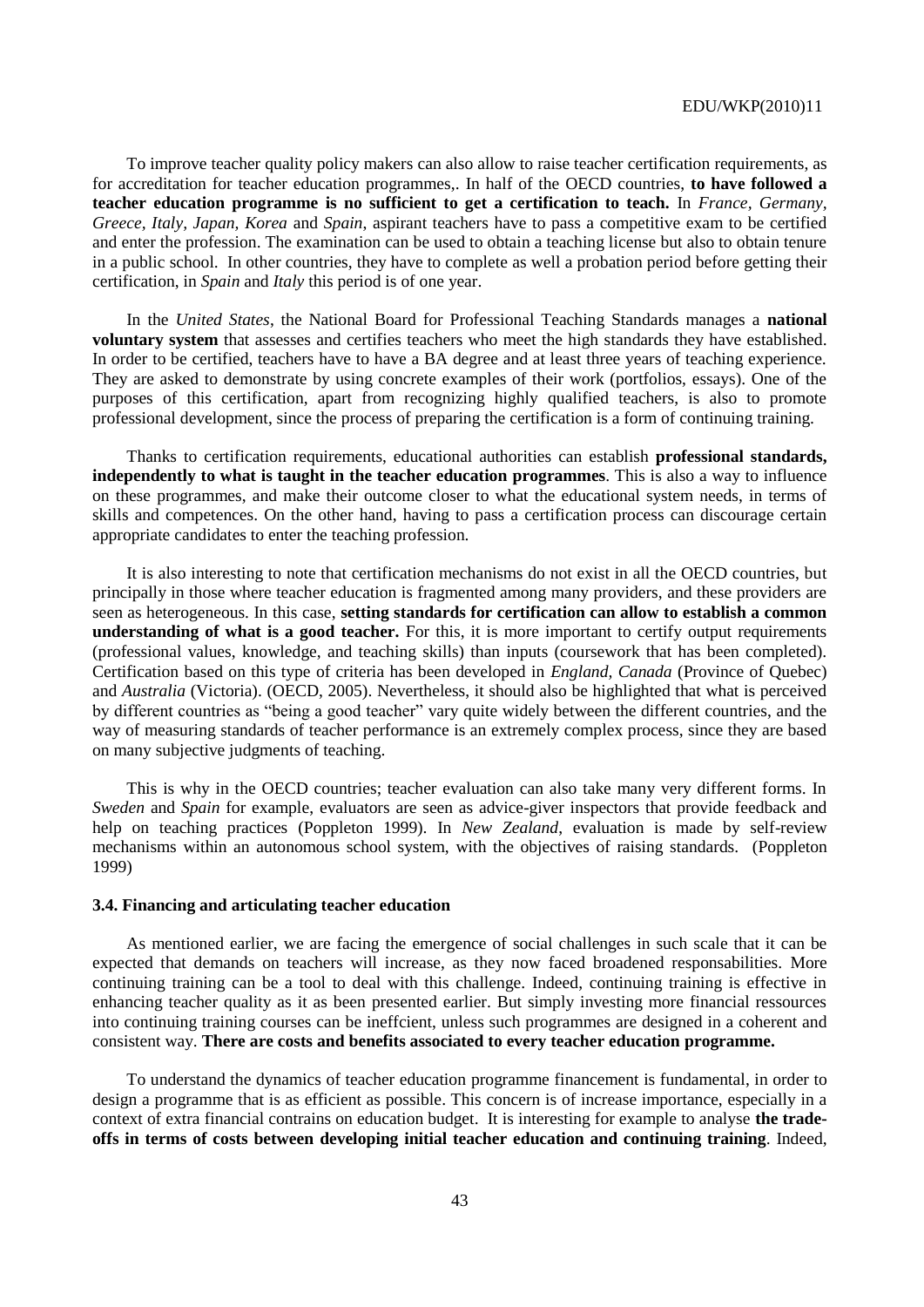this idea is in the heart of the debate on the financing of teacher education. As it has been seen in the section on initial education, there is a tendency in the OECD countries for teacher education to get longer : to four years for primary-school teachers, and to a post-graduate qualification for secundary school teachers. This extention might lead to an increase in costs (and a diminution of supply of teachers, since some suitable candidates can be deterred by a lengthy training). What the OECD report "Teacher matter" (2005) concludes in this point as that: "there could be a better value from providing more resources to improve teacher development throughout the careers rather than increasing the length of pre-service education (p. 105)." Policy-makers should take into account when designing teacher education programmes. According to these conclusions, **the promotion of continuing training and the intensification of these activities can lead to an improvement in teacher quality more effective in terms of costs than the lenghtening of initial teacher education.**

According to Angrist and Lavy (2001), **to increase continuing training is a cost-efficient strategy to improve student outcomes**, even if compared to other more common strategies, such as reducing the student to teacher ratio, or to increase the number of hours passed in schols.

The question of how to educate school teachers as effectively as possible when there is a limited amount of financing has also been treated by Ingvarson, Meiers, & Beavis (2005). The question on which they focus is : **it is more efficient to involve fewer teachers in professional development than to produce less significant change among many?** Indeed, the most efficient continuing training programmes (as mentioned earlier, extended workshop, with follow-up and feedback) are also the one that are the most labour intensive and time consuming and, consequently, expensive.

As for initial teacher education programmes, **it is frequently accused of being rather ineffective in training good teachers, and of having high costs.** Critics say that these costs would be better spend in strengthening continuing training programmes. In a research paper by Lewin and Stuart (2003) on the cost of initial teacher education, the problem of the high cost of initial teacher education appears very clearly: ―traditional teacher education programmes are heavily ‗front-loaded' with most investment at the beginning of a teaching career. Their unit costs can exceed those of university education and may be 50 or more times the annual costs of a primary school place" (Lewin & Stuart, 2003). Alternative programmes are cheaper, since they are mostly school-based. But as seen earlier, further research is still needed to assess their impact on teacher quality.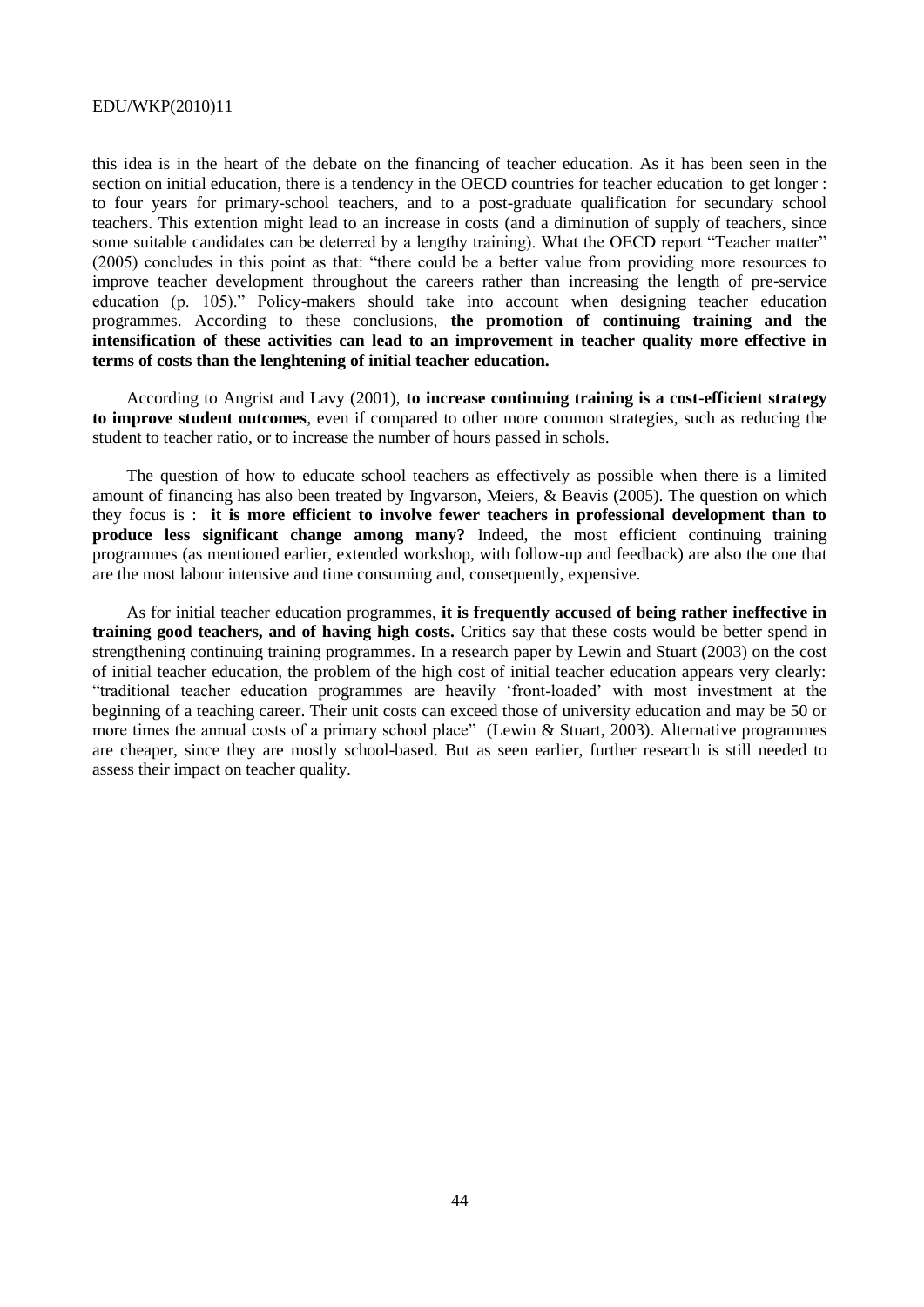#### **4. CONCLUSION**

There are many different challenges to be dealt with in different countries, and the specific construction of the educational design has to be according to these ones. The situation can be very different country to country: some countries are experiencing teacher surplus (*Korea, Canada*) and others have to cope with teacher shortage (*England, Wales, Sweden*). The shortage of teacher may be general (all type of schools, teachers), or focused on certain subjects; locations or special kind of schools. Science, mathematics, foreign languages and special education are especially exposed to the problem of teacher shortage. This problem is also very much linked to the one of attrition, very high in the teaching profession: in the United States, 1/3 of all teachers that enter the profession leave, half within the first 5 years. It is especially high in special education, mathematics, sciences (20 % annual in each field) (Suell & Piotrowski, 2007). Finally, teachers face a third challenge: the necessity to improve teacher quality, in a socio-economic context of broader expectations toward teachers. It is in that context that countries have to think on how to achieve better teacher education systems. To design policies that allow to educate and training teachers who can help students to acquire the competencies needed to evolve in today's societies and labour markets is an amazing challenge.

**The design of the teacher education** (the way in which is articulated initial education (continuing training) **has to respond to specific needs of each system**, so policy has to be thought of case to case. There is no magical "policy mix" that can be applied in every situation. This is why it is important for policy makers to have at their disposition a repertoire of good practices. This is what this paper has tried to do. To apprehend these good practices in their specific contexts, and to understand their interaction with the other elements of the educational system can lead to a reflection on how to combine these practices between themselves, in order to create a policy that fits that specific educational system's needs.

It is also important to take into account that the way in which practising teachers learn depend on many factors - country's past traditions, existing institutions, way the educational system articulates as a system). Teacher education models are influenced by the character and the status of the teaching profession, by certain attitudes towards curriculum and pedagogy and by political and administrative relationships in the education system. T**eacher education designs must be context-specific.** 

Before undertaking any changes, **these factors have to be analyzed systemically, and teacher education has to be apprehended as a continuum**. This also means that mechanisms have to be put into place, to do systemic and rigorous analysis of the existing programmes (to see their strength and weakness). It is in this perspective that **certification and accreditation mechanisms, for teachers, but also for teacher education providers are useful**. They allow to justify the allocation and use of economical resources, they provide data concerning standards and outcomes attained, and they ensure accountability. They can also encourage teachers in undergoing continuing training.

Teacher education has to be perceived as a life-long experience for teachers, a continuum that goes from their initial education to their retirement. **The different phases of this continuum have to provide teachers not only strong subject-matter knowledge, but also pedagogical knowledge** (general and subject-specific). They also have to develop critical thinking and problem-solving skills. These skills can be developed thanks to effective continuing training. School have to be at the centre of continuing training, and it is their needs that have to be taken into account in the design of continuing training programmes.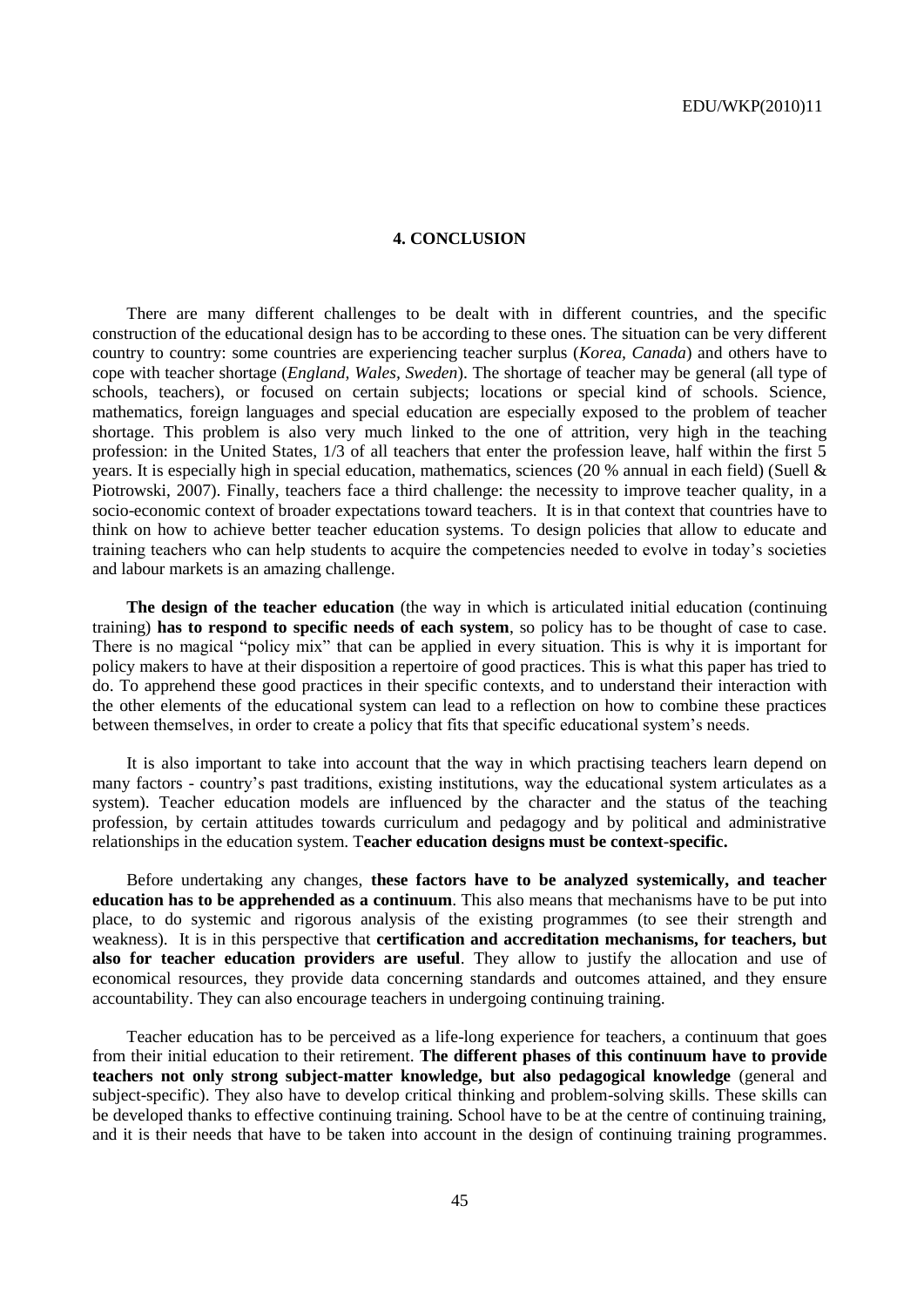This approach also allows to use continuing training as a way to restructure schools and educational system.

**Teacher education has to be flexible**: it is necessary that the teaching profession should be opened to a wide range of "profiles', in adequacy with the specific needs of schools. Teachers for example should be given the opportunity to enter the profession after having completed studies in another discipline, or after having accumulated valuable experience working in another field. This can include structure such as "onthe-job" training and distance training.

**Adequate continuing training programmes** are the ones which allow more interaction among teachers, and that provide them with the opportunity to evaluate their own work, through for example peerreview, mentoring. This also helps to redefine or define a common spirit of enthusiasm and devotion to their profession. In the same way, systematic feedback mechanisms allow to control and to improve teaching quality.

There is also a reflection among the OECD countries about the **role of field experience in school in teacher education.** Initial teacher education is increasingly being transferred to schools. Research puts into evidence the positive impacts of reinforcing complementarity between field experience and academic studies. This is why it shouldn't take over completely on the theoretical part of teacher education, fundamental to obtain high-quality teachers. Countries should establish shared responsibility between teacher education institutes and schools in the training of teachers, in order to fill the "theory-practice" gap. It would allow to raise the status of the teaching profession, in order to assure quality education, but also to bring teacher education back to the classroom, that seems to be more relevant and efficient.

Research seems to show that **alternative pathways are less costly and more – or as effective – than traditional initial teacher education.** If the periods of initial teacher education are shortened and alternative pathways are developed and generalized, this might put in jeopardy the academic status of the teaching profession. On the other hand, a way of dealing with this risk is through the teacher certification and accreditation system. Raising the requirements to enter the profession allows to improving teacher quality. Initial teacher education and continuing training seem to be complementary: initial teacher education could be shortened, and the resources economized could be used to strengthen continuing training, based in schools. For many countries, this change is worth consideration. (Cuadra et Moreno 2005)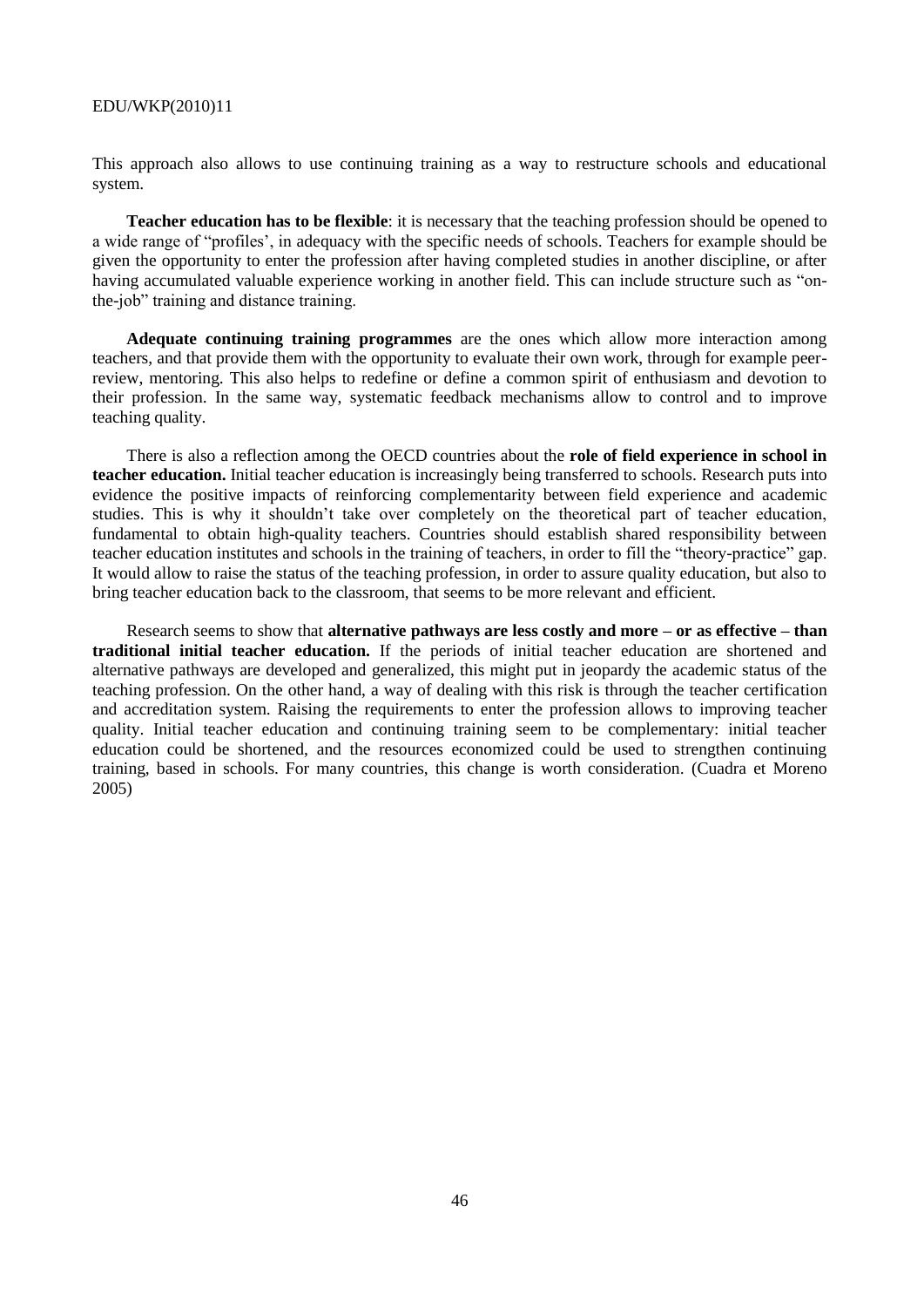### **BIBLIOGRAPHY**

- Acevedo, G. L. (1999), Learning Outcomes and School Cost-Effectiveness in Mexico : the PARE programme, World Bank Research Working papers.
- Angrist, J. D., & Lavy, V. (2001), Does Teacher Training Affect Pupil Learning? Evidence from Matched Comparisons in Jerusalem Public Schools, *Journal of Labor Economics*, pp. 343-370.
- Berry, B., Darling-Hammond, L., & Thoreson, A. (2001), Does Teacher Certification Matter? Evaluating the Evidence. *Educational Evaluation and Policy Analysis*, pp. 57-77.
- Borko, H., & Putnam, R. (1995), Expanding a teacher's knowledge base: A cognitive psychological perspective on professional development, in T. Guskey, & M. Huberman, *Professional development in education: New paradigms and practice* (pp. 35-65), New York : Teachers College Press.
- Boyd, D., Grossman, P., Lankford, H., Loeb, S. & Wyckoff, J (2008), Teacher Preparation and Student Achievement, *National Bureau of Economic Research*, pp. 1-44.
- Caires, S., & Leandro A. (2005), Teaching practice in Initial Teacher Education: its impact on student teachers' professional skills and development*, Journal of Education for Teaching*, pp. 111-120.
- Britton, E., Paine, L., Pimm, D., & Raizen, S. (2003), *Comprehensive Teacher Induction,* Dordrecht: Kluwer Academic Publishers.
- Buchberger, F., Campos, B. P., Kallos, D., & Stephenson, J. (2000), *Green Paper on Teacher Education in Europe,* Umea: Fakultetsnamnden for lararubidning.
- Chan Lai, K., & Grossman, D. (2008), Alternate routes in initial education, *Journal of Education for Teaching*, pp. 261-275.
- Clotfelte, C. T., Ladd, H. F., & Vigdor, J. L. (2008), Teacher Credentials and Student Achievement in High School: A Cross-Subject Analysis with Student Fixed Effects, *NBER Working Paper n° 13617* .
- Cuadra, E., & Moreno, J. M. (2005), Responding to the Twin Challenges : Teachers, Teaching and Technology, in E. Cuadra, & J. M. Moreno, *Expanding Opportunities and Building Competencies for Young People : A New Agenda for Secondary Education,* Washington DC: The World Bank .
- Darling-Hammond, L.(1994), Developing professional development schools: Early lessons, challenge, and promise, in L. Darling-Hammond (Ed.), *Professional development schools: Schools for developing a profession* (pp. 1-27), New York: Teachers College Press.
- Darling-Hammond, L. (1999), *Teacher Quality and Student Achievement: A Review of State Policy Evidence,* Washington : Center for the Study of Teaching and Policy - University of Washington.
- Darling-Hammond, L. (2000), How Teacher Education matters, *Journal of Teacher Education*, pp. 166- 173.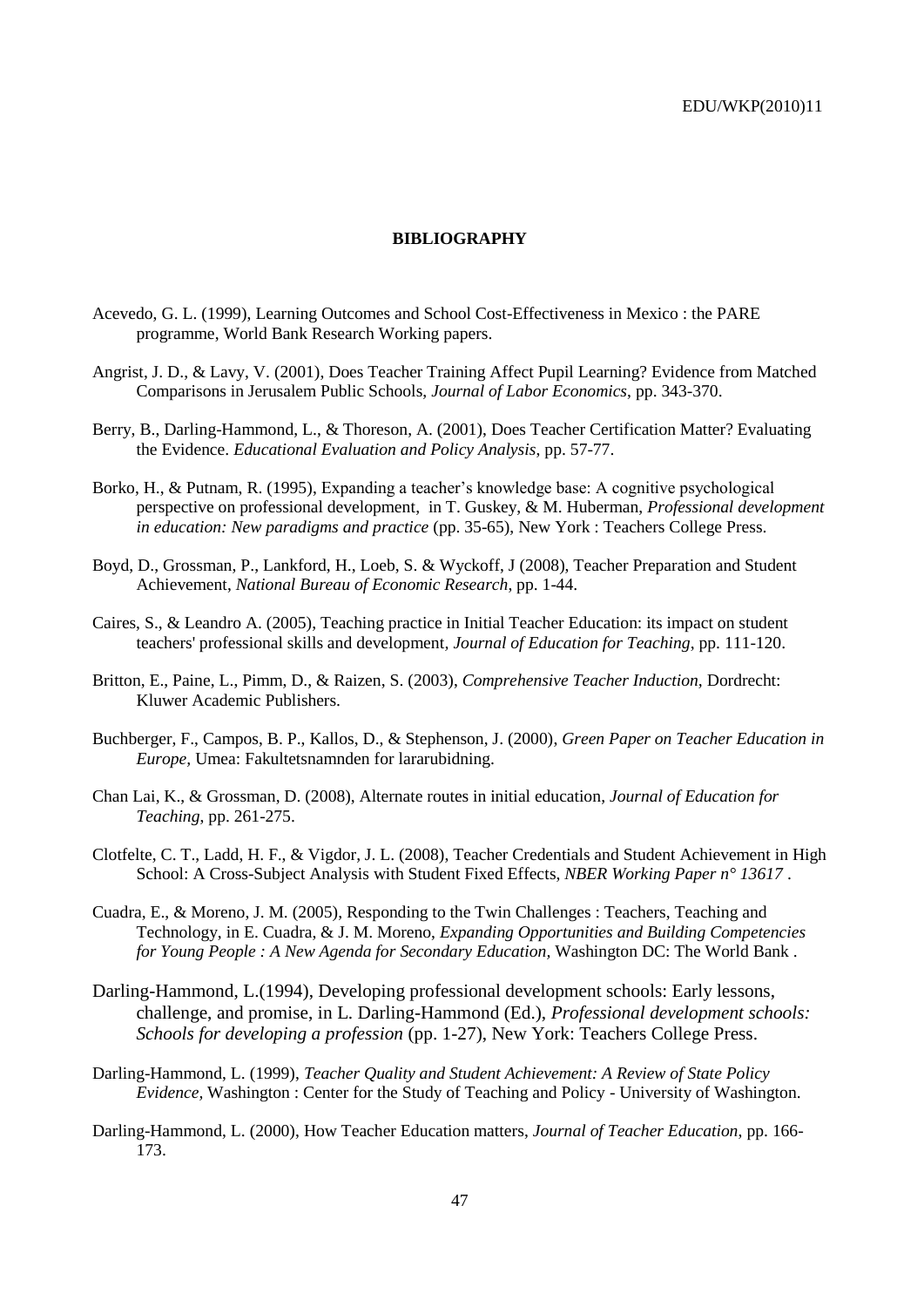- Decker, P. T., Mayer, D. P., & Glazerman, S. (2004), The Effects of Teach For America on Students: Findings from a National Evaluation, *Mathematica Policy Research, Inc.*
- Eurydice. (2004), *The teaching profession in Europe : Profile, trends and concerns. Report IV : Keeping teaching attractive for the 21st century,* Brussels : Eurydice.
- Feiman-Nemser, S. (2001), From Preparation to Practice : Designing a Continuum to Strengthen and Sustain Teaching. *Teachers College Record*.
- Feiman-Nemser, S. (1990), Teacher preparation: Structural and conceptual alternatives. In W. R. Houston, *Handbook of research on teacher education,* New York: Macmillan.
- Fleener, C. (1999, February), "Teacher attrition: Do PDS programmes make a difference?" Paper presented at the Distinguished Dissertation in Education Award Winner, Association of Teacher Educators Annual Conference, Chicago.
- Furlong, J. B. (2008 ), Changing models of partnerships in initial education: the English experience, *Paper presented at the Asia Deans of Education Forum, Perth, Australia* .
- Garet, M., Porter, A. Desimone, L., Birman, B. & Suk Yoon, K. (2001), What Makes Professional Development Effective? Results From a National Sample of Teachers, *American Educational Research Journal.* 915–945
- Good, T., Grouws, D., & Ebmeier, H. (1983), *Active Mathematics Teaching.* New York: Longman.
- Gustafsson, J.-E. (2003), What Do We Know About Effects of School Ressources on Educationnal Results?, *Swedish Economic Policy Review*, 77-110.
- Hallinan, M., & Khmelkiv, V. (2001), Recent Developments in Teacher Education in the United States of
- America, *Journal of Education for Teaching,* 175-186
- Hustler, D., McNamara, O., Jarvis, J., Londra, M., & Campbell, A. (2003), Teachers' *Perceptions of Continuing Professional Development.* London: Department of Education and Skills
- Ingvarson, L. (2002), Development of a national standards framework for the teaching profession. *Paper prepared for MCEETYA Taskforce on Teacher Quality and Educational Leadership* .
- Ingvarson, L., Meiers, M., & Beavis, A. (2005), Factors affecting the impact of professional development programmes on teachers' knowledge, practice, student outcomes & efficacy. *Australian Council for Educational Research* .
- International Alliance of Leading Education Institutes (2008), *Transforming Teacher Education : Redefined Professionals for 21st Century Schools.* Singapore: National Institute of Education.
- Jasman, A. (2002), Initial teacher education: Changing curriculum, pedagogies and assessment. *University of New England, Armidale, Australia. Paper presented at "Challenging Futures Conference",* , 1-18.
- Kennedy, A. (2005), Models of Continuing Professional Development: a framework for analysis . *Journal of In-service Education* , 235-250.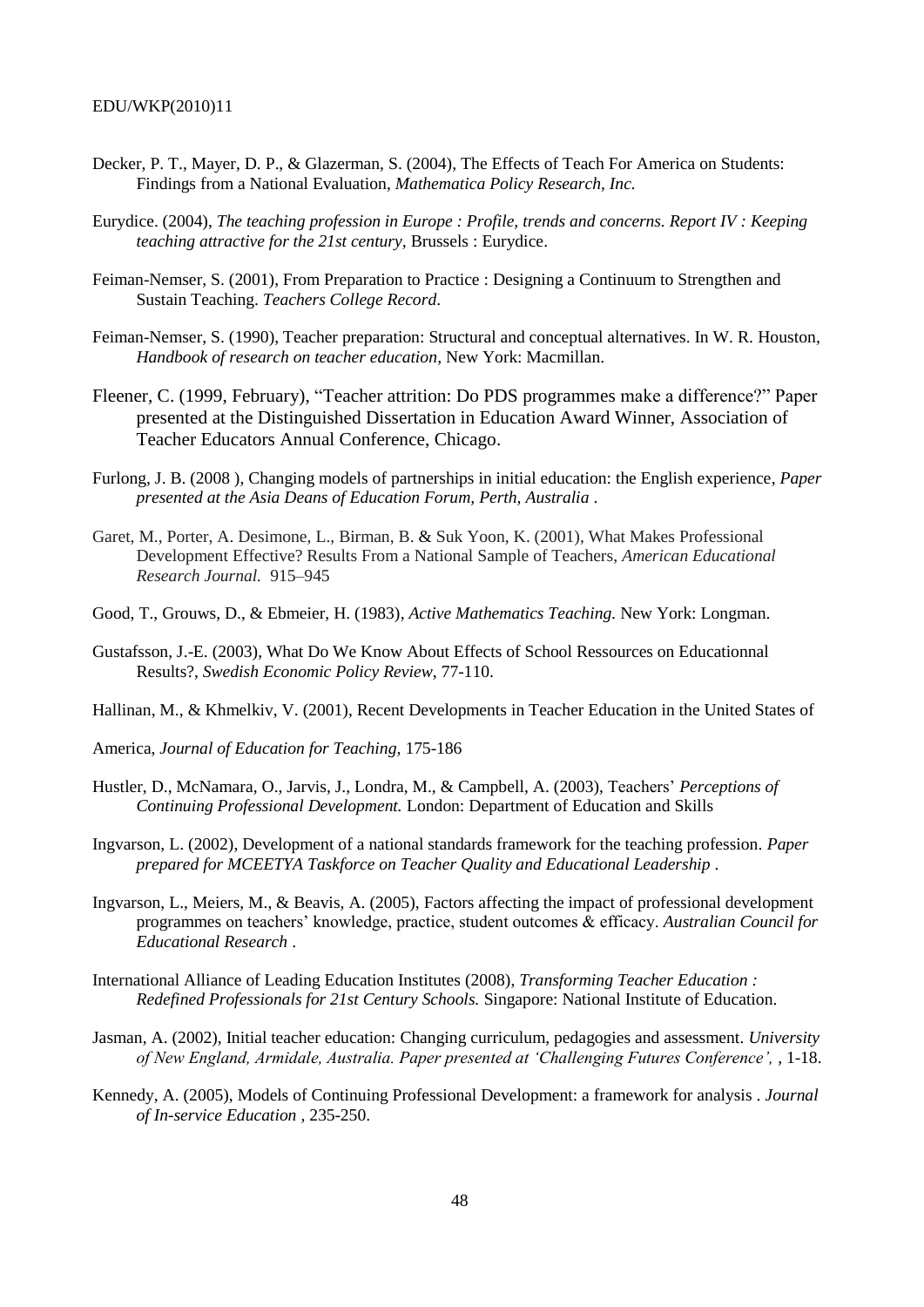- Korthagen, F. A., & Kessels, J. P. (1999), Linking Theory and Practice : Changing the Pedagogy of Teacher Education. *Educational Researcher* .
- Korthagen, F. A., Loughran, J., & Russell, T. (2006), Developing fundamental principles for teacher education programmes and practices .*Teaching and Teacher Education*. 1020–1041
- Lapostolle, G., & Chevaillier, T. (2008), Between Necessity and Constraints: The Reform of Teacher Training in France (1990-2007). *Higher Education in Europe* , 457 — 470.
- Lewin, K. M. (2002), The costs of supply and demand for teacher education: dilemmas for development. *International Journal of International Development* , 221-242.
- Lewin, K. M., & Stuart, J. M. (2003), Insights into the policy and practice of teacher education in lowincome. *British Educational Research Journal* , 691-710.
- Macdonald, D. (1999), Teacher attrition: a review of literature. *Teaching and Teacher Education* , 835- 848.
- McCutchen, D. E. (2002), Beginning Literacy: Links among Teacher Knowledge, Teacher Practice, and Student Learning. *Journal of Learning Disabilities* , 69-86 .
- OECD. (1998), *Staying Ahead : In-service Training and Teacher Professional Development.* Paris: OECD Publishing.
- OECD. (2005), *Teachers matter : attracting, developping and retaining effective teachers.* Paris: OECD Publishing.
- OECD. (2009), *Creating Effective Teaching and Learning Environments : first results from TALIS.* Paris: OECD Publishing.
- Ornelas, C. (2004), The Politics of Privatisation, Decentralisation and Education reform in Mexico . *International Review of Education* , 397-418.
- Perrenoud, P. (1993), Formation initiale des maîtres et professionalisation du metier . *Revue des Sciences de l'éducation* , p. 59 à 76.
- Poppleton, P. (1990), Leading from Behind: a comparative view of the proposed reform of teacher training. *Journal of Education for Teaching.* 233-247
- Price, M. (2004), Promoting Linkages: Partnerships Between Schools and Higher Education. In T. S. York, *Keeping Quality Teachers : the Art of Retaining General and Special Education Teachers.* New York : University of the State of New York .
- Reinhartz, J., & Stetson, R. (1999), Teachers as leaders: A question or an expectation? In D. B. McIntyre, *Research on professional development schools. Teacher education yearbook Vol. VII.* Thousand Oaks: Corwin Press.
- Rockoff J., Jacob B., Kane T., & Staiger, D. (2008), Can You Recognize an Effective Teacher When You Recruit One? *National Bureau of Economic Research: Working Paper*. 1-56